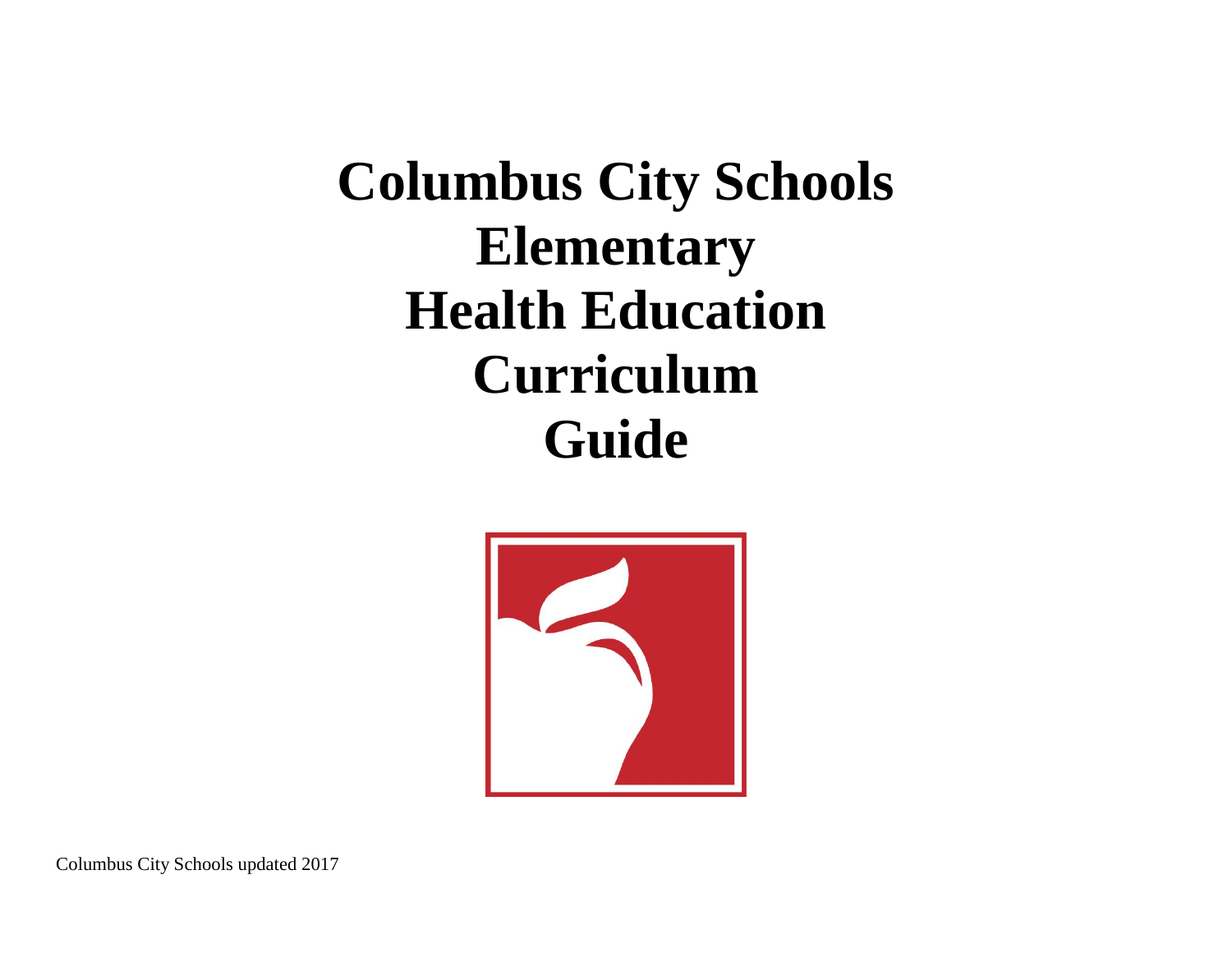# **Table of contents**

| <b>Subject</b> | pages     |
|----------------|-----------|
|                | 3         |
|                | $4 - 17$  |
|                | 18-32     |
|                | 33-49     |
|                | $50 - 67$ |
|                | 68-72     |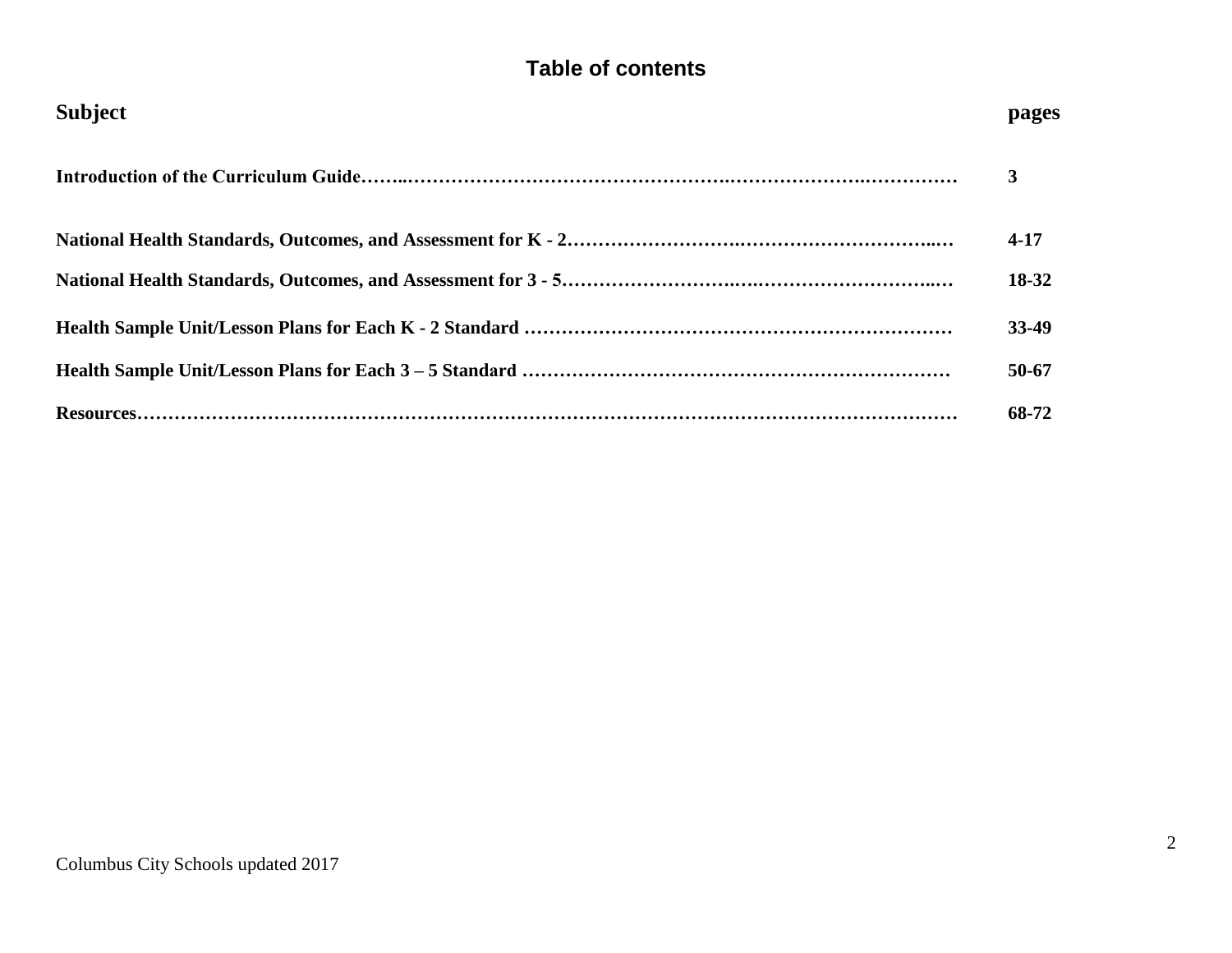# **Introduction**

The purpose of this curriculum guide is to provide teachers and administrators with age appropriate guidelines and rubrics to assess student achievement and document student progress in Health Education. The following eight standards are the driving force of this document and should be evident in a teacher's planning and daily lessons. The grade level indicators have been written with specific goals in mind but allow teachers the flexibility to plan lessons accordingly to meet the needs of their students.

# **Health Standards**

The National Health Education Standards (NHES) are written expectations for what students should know and be able to do by grades 2, 5, 8, and 12 to promote personal, family, and community health.

**[Standard 1](https://www.cdc.gov/healthyschools/sher/standards/1.htm)**Students will comprehend concepts related to health promotion and disease prevention to enhance health. **[Standard 2](https://www.cdc.gov/healthyschools/sher/standards/2.htm)**Students will analyze the influence of family, peers, culture, media, technology, and other factors on health behaviors. **[Standard 3](https://www.cdc.gov/healthyschools/sher/standards/3.htm)**Students will demonstrate the ability to access valid information, products, and services to enhance health. **[Standard 4](https://www.cdc.gov/healthyschools/sher/standards/4.htm)**Students will demonstrate the ability to use interpersonal communication skills to enhance health and avoid or reduce health risks. **[Standard 5](https://www.cdc.gov/healthyschools/sher/standards/5.htm)**Students will demonstrate the ability to use decision-making skills to enhance health. **[Standard 6](https://www.cdc.gov/healthyschools/sher/standards/6.htm)**Students will demonstrate the ability to use goal-setting skills to enhance health. **[Standard 7](https://www.cdc.gov/healthyschools/sher/standards/7.htm)**Students will demonstrate the ability to practice health-enhancing behaviors and avoid or reduce health risks. **[Standard 8](https://www.cdc.gov/healthyschools/sher/standards/8.htm)**Students will demonstrate the ability to advocate for personal, family, and community health.

Joint Committee on National Health Education Standards. (2007). *National Health Education Standards, Second Edition: Achieving Excellence*. Washington, D.C.: The American Cancer Society.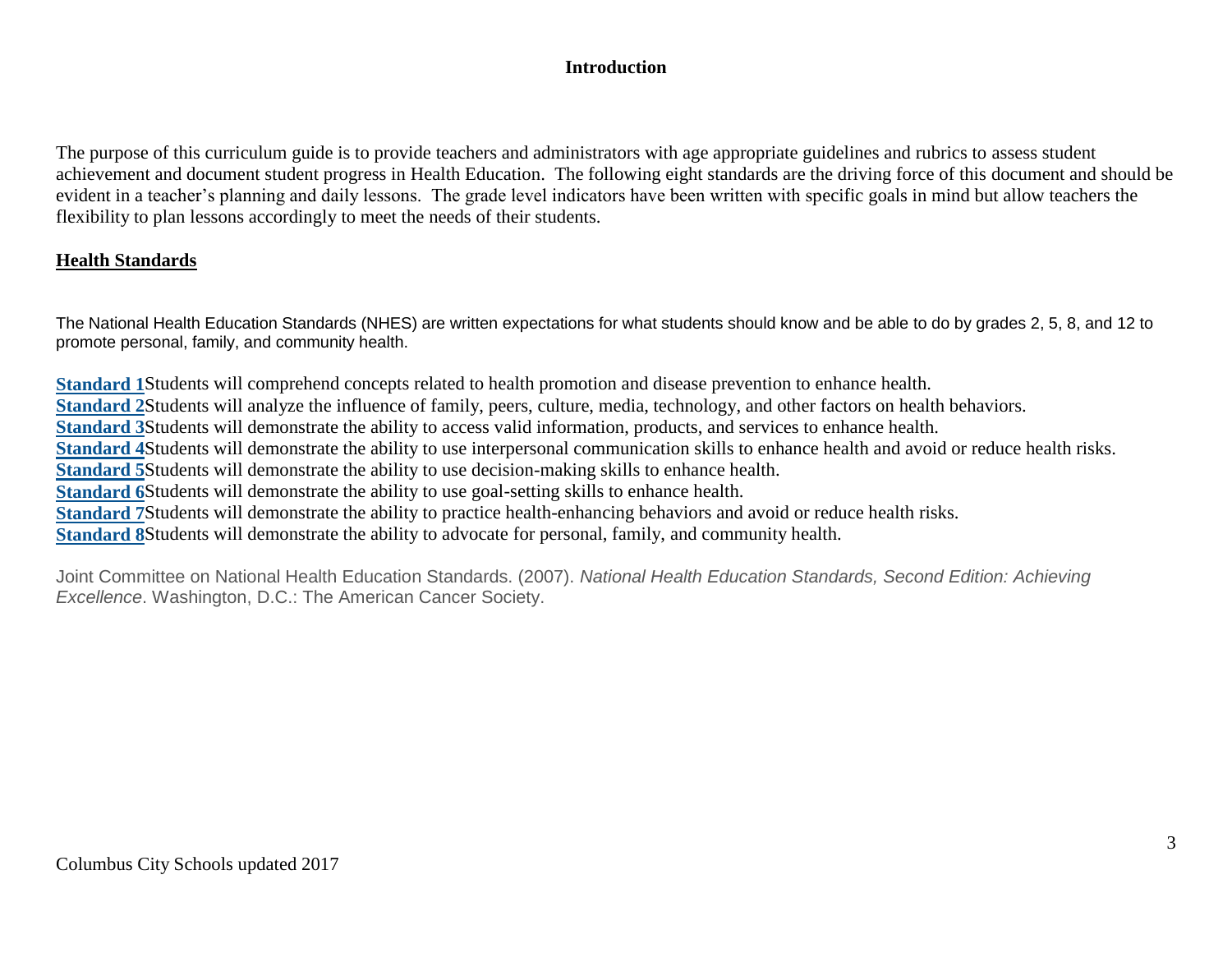# **Grades K-2 Curriculum Guide**

Columbus City Schools updated 2017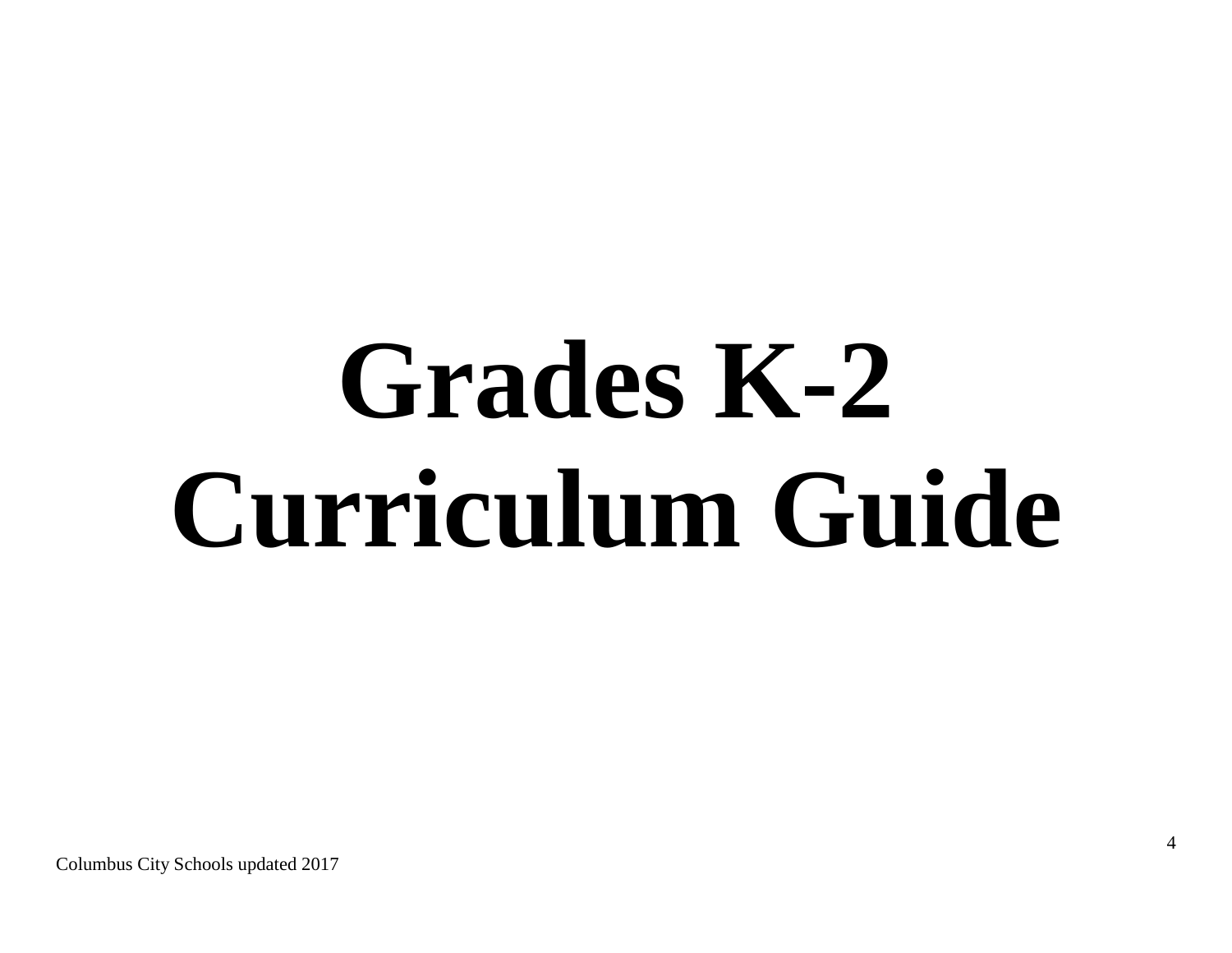| <b>Health Education K-2</b> |  |
|-----------------------------|--|
|-----------------------------|--|

| <b>Standard</b>                                                                                                                       | <b>Learning Targets</b>                                                                                                                                                                                                                                                                                                                  | <b>Assessment</b>                                                                                                                                                                                                                                                                                                                                                                                                             | <b>Legislated Requirements Met</b>                                                                                                                                                        |
|---------------------------------------------------------------------------------------------------------------------------------------|------------------------------------------------------------------------------------------------------------------------------------------------------------------------------------------------------------------------------------------------------------------------------------------------------------------------------------------|-------------------------------------------------------------------------------------------------------------------------------------------------------------------------------------------------------------------------------------------------------------------------------------------------------------------------------------------------------------------------------------------------------------------------------|-------------------------------------------------------------------------------------------------------------------------------------------------------------------------------------------|
| Standard 1-<br>Students will<br>comprehend concepts<br>related to health<br>promotion and<br>disease prevention to<br>enhance health. | Identify that healthy behaviors<br>impact personal health with a<br>score of 3 or above on the rubric.<br>a. Students will explain what<br>a healthy behavior is.<br>b. Students will explain what<br>personal health is.                                                                                                                | Rubric Example<br>$4 =$ The student Consistently identifies<br>healthy behaviors that impact personal health.<br>$3$ = The student <b>Frequently identifies</b><br>healthy behaviors that impact personal health.<br>$2$ = The student <b>Inconsistently identifies</b><br>healthy behaviors that impact personal health.<br>$1 =$ The student Unsuccessfully identifies<br>healthy behaviors that impact personal health.    | Nutritive Value of Foods<br>Alcohol, Tobacco, and Other<br><b>Drugs</b><br>Personal Safety and Assault<br>Prevention<br><b>Opioid Abuse Prevention</b><br>Organ and Tissue Donation       |
|                                                                                                                                       | 2. Recognize that there are multiple<br>dimensions of health with a score<br>of 3 or above on the rubric.<br>Students will recognize<br>a.<br>the difference between<br>physical health and<br>emotional health.<br>Students will identify<br>b.<br>ways to become and<br>maintain a physically and<br>emotionally healthy<br>lifestyle. | <b>Rubric Example</b><br>$4 =$ The student Consistently recognizes that<br>there are multiple dimensions of health.<br>$3$ = The student <b>Frequently recognizes</b> that<br>there are multiple dimensions of health.<br>$2$ = The student <b>Inconsistently recognizes</b><br>that there are multiple dimensions of health.<br>$1 =$ The student Unsuccessfully recognizes<br>that there are multiple dimensions of health. | Nutritive Value of Foods<br>$\bullet$<br>Alcohol, Tobacco, and Other<br>Drugs<br>Personal Safety and Assault<br>Prevention<br><b>Opioid Abuse Prevention</b><br>Organ and Tissue Donation |
|                                                                                                                                       | Describe ways to prevent<br>3.<br>communicable diseases with a<br>score of 3 or above on the rubric.<br>a. Students will recognize<br>and explain what a<br>communicable disease is.<br>b. Students will identify<br>communicable diseases in<br>childhood.                                                                              | <b>Rubric Example</b><br>$4 =$ The student Consistently describes ways<br>to prevent communicable diseases.<br>$3$ = The student <b>Frequently describes</b> ways<br>to prevent communicable diseases.<br>$2$ = The student <b>Inconsistently describes</b><br>ways to prevent communicable diseases.<br>$1 =$ The student Unsuccessfully describes<br>ways to prevent communicable diseases.                                 | Nutritive Value of Foods<br>$\bullet$<br>Alcohol, Tobacco, and Other<br>Drugs<br>Personal Safety and Assault<br>Prevention<br><b>Opioid Abuse Prevention</b><br>Organ and Tissue Donation |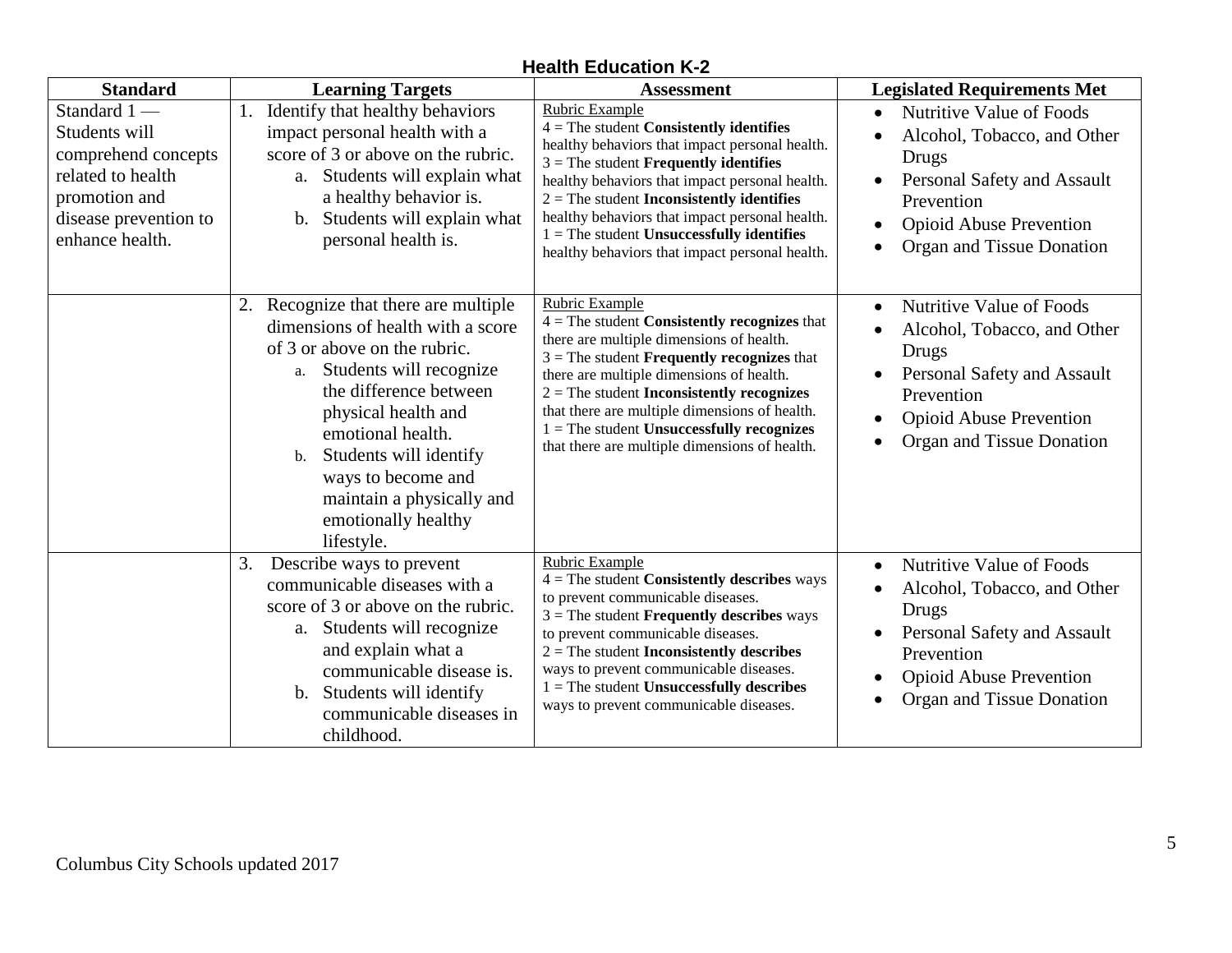| <b>Standard</b> | <b>Learning Targets</b>                                                                                                                                                                                                                                                              | <b>Assessment</b>                                                                                                                                                                                                                                                                                                                                                                                    | <b>Legislated Requirements Met</b>                                                                                                                                                                                               |
|-----------------|--------------------------------------------------------------------------------------------------------------------------------------------------------------------------------------------------------------------------------------------------------------------------------------|------------------------------------------------------------------------------------------------------------------------------------------------------------------------------------------------------------------------------------------------------------------------------------------------------------------------------------------------------------------------------------------------------|----------------------------------------------------------------------------------------------------------------------------------------------------------------------------------------------------------------------------------|
|                 | 4. List ways to prevent common<br>childhood injuries with a score of<br>3 or above on the rubric.<br>Students will identify<br>a.<br>some common childhood<br>injuries.<br>Students will explain ways<br>b.<br>to prevent common<br>childhood injuries at<br>school and at home.     | Rubric Example<br>$4 =$ The student <b>Consistently lists</b> ways to<br>prevent common childhood injuries.<br>$3$ = The student <b>Frequently lists</b> ways to<br>prevent common childhood injuries.<br>$2 =$ The student <b>Inconsistently lists</b> ways to<br>prevent common childhood injuries.<br>$1 =$ The student <b>Unsuccessfully lists</b> ways to<br>prevent common childhood injuries. | Personal Safety and Assault<br>$\bullet$<br>Prevention<br><b>Opioid Abuse Prevention</b><br>$\bullet$<br>Organ and Tissue Donation<br>$\bullet$                                                                                  |
|                 | 5. Describe why it is important to<br>seek health care with a score of 3<br>or above on the rubric.<br>Students will identify signs<br>a.<br>and symptoms that might<br>require health care.<br>b. Students will describe the<br>procedures for obtaining<br>health care when needed | Rubric Example<br>$4 =$ The student Consistently describes why<br>it is important to seek health care.<br>$3$ = The student <b>Frequently describes</b> why it<br>is important to seek health care.<br>$2 =$ The student <b>Inconsistently describes</b><br>why it is important to seek health care. $1 =$<br>The student Unsuccessfully describes why it<br>is important to seek health care.       | Nutritive Value of Foods<br>$\bullet$<br>Alcohol, Tobacco, and Other<br>$\bullet$<br>Drugs<br>Personal Safety and Assault<br>Prevention<br><b>Opioid Abuse Prevention</b><br>$\bullet$<br>Organ and Tissue Donation<br>$\bullet$ |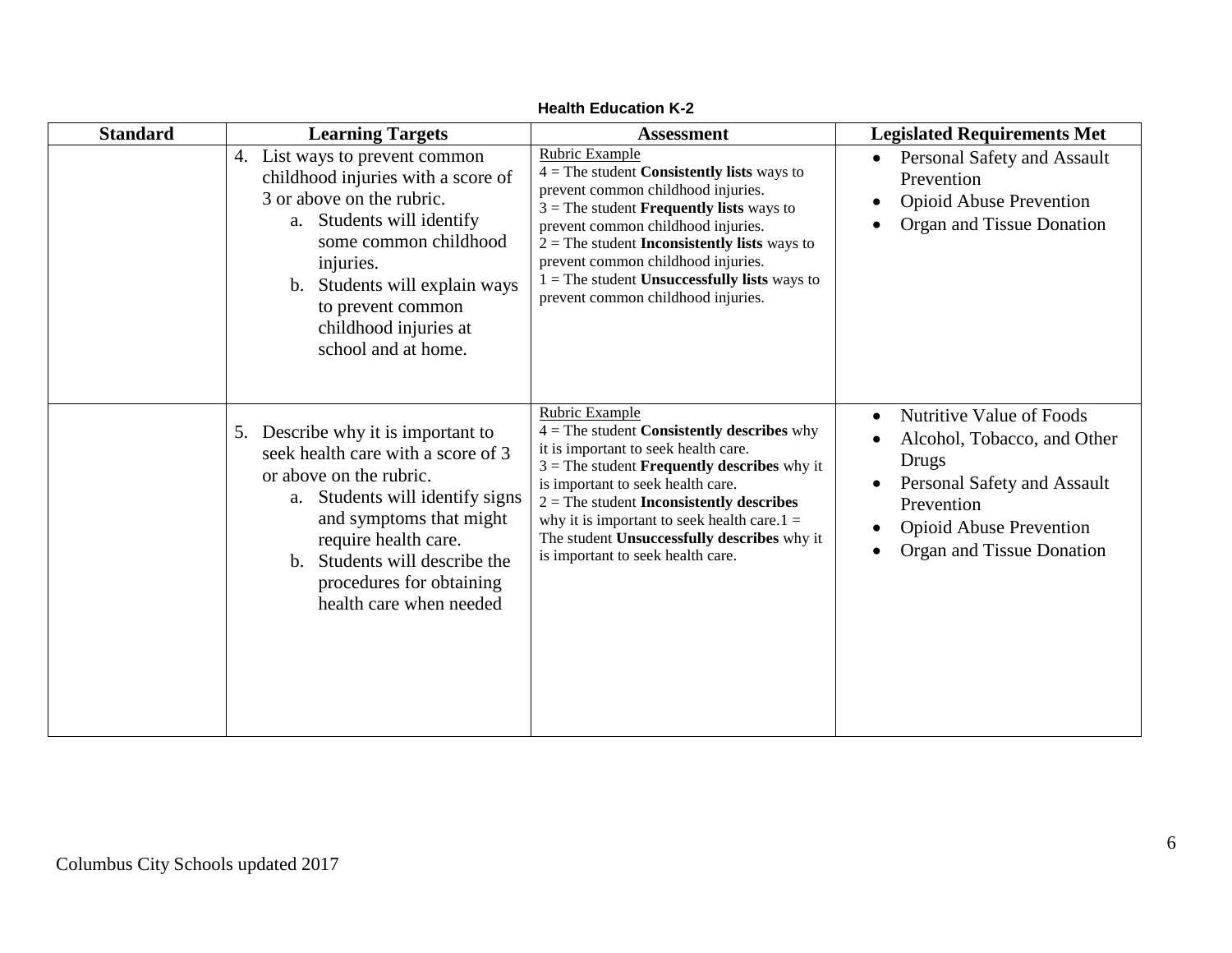|                                                                                                                                                                        |                                                                                                                                                                                                                                                                                                                                                                           | <b>Hearth Equeation N-2</b>                                                                                                                                                                                                                                                                                                                                                                                                                                                                                                                            |                                                                                                                                                                                                                                 |
|------------------------------------------------------------------------------------------------------------------------------------------------------------------------|---------------------------------------------------------------------------------------------------------------------------------------------------------------------------------------------------------------------------------------------------------------------------------------------------------------------------------------------------------------------------|--------------------------------------------------------------------------------------------------------------------------------------------------------------------------------------------------------------------------------------------------------------------------------------------------------------------------------------------------------------------------------------------------------------------------------------------------------------------------------------------------------------------------------------------------------|---------------------------------------------------------------------------------------------------------------------------------------------------------------------------------------------------------------------------------|
| <b>Standard</b><br>Standard 2 - Students<br>will analyze the influence<br>of family, peers, culture,<br>media, technology and<br>other factors on health<br>behaviors. | <b>Learning Targets</b><br>Identify how the family<br>influences personal health<br>practices and behaviors with a<br>score of 3 or above on the rubric.<br>a. Students will identify<br>family behaviors that<br>effect their personal<br>health.<br>Student will explain ways<br>$\mathbf b$ .<br>to change family<br>behaviors to promote<br>positive personal health. | <b>Assessment</b><br>Rubric Example<br>$4 =$ The student Consistently identifies how<br>the family influences personal health<br>practices and behaviors.<br>$3$ = The student <b>Frequently identifies</b> how<br>the family influences personal health<br>practices and behaviors.<br>$2$ = The student <b>Inconsistently identifies</b><br>how the family influences personal health<br>practices and behaviors.<br>$1 =$ The student Unsuccessfully identifies<br>how the family influences personal health<br>practices and behaviors.            | <b>Legislated Requirements Met</b><br>Nutritive Value of Foods<br>$\bullet$<br>Alcohol, Tobacco, and Other<br>Drugs<br>Personal Safety and Assault<br>Prevention<br><b>Opioid Abuse Prevention</b><br>Organ and Tissue Donation |
|                                                                                                                                                                        | Identify what the school can do<br>2.<br>to support personal health<br>practices and behaviors with a<br>score of 3 or above on the rubric.<br>a. Students will identify<br>school staff that can offer<br>support in promoting<br>positive personal health.<br>Students will explain<br>$b$ .<br>ways to maintain personal<br>health while at school.                    | Rubric Example<br>$4 =$ The student Consistently identifies what<br>the school can do to support personal health<br>practices and behaviors.<br>$3$ = The student <b>Frequently identifies</b> what<br>the school can do to support personal health<br>practices and behaviors.<br>$2 =$ The student <b>Inconsistently identifies</b><br>what the school can do to support personal<br>health practices and behaviors.<br>$1 =$ The student Unsuccessfully identifies<br>what the school can do to support personal<br>health practices and behaviors. | Nutritive Value of Foods<br>$\bullet$<br>Alcohol, Tobacco, and Other<br>Drugs<br>Personal Safety and Assault<br>Prevention<br><b>Opioid Abuse Prevention</b><br>Organ and Tissue Donation<br>$\bullet$                          |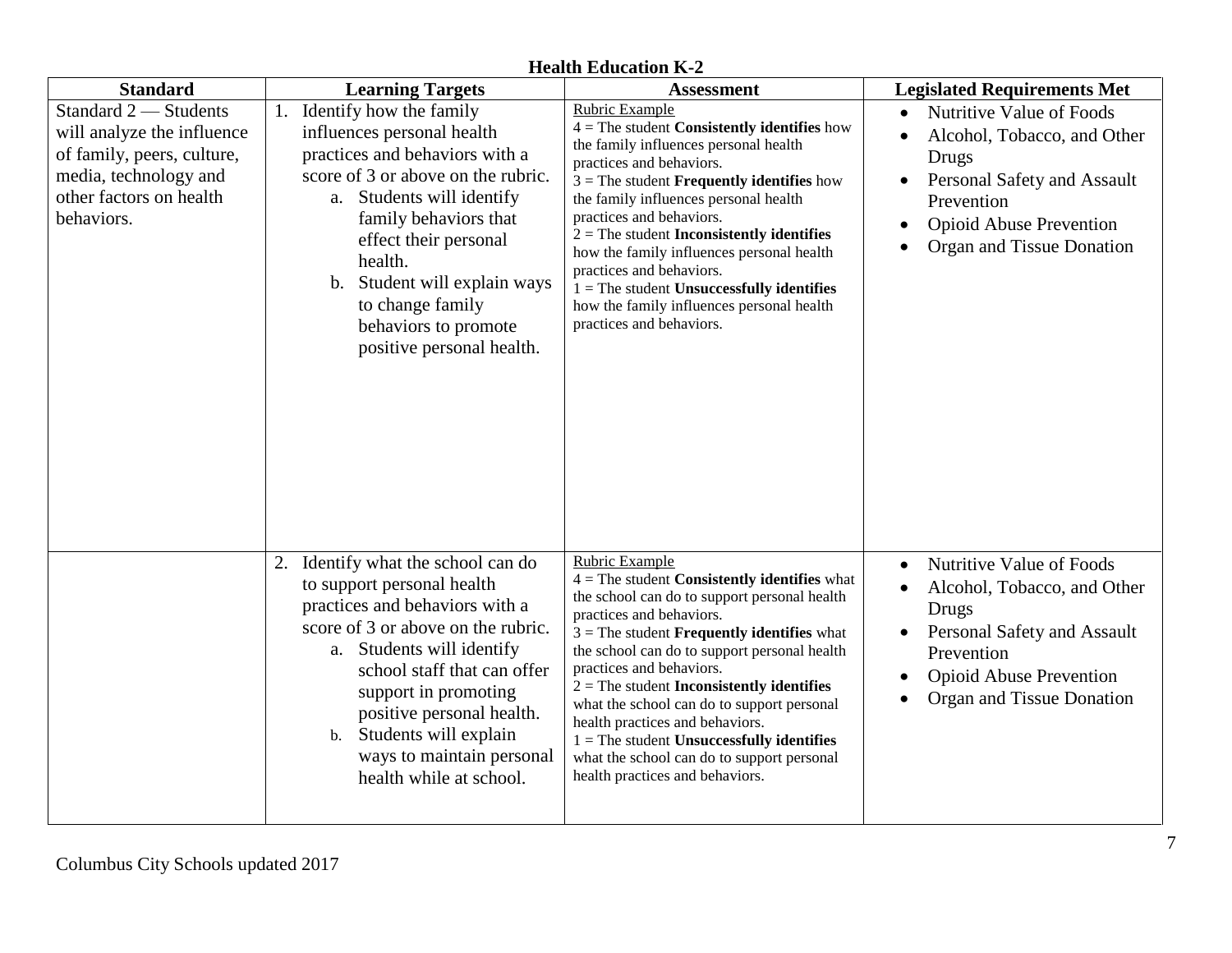| 3. | Describe how the media can<br>influence health behaviors with a<br>score of 3 or above on the rubric.<br>a. Students will identify<br>types of media that could                    | Rubric Example<br>$4 =$ The student Consistently describes how<br>the media can influence health behaviors.<br>$3$ = The student <b>Frequently describes</b> how<br>the media can influence health behaviors.<br>$2 =$ The student <b>Inconsistently describes</b> | Nutritive Value of Foods<br>Alcohol, Tobacco, and Other<br>Drugs<br>Personal Safety and Assault<br>Prevention |
|----|------------------------------------------------------------------------------------------------------------------------------------------------------------------------------------|--------------------------------------------------------------------------------------------------------------------------------------------------------------------------------------------------------------------------------------------------------------------|---------------------------------------------------------------------------------------------------------------|
|    | influence their health<br>choices<br>Students will explain the<br>$\mathbf{b}$ .<br>positive and negative<br>effects the media has on<br>personal health choices<br>and decisions. | behaviors.<br>$1 =$ The student Unsuccessfully describes<br>how the media can influence health<br>behaviors.                                                                                                                                                       | <b>Opioid Abuse Prevention</b><br>Organ and Tissue Donation                                                   |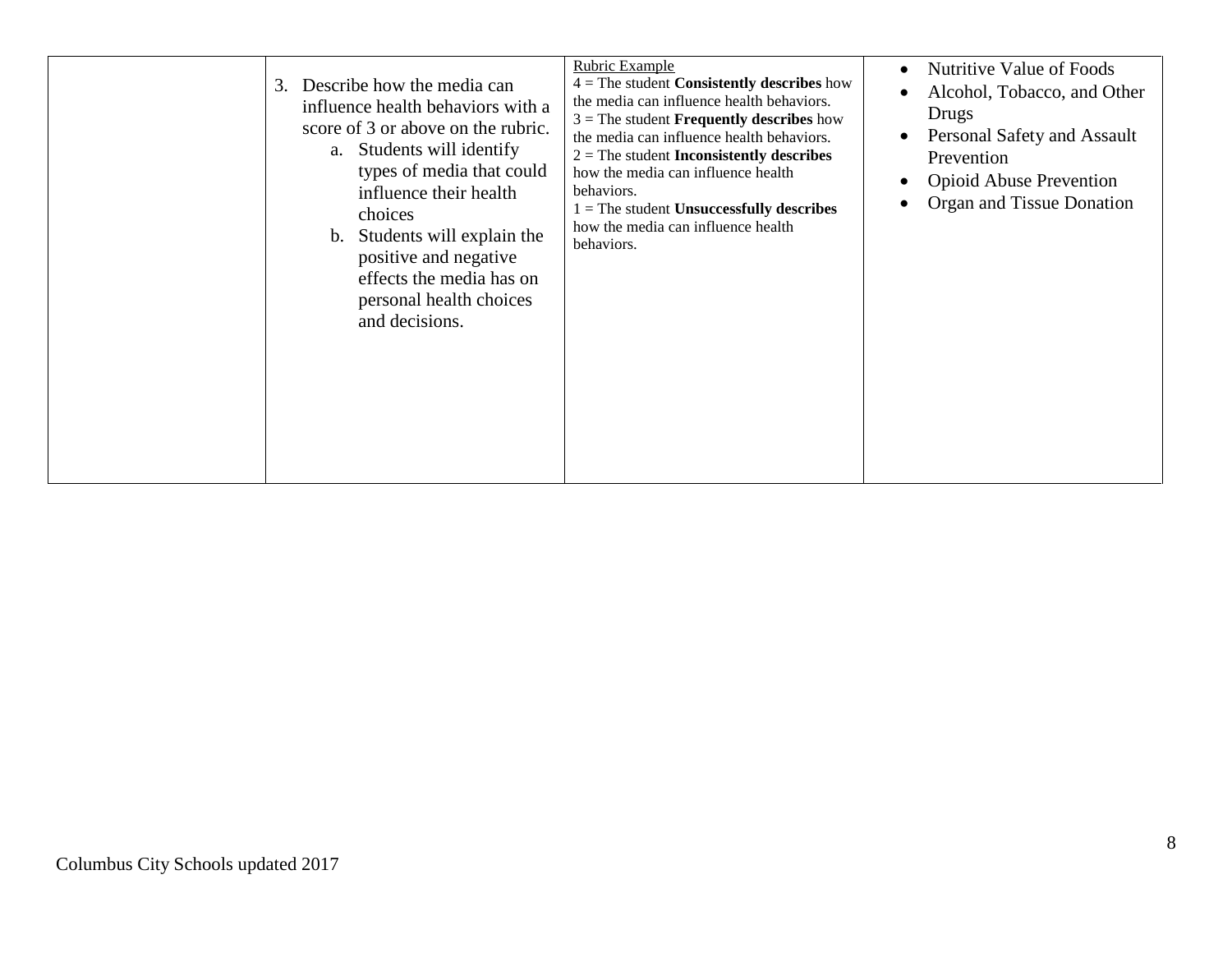| <b>Standard</b>                                                                                                                              | <b>Learning Targets</b>                                                                                                                                                                                                                                                                             | <b>Assessment</b>                                                                                                                                                                                                                                                                                                                                                                                                                                                                                    | <b>Legislated Requirements Met</b>                                                                                                                                                                                                                             |
|----------------------------------------------------------------------------------------------------------------------------------------------|-----------------------------------------------------------------------------------------------------------------------------------------------------------------------------------------------------------------------------------------------------------------------------------------------------|------------------------------------------------------------------------------------------------------------------------------------------------------------------------------------------------------------------------------------------------------------------------------------------------------------------------------------------------------------------------------------------------------------------------------------------------------------------------------------------------------|----------------------------------------------------------------------------------------------------------------------------------------------------------------------------------------------------------------------------------------------------------------|
| Standard $3$ — Students<br>will demonstrate the<br>ability to access valid<br>information and products<br>and services to enhance<br>health. | 1. Identify trusted adults and professionals<br>who can help promote health with a score<br>of 3 or above on the rubric.<br>a. Students will identify community<br>resources and health helpers.<br>b. Students will explain how to get<br>help from the community<br>resources and health helpers. | Rubric Example<br>$4 =$ The student Consistently identifies<br>trusted adults and professional who can<br>help promote health.<br>$3$ = The student <b>Frequently identifies</b><br>trusted adults and professional who can<br>help promote health.<br>$2 =$ The student <b>Inconsistently</b><br>identifies trusted adults and<br>professional who can help promote<br>health.<br>$1 =$ The student Unsuccessfully<br>identifies trusted adults and<br>professional who can help promote<br>health. | Nutritive Value of Foods<br>$\bullet$<br>Alcohol, Tobacco, and<br>$\bullet$<br><b>Other Drugs</b><br>Personal Safety and<br>$\bullet$<br><b>Assault Prevention</b><br><b>Opioid Abuse Prevention</b><br>$\bullet$<br>Organ and Tissue<br>$\bullet$<br>Donation |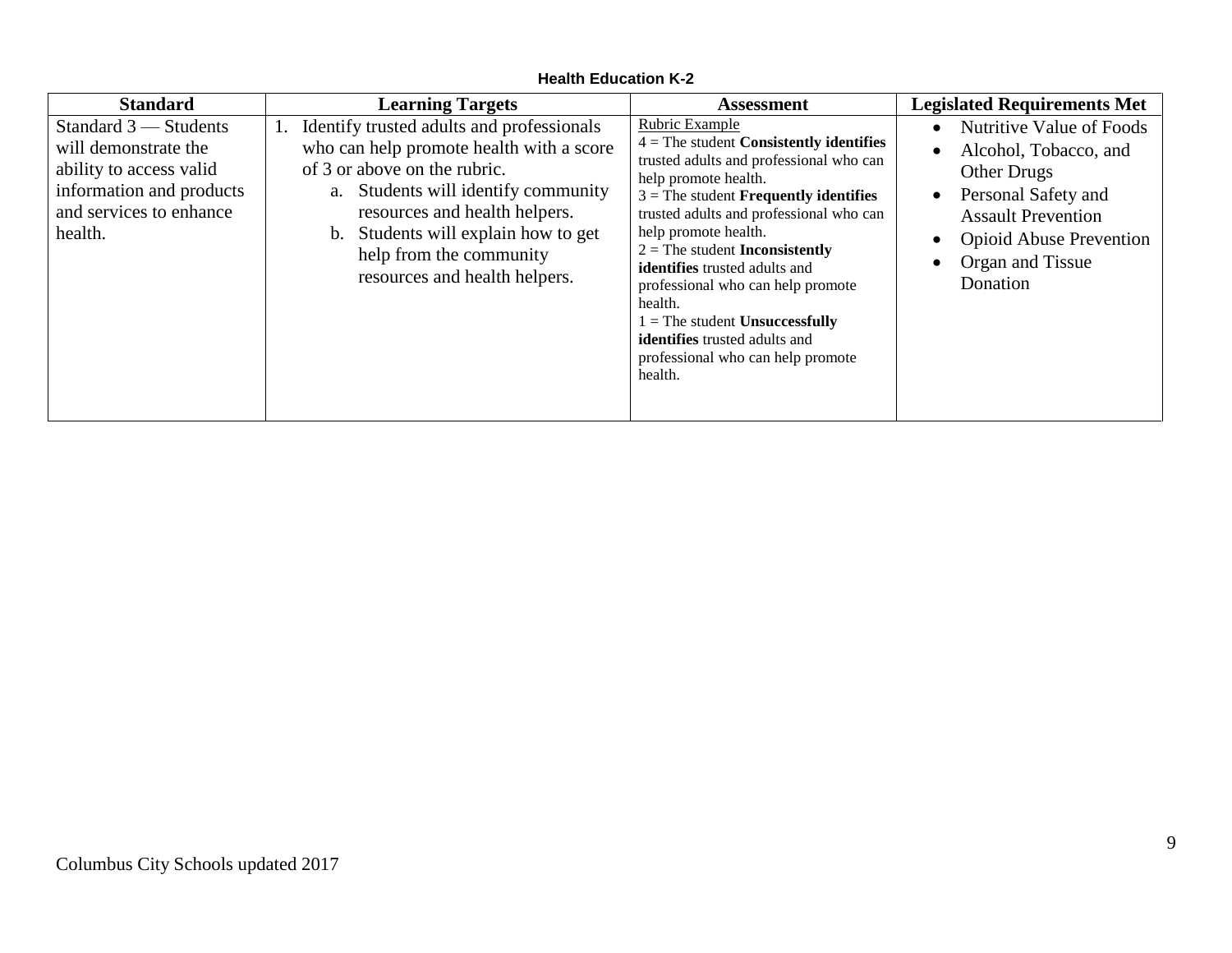| Identify ways to locate school and<br>2.<br>community health helpers with a score of<br>3 or above on the rubric.<br>a. Students will identify adults who<br>can help them at school with their<br>personal health.<br>b. Students will identify other adults<br>in the community who can help<br>them with their personal health<br>choices. | Rubric Example<br>Nutritive Value of Foods<br>$4 =$ The student Consistently identifies<br>Alcohol, Tobacco, and<br>ways to locate school and community<br><b>Other Drugs</b><br>health helpers.<br>Personal Safety and<br>$3$ = The student <b>Frequently identifies</b><br>ways to locate school and community<br><b>Assault Prevention</b><br>health helpers.<br><b>Opioid Abuse Prevention</b><br>$2 =$ The student <b>Inconsistently</b><br>Organ and Tissue<br>identifies ways to locate school and<br>Donation<br>community health helpers.<br>$1 =$ The student Unsuccessfully<br>identifies ways to locate school and<br>community health helpers. |  |
|-----------------------------------------------------------------------------------------------------------------------------------------------------------------------------------------------------------------------------------------------------------------------------------------------------------------------------------------------|-------------------------------------------------------------------------------------------------------------------------------------------------------------------------------------------------------------------------------------------------------------------------------------------------------------------------------------------------------------------------------------------------------------------------------------------------------------------------------------------------------------------------------------------------------------------------------------------------------------------------------------------------------------|--|
|-----------------------------------------------------------------------------------------------------------------------------------------------------------------------------------------------------------------------------------------------------------------------------------------------------------------------------------------------|-------------------------------------------------------------------------------------------------------------------------------------------------------------------------------------------------------------------------------------------------------------------------------------------------------------------------------------------------------------------------------------------------------------------------------------------------------------------------------------------------------------------------------------------------------------------------------------------------------------------------------------------------------------|--|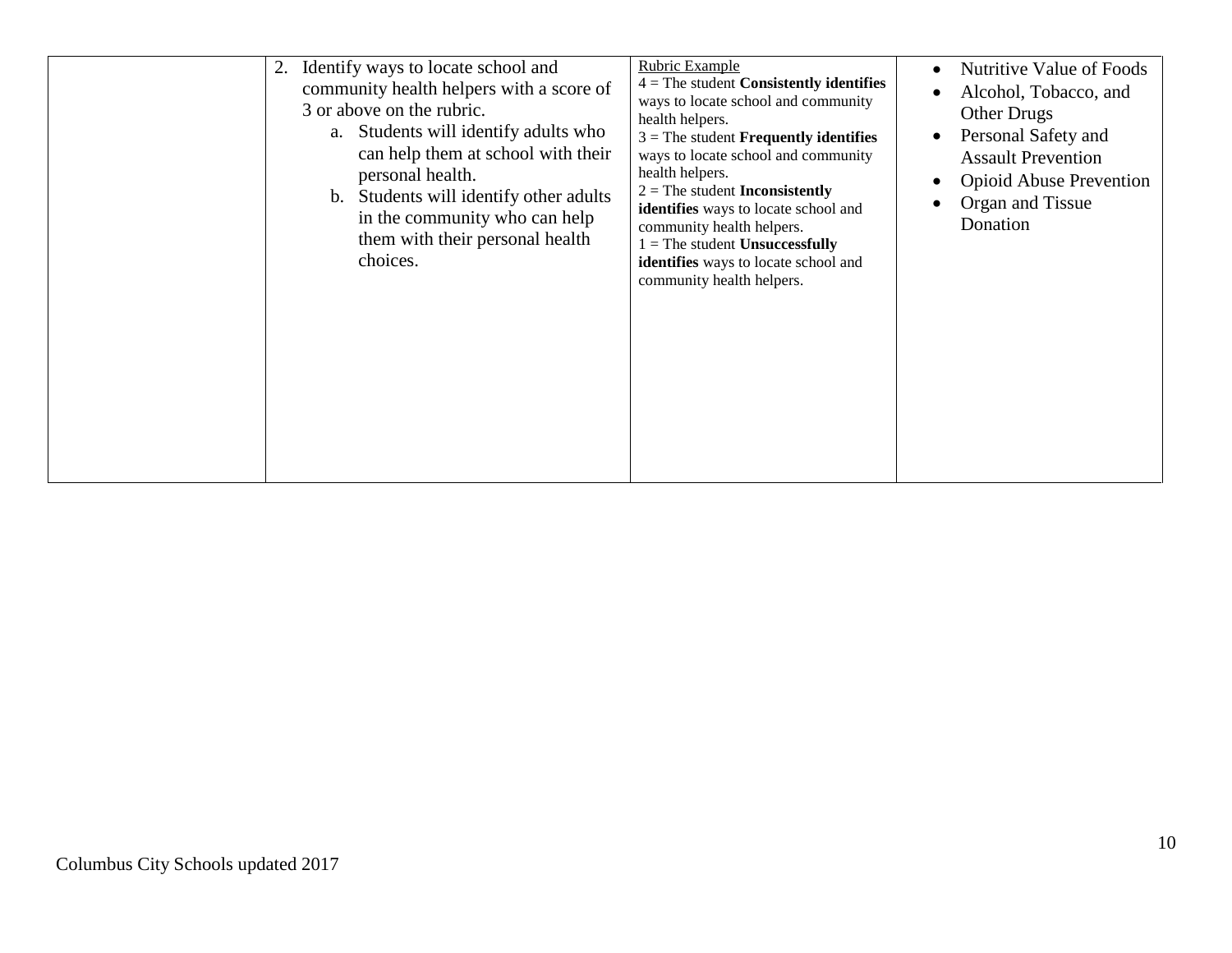**Standard Learning Targets Assessment Legislated Requirements Met** Standard 4— Students will demonstrate the ability to use interpersonal communication skills to enhance health and avoid or reduce health risks. 1. Demonstrate healthy ways to express needs, wants and feelings with a score of 3 or above on the rubric. a. Students will compare and characterize a need, a want and a feeling. b. Student will explain one way to express a need, a want or a feeling. Rubric Example 4 = The student **Consistently demonstrates** healthy ways to express needs, wants and feelings. 3 = The student **Frequently demonstrates** healthy ways to express needs, wants and feelings. 2 = The student **Inconsistently demonstrates** healthy ways to express needs, wants and feelings. 1 = The student **Unsuccessfully demonstrates** healthy ways to express needs, wants and feelings. Nutritive Value of Foods Alcohol, Tobacco, and Other Drugs • Personal Safety and Assault Prevention Opioid Abuse Prevention Organ and Tissue **Donation** 2. Demonstrate listening skills to enhance health with a score of 3 or above on the rubric. a. Students will role play health situations of listening and non-listening and the effects of each. b. Students will identify and explain the characteristics of a "good" listener. Rubric Example 4 = The student **Consistently demonstrates** listening skills to enhance health. 3 = The student **Frequently demonstrates** listening skills to enhance health. 2 = The student **Inconsistently demonstrates** listening skills to enhance health. 1 = The student **Unsuccessfully demonstrates** listening skills to enhance health. Nutritive Value of Foods Alcohol, Tobacco, and Other Drugs • Personal Safety and Assault Prevention Opioid Abuse Prevention Organ and Tissue Donation 3. Demonstrate ways to respond when in an unwanted, threatening or dangerous situation with a score of 3 or above on the rubric. a. Students will categorize an unwanted, a threatening or a Rubric Example 4 = The student **Consistently demonstrates** ways to respond when in an unwanted, threatening or dangerous situation. 3 = The student **Frequently demonstrates** ways to respond when in an unwanted, threatening or dangerous • Nutritive Value of Foods Alcohol, Tobacco, and Other Drugs • Personal Safety and Assault Prevention • Opioid Abuse Prevention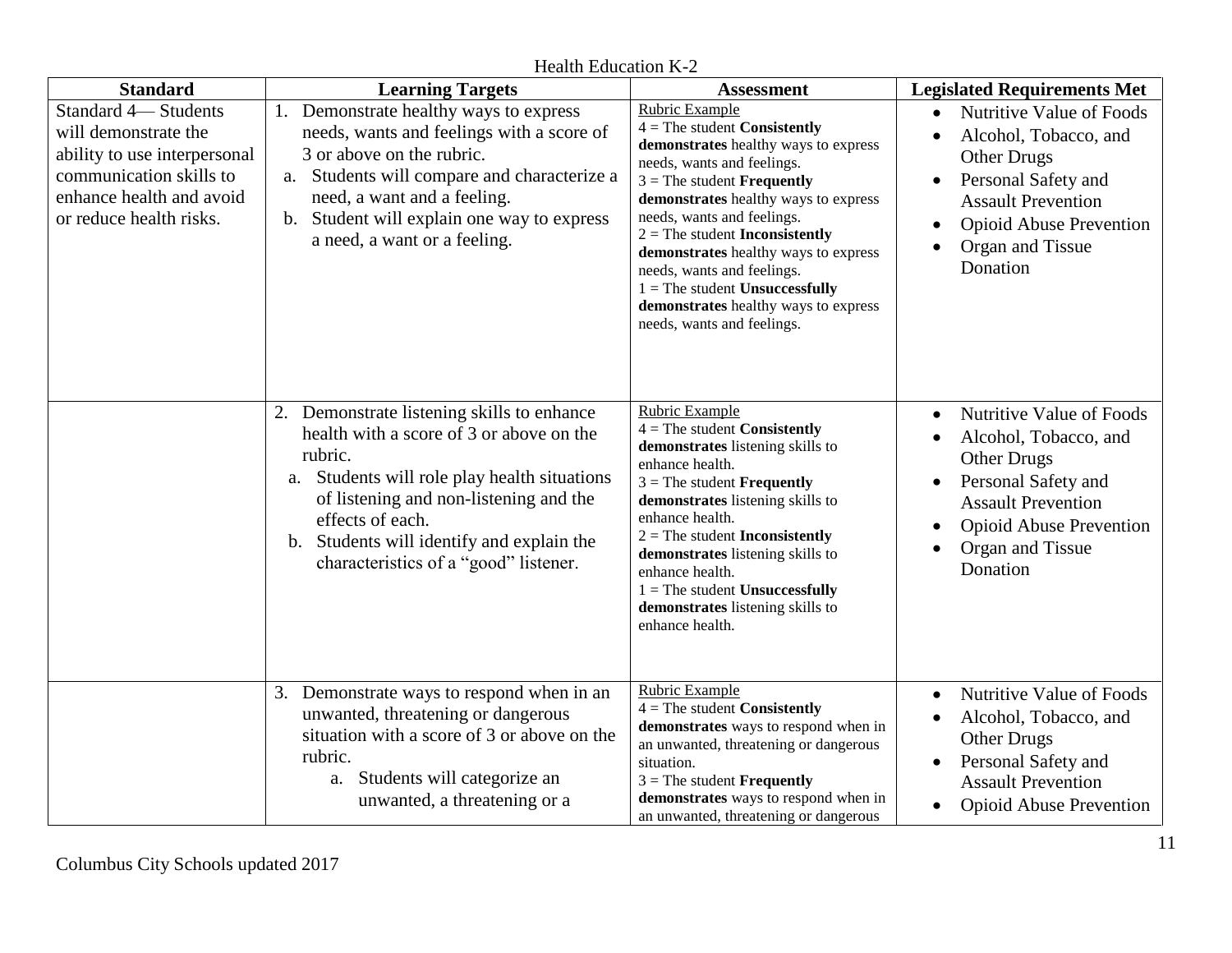| dangerous situation based on<br>examples given.<br>b. Students will role play situations<br>and responses based on situational<br>examples given in a group.                                                                                                                                                                                                                                                                  | situation<br>$2 =$ The student Inconsistently<br>demonstrates ways to respond when in<br>an unwanted, threatening or dangerous<br>situation<br>$1 =$ The student Unsuccessfully<br>demonstrates ways to respond when in<br>an unwanted, threatening or dangerous<br>situation<br><b>Rubric Example</b>                                                                                                                                                   | Organ and Tissue<br>$\bullet$<br>Donation                                                                                                                                                     |
|-------------------------------------------------------------------------------------------------------------------------------------------------------------------------------------------------------------------------------------------------------------------------------------------------------------------------------------------------------------------------------------------------------------------------------|----------------------------------------------------------------------------------------------------------------------------------------------------------------------------------------------------------------------------------------------------------------------------------------------------------------------------------------------------------------------------------------------------------------------------------------------------------|-----------------------------------------------------------------------------------------------------------------------------------------------------------------------------------------------|
| 4. Demonstrate ways to tell a trusted adult if<br>threatened or harmed with a score of 3 or<br>above on the rubric.<br>a. Students will identify and list<br>trusted adults they can go to for<br>help at home, at school, in the<br>community, other places.<br>b. Students will identify through role<br>play ways to ask for help from<br>trusted adults when faced with a<br>harmful, unwanted or dangerous<br>situation. | $4 =$ The student Consistently<br>demonstrates ways to tell a trusted<br>adult if threatened or harmed.<br>$3$ = The student <b>Frequently</b><br>demonstrates ways to tell a trusted<br>adult if threatened or harmed.<br>$2 =$ The student <b>Inconsistently</b><br>demonstrates ways to tell a trusted<br>adult if threatened or harmed.<br>$1 =$ The student Unsuccessfully<br>demonstrates ways to tell a trusted<br>adult if threatened or harmed. | Nutritive Value of Foods<br>Alcohol, Tobacco, and<br><b>Other Drugs</b><br>Personal Safety and<br><b>Assault Prevention</b><br><b>Opioid Abuse Prevention</b><br>Organ and Tissue<br>Donation |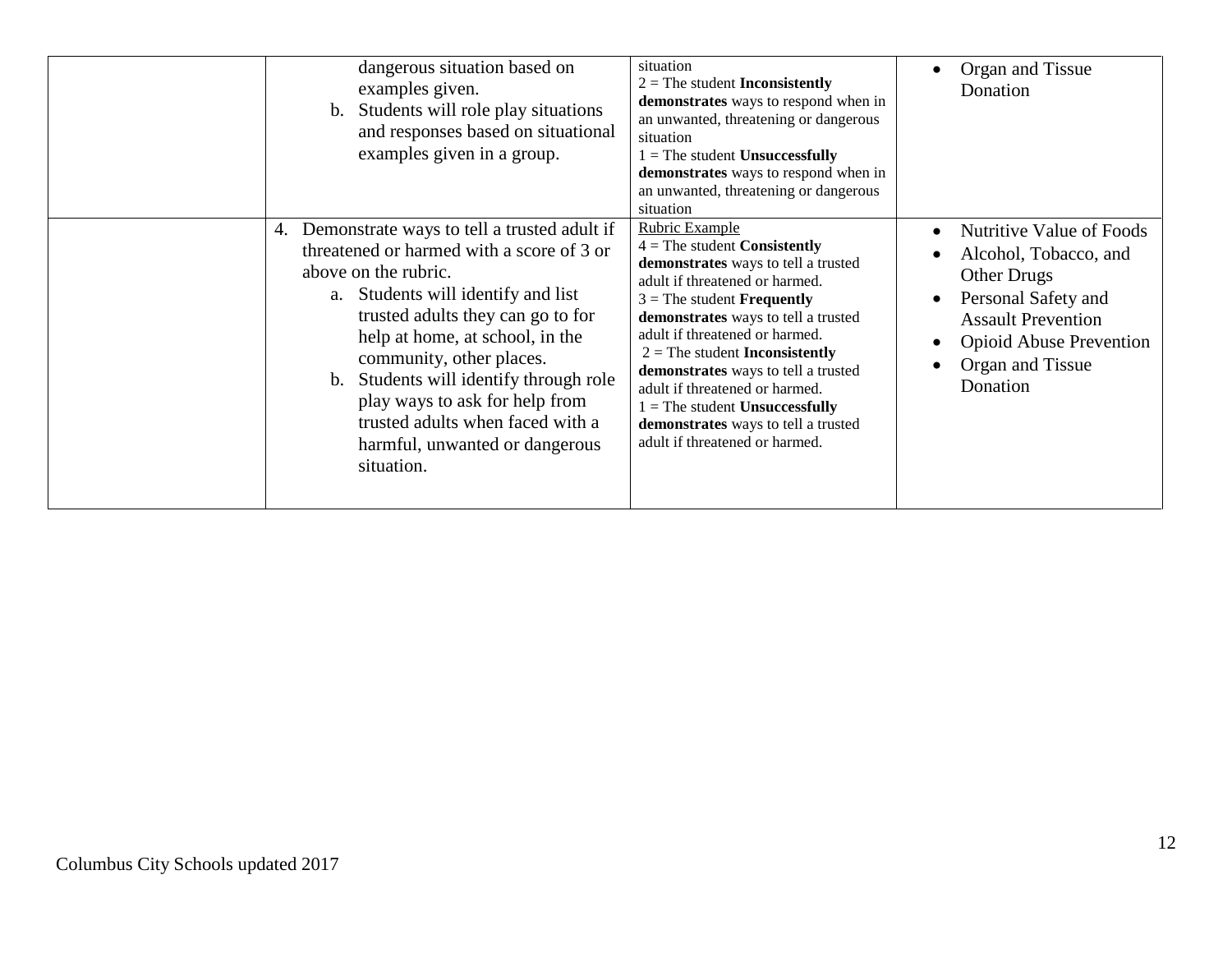| <b>Standard</b>                                                                                                | <b>Learning Targets</b>                                                                                                                                                                                                                                                                                                                                                | <b>Assessment</b>                                                                                                                                                                                                                                                                                                                                                                                                                                                                                                                                                                                                                                                                                          | <b>Legislated Requirements Met</b>                                                                                                                                                                                  |
|----------------------------------------------------------------------------------------------------------------|------------------------------------------------------------------------------------------------------------------------------------------------------------------------------------------------------------------------------------------------------------------------------------------------------------------------------------------------------------------------|------------------------------------------------------------------------------------------------------------------------------------------------------------------------------------------------------------------------------------------------------------------------------------------------------------------------------------------------------------------------------------------------------------------------------------------------------------------------------------------------------------------------------------------------------------------------------------------------------------------------------------------------------------------------------------------------------------|---------------------------------------------------------------------------------------------------------------------------------------------------------------------------------------------------------------------|
| Standard 5-Students<br>will demonstrate the<br>ability to use decision-<br>making skills to enhance<br>health. | Identify situations when a health-<br>related decision is needed with a<br>score of 3 or above on the rubric.<br>Students will list<br>a.<br>situations that require a<br>health-related decision to<br>be made.<br>b. Students will explain and<br>discuss through role play<br>how to make decisions in<br>health related situations.                                | Rubric Example<br>$4 =$ The student Consistently identifies<br>situations when a health related decision is<br>needed.<br>$3$ = The student <b>Frequently identifies</b><br>situations when a health related decision is<br>needed.<br>$2 =$ The student <b>Inconsistently identifies</b><br>situations when a health related decision is<br>needed.<br>$1 =$ The student Unsuccessfully identifies<br>situations when a health related decision is<br>needed.                                                                                                                                                                                                                                             | Nutritive Value of Foods<br>$\bullet$<br>Alcohol, Tobacco, and Other<br>Drugs<br>Personal Safety and Assault<br>Prevention<br><b>Opioid Abuse Prevention</b><br>$\bullet$<br>Organ and Tissue Donation<br>$\bullet$ |
|                                                                                                                | Differentiate between situations<br>2.<br>when a health-related decision<br>can be made individually or when<br>assistance is needed with a score<br>of 3 or above on the rubric.<br>a. Students will list possible<br>health situations.<br>Students will categorize<br>b.<br>those situations as<br>decisions to be made<br>individually or assistance<br>is needed. | Rubric Example<br>$4 =$ The student Consistently differentiates<br>between situations when a health related<br>decision can be made individually or when<br>assistance is needed.<br>$3$ = The student <b>Frequently differentiates</b><br>between situations when a health related<br>decision can be made individually or when<br>assistance is needed.<br>$2 =$ The student <b>Inconsistently</b><br>differentiates between situations when a<br>health related decision can be made<br>individually or when assistance is needed.<br>$1 =$ The student Unsuccessfully<br>differentiates between situations when a<br>health related decision can be made<br>individually or when assistance is needed. | Nutritive Value of Foods<br>Alcohol, Tobacco, and Other<br>٠<br>Drugs<br>Personal Safety and Assault<br>Prevention<br><b>Opioid Abuse Prevention</b><br>Organ and Tissue Donation                                   |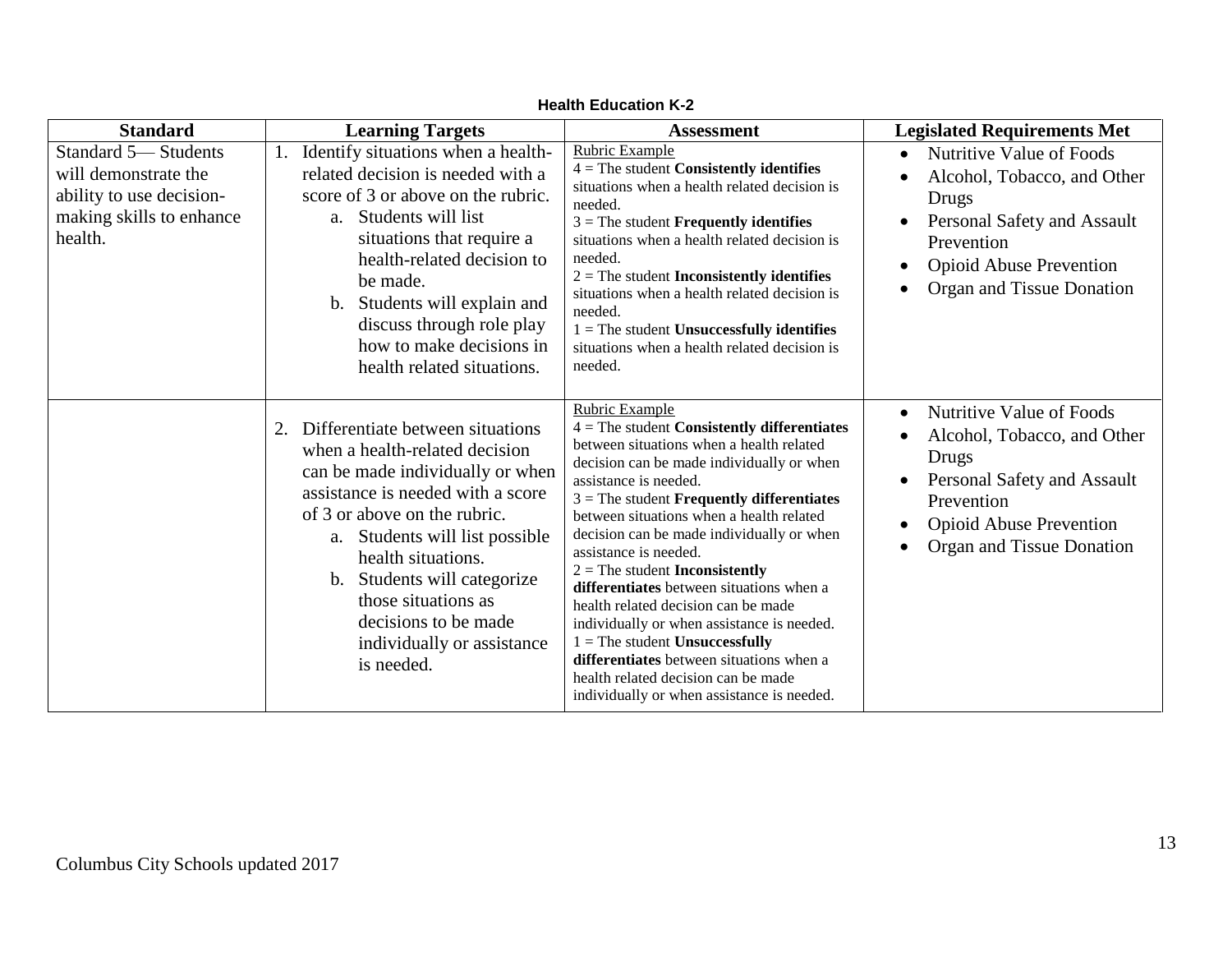| <b>Standard</b>                                                                                         | <b>Learning Targets</b>                                                                                                                                                                                                                                                                                                                                                                            | <b>Assessment</b>                                                                                                                                                                                                                                                                                                                                                                                                                                                                                                                                                             | <b>Legislated Requirements Met</b>                                                                                                                                                                     |
|---------------------------------------------------------------------------------------------------------|----------------------------------------------------------------------------------------------------------------------------------------------------------------------------------------------------------------------------------------------------------------------------------------------------------------------------------------------------------------------------------------------------|-------------------------------------------------------------------------------------------------------------------------------------------------------------------------------------------------------------------------------------------------------------------------------------------------------------------------------------------------------------------------------------------------------------------------------------------------------------------------------------------------------------------------------------------------------------------------------|--------------------------------------------------------------------------------------------------------------------------------------------------------------------------------------------------------|
| Standard 6-Students<br>will demonstrate the<br>ability to use goal-setting<br>skills to enhance health. | 1. Identify a short-term personal<br>health goal and take action<br>toward achieving the goal with a<br>score of 3 or above on the rubric.<br>a. Students will list short<br>term health goals that are<br>related to personal health<br>(given examples).<br>b. Student will choose a goal<br>and discuss a plan of<br>action and list 3 steps to<br>take to achieve the<br>personal health goal. | <b>Rubric Example</b><br>$4$ = The student <b>Consistently identifies</b> a<br>short term personal health goal and takes<br>action toward achieving the goal.<br>$3$ = The student <b>Frequently identifies</b> a<br>short term personal health goal and takes<br>action toward achieving the goal<br>$2$ = The student <b>Inconsistently identifies</b> a<br>short term personal health goal and takes<br>action toward achieving the goal<br>$1 =$ The student Unsuccessfully identifies a<br>short term personal health goal and takes<br>action toward achieving the goal | Nutritive Value of Foods<br>Alcohol, Tobacco, and Other<br>Drugs<br>Personal Safety and Assault<br>Prevention<br><b>Opioid Abuse Prevention</b><br>Organ and Tissue Donation<br>$\bullet$              |
|                                                                                                         | 2. Identify who can help when<br>assistance is needed to achieve a<br>personal health goal with a score<br>of 3 or above on the rubric.<br>a. Students will list 5<br>general personal health<br>goals.<br>b. Students will categorize<br>and discuss who could<br>provide assistance with<br>achieving each goal<br>listed.                                                                       | Rubric Example<br>$4 =$ The student Consistently identifies who<br>can help when assistance is needed to<br>achieve a personal health goal.<br>$3$ = The student <b>Frequently identifies</b> who<br>can help when assistance is needed to<br>achieve a personal health goal.<br>$2$ = The student <b>Inconsistently identifies</b><br>who can help when assistance is needed to<br>achieve a personal health goal.<br>$1 =$ The student Unsuccessfully identifies<br>who can help when assistance is needed to<br>achieve a personal health goal.                            | Nutritive Value of Foods<br>$\bullet$<br>Alcohol, Tobacco, and Other<br>$\bullet$<br>Drugs<br>Personal Safety and Assault<br>Prevention<br><b>Opioid Abuse Prevention</b><br>Organ and Tissue Donation |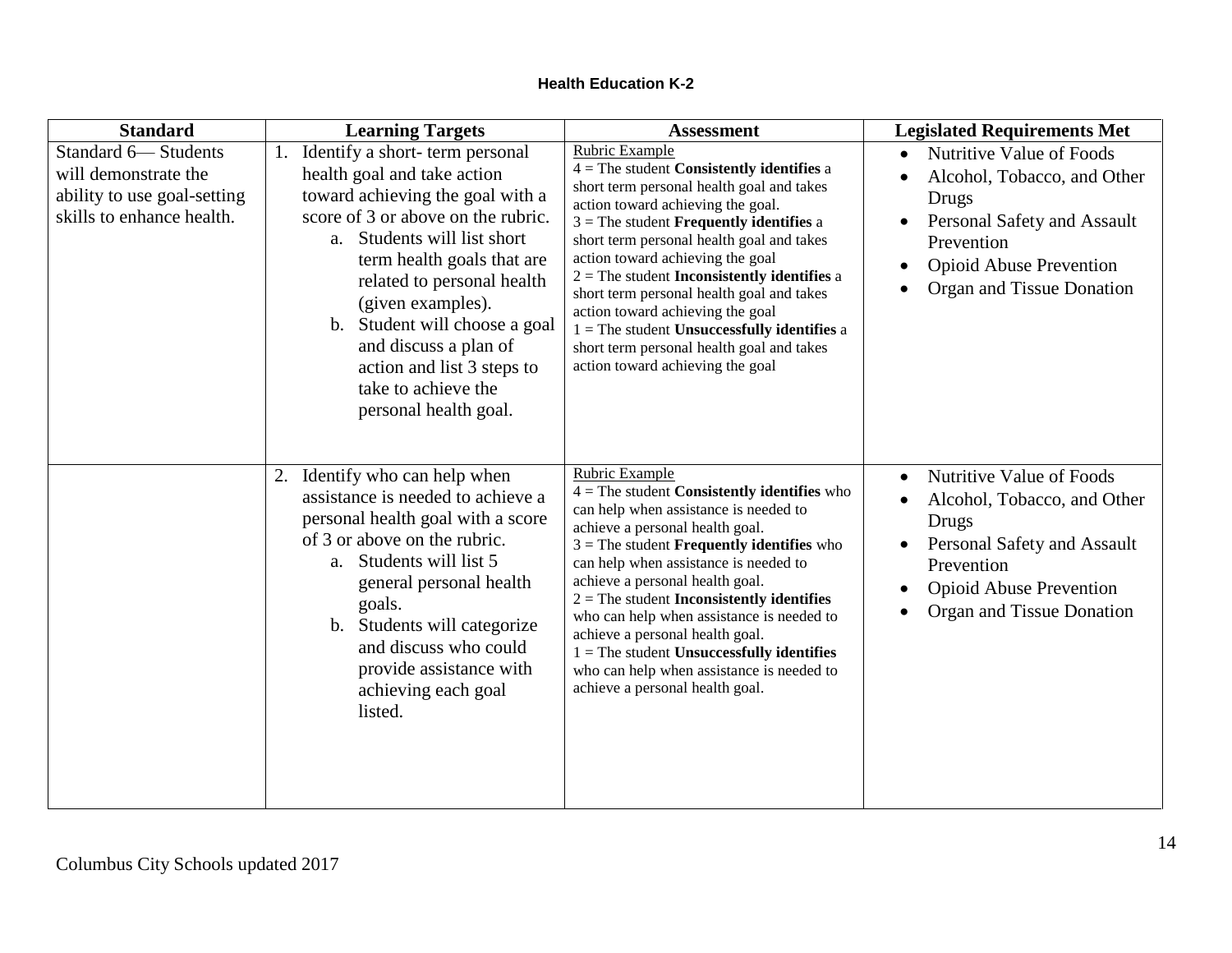| <b>Standard</b>                                                                                                                     | <b>Learning Targets</b>                                                                                                                                                                                                                                                                                                                                      | <b>Assessment</b>                                                                                                                                                                                                                                                                                                                                                                                                                                                                                                                                                     | <b>Legislated Requirements Met</b>                                                                                                                                                                                |
|-------------------------------------------------------------------------------------------------------------------------------------|--------------------------------------------------------------------------------------------------------------------------------------------------------------------------------------------------------------------------------------------------------------------------------------------------------------------------------------------------------------|-----------------------------------------------------------------------------------------------------------------------------------------------------------------------------------------------------------------------------------------------------------------------------------------------------------------------------------------------------------------------------------------------------------------------------------------------------------------------------------------------------------------------------------------------------------------------|-------------------------------------------------------------------------------------------------------------------------------------------------------------------------------------------------------------------|
| <b>Standard 7-Students</b><br>will demonstrate the<br>ability to practice health-<br>enhancing behaviors,<br>avoid or reduce risks. | 1. Demonstrate healthy practices and<br>behaviors to maintain or improve personal<br>health with a score of 3 or above on the<br>rubric.<br>a. Students will categorize healthy and<br>unhealthy behaviors related to personal<br>health.<br>Students will explain how healthy<br>b.<br>practices effect personal health<br>compared to unhealthy practices. | Rubric Example<br>$4 =$ The student <b>Consistently</b><br>demonstrates healthy practices and<br>behaviors to maintain or improve<br>personal health.<br>$3$ = The student <b>Frequently</b><br>demonstrates healthy practices and<br>behaviors to maintain or improve<br>personal health.<br>$2 =$ The student <b>Inconsistently</b><br>demonstrates healthy practices and<br>behaviors to maintain or improve<br>personal health.<br>$1 =$ The student Unsuccessfully<br>demonstrates healthy practices and<br>behaviors to maintain or improve<br>personal health. | <b>Nutritive Value of Foods</b><br>$\bullet$<br>Alcohol, Tobacco, and<br><b>Other Drugs</b><br>Personal Safety and<br><b>Assault Prevention</b><br><b>Opioid Abuse Prevention</b><br>Organ and Tissue<br>Donation |
|                                                                                                                                     | Demonstrate behaviors to avoid or reduce<br>2.<br>health risks with a score of 3 or above on<br>the rubric.<br>a. Students will role play behaviors that<br>could effect your health using a<br>previously created list.<br>b. Students will choose one healthy<br>behavior to follow to reduce their health<br>risk.                                        | Rubric Example<br>$4 =$ The student Consistently<br>demonstrates behaviors to avoid or<br>reduce health risks.<br>$3$ = The student <b>Frequently</b><br>demonstrates behaviors to avoid or<br>reduce health risks.<br>$2 =$ The student <b>Inconsistently</b><br>demonstrates behaviors to avoid or<br>reduce health risks.<br>$1 =$ The student Unsuccessfully<br>demonstrates behaviors to avoid or<br>reduce health risks.                                                                                                                                        | Nutritive Value of Foods<br>$\bullet$<br>Alcohol, Tobacco, and<br>$\bullet$<br>Other Drugs<br>Personal Safety and<br><b>Assault Prevention</b><br><b>Opioid Abuse Prevention</b><br>Organ and Tissue<br>Donation  |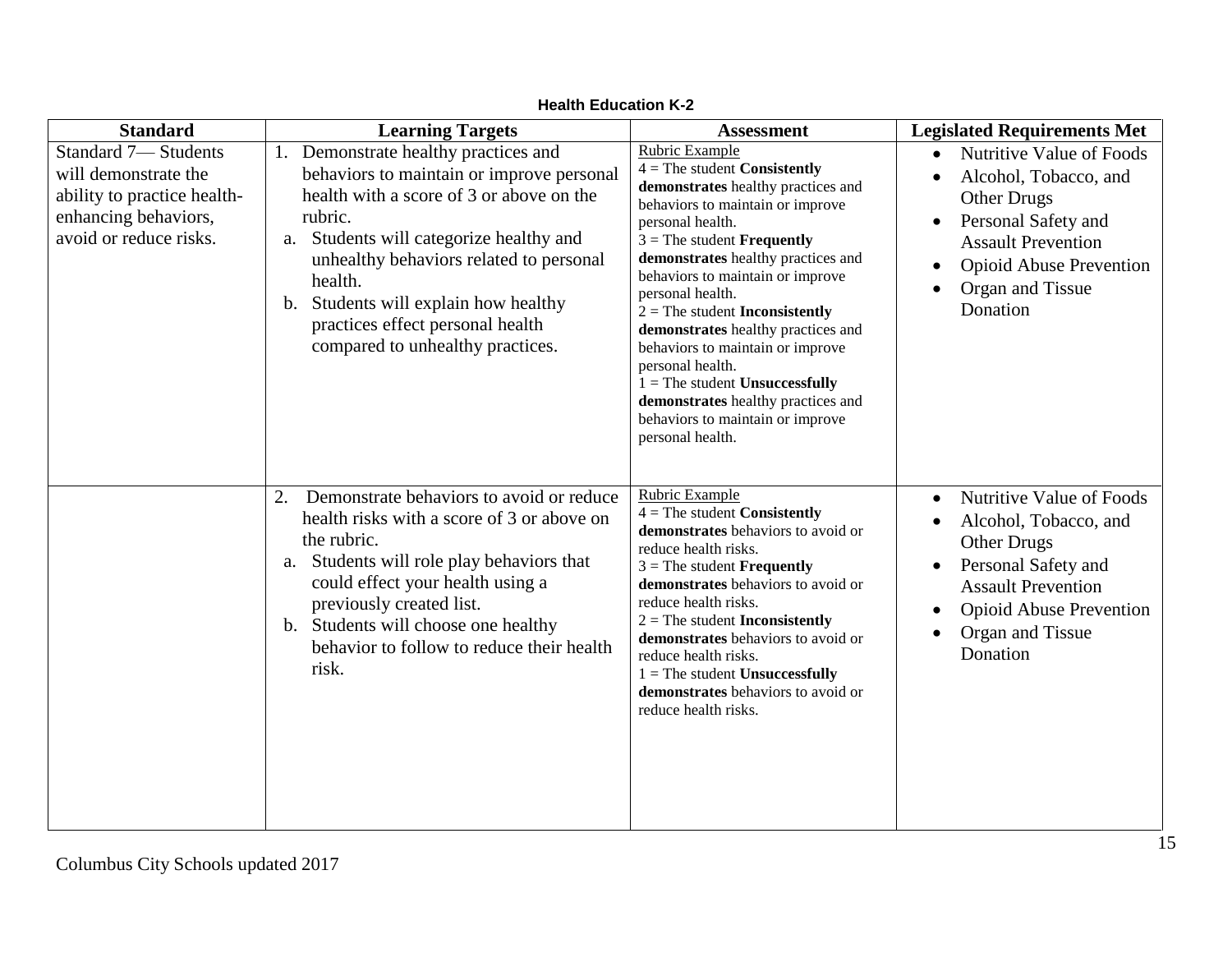| Make requests and encourage peers to<br>3.<br>make positive health choices to promote<br>personal health with a score of 3 or above<br>on the rubric.<br>Students will make a list of requests that<br>a.<br>promote personal health at school.<br>Students will explain the reason for the<br>b.<br>requests and discuss with interested<br>school staff and peers. | Rubric Example<br>$4 =$ The student Consistently requests<br>and encourages peers to make positive<br>health choices to promote personal<br>health.<br>$3$ = The student <b>Frequently requests</b><br>and encourages peers to make positive<br>health choices to promote personal<br>health.<br>$2 =$ The student <b>Inconsistently</b><br>requests and encourages peers to<br>make positive health choices to<br>promote personal health.<br>$1 =$ The student Unsuccessfully<br>requests and encourages peers to<br>make positive health choices to<br>promote personal health. | Nutritive Value of Foods<br>$\bullet$<br>Alcohol, Tobacco, and<br><b>Other Drugs</b><br>Personal Safety and<br>$\bullet$<br><b>Assault Prevention</b><br><b>Opioid Abuse Prevention</b><br>$\bullet$<br>Organ and Tissue<br>Donation |
|----------------------------------------------------------------------------------------------------------------------------------------------------------------------------------------------------------------------------------------------------------------------------------------------------------------------------------------------------------------------|------------------------------------------------------------------------------------------------------------------------------------------------------------------------------------------------------------------------------------------------------------------------------------------------------------------------------------------------------------------------------------------------------------------------------------------------------------------------------------------------------------------------------------------------------------------------------------|--------------------------------------------------------------------------------------------------------------------------------------------------------------------------------------------------------------------------------------|
|----------------------------------------------------------------------------------------------------------------------------------------------------------------------------------------------------------------------------------------------------------------------------------------------------------------------------------------------------------------------|------------------------------------------------------------------------------------------------------------------------------------------------------------------------------------------------------------------------------------------------------------------------------------------------------------------------------------------------------------------------------------------------------------------------------------------------------------------------------------------------------------------------------------------------------------------------------------|--------------------------------------------------------------------------------------------------------------------------------------------------------------------------------------------------------------------------------------|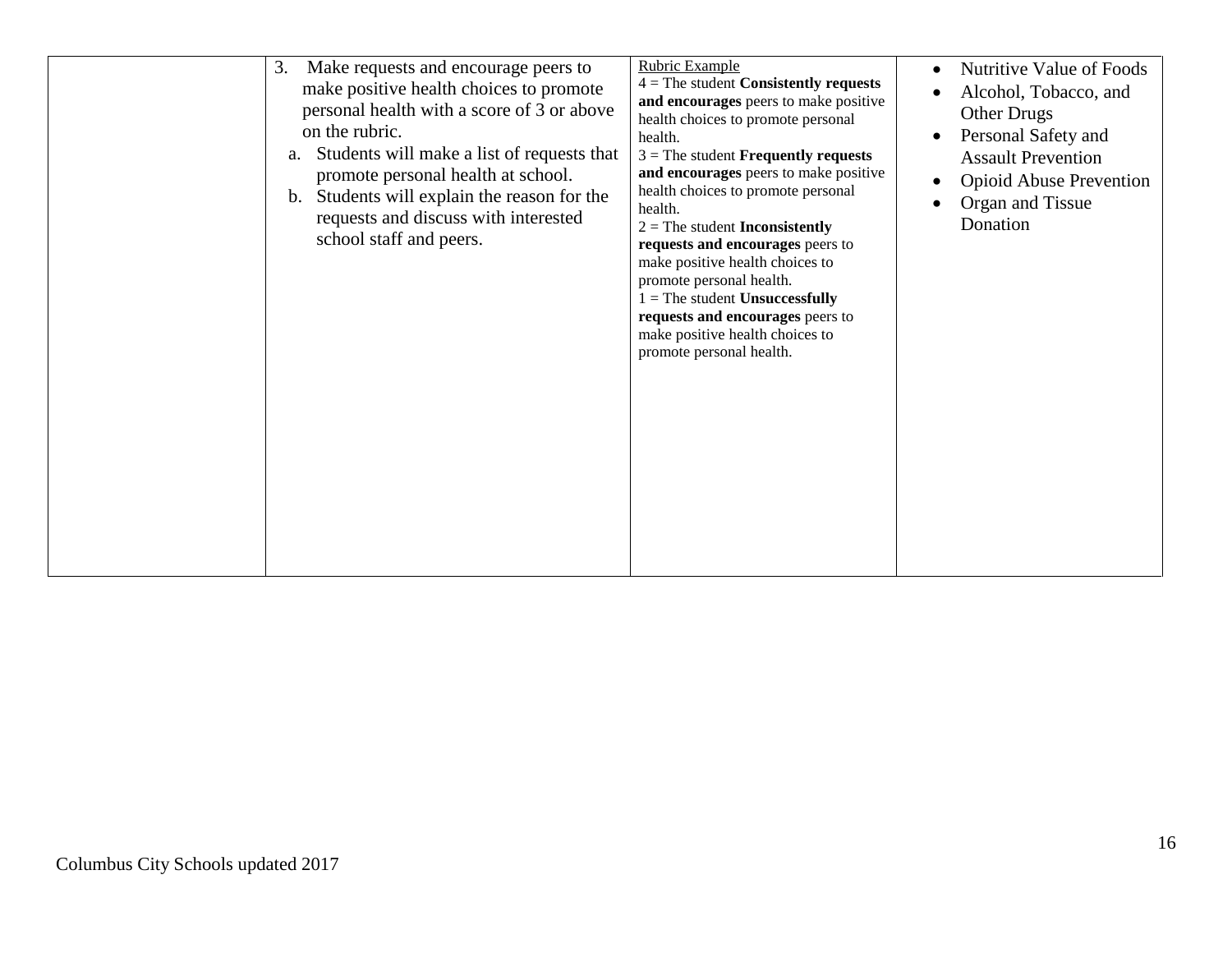| <b>Standard</b>                                                                                                          | <b>Learning Targets</b>                                                                                                                                                                                                                                                                                                                                          | <b>Assessment</b>                                                                                                                                                                                                                                                                                                                                                                                                                                                                                                                                                                          | <b>Legislated Requirements Met</b>                                                                                                                                                        |
|--------------------------------------------------------------------------------------------------------------------------|------------------------------------------------------------------------------------------------------------------------------------------------------------------------------------------------------------------------------------------------------------------------------------------------------------------------------------------------------------------|--------------------------------------------------------------------------------------------------------------------------------------------------------------------------------------------------------------------------------------------------------------------------------------------------------------------------------------------------------------------------------------------------------------------------------------------------------------------------------------------------------------------------------------------------------------------------------------------|-------------------------------------------------------------------------------------------------------------------------------------------------------------------------------------------|
| <b>Standard 8</b><br>Students will demonstrate the<br>ability to advocate for personal,<br>family, and community health. | Express information and opinions about health<br>issues accurately with a score of 3 or above on<br>the rubric. The following are examples:<br>Students will be able to list and<br>a.<br>discuss the four skills needed to be a<br>health literate person.<br>Students will list and describe six<br>b.<br>ways to be a health advocate for the<br>environment. | Rubric Example<br>$4 =$ The student Consistently<br>expresses information and opinions<br>about health issues accurately.<br>$3$ = The student <b>Frequently expresses</b><br>information and opinions about health<br>issues accurately.<br>$2 =$ The student <b>Inconsistently</b><br>expresses information and opinions<br>about health issues accurately.<br>$1 =$ The student Unsuccessfully<br>expresses information and opinions<br>about health issues accurately.                                                                                                                 | Nutritive Value of Foods<br>$\bullet$<br>Alcohol, Tobacco, and Other<br>Drugs<br>Personal Safety and Assault<br>Prevention<br><b>Opioid Abuse Prevention</b><br>Organ and Tissue Donation |
|                                                                                                                          | Demonstrate the ability to influence and<br>2.<br>support others in making positive health<br>choices with a score of 3 or above on the<br>rubric. The following are examples:<br>a. Students will list and discuss ways to<br>be drug-free.<br>Students will demonstrate and<br>b.<br>implement the strategies for a formal<br>intervention.                    | Rubric Example<br>$4 =$ The student <b>Consistently</b><br>demonstrates the ability to influence<br>and support others in making positive<br>health choices.<br>$3$ = The student <b>Frequently</b><br>demonstrates the ability to influence<br>and support others in making positive<br>health choices.<br>$2 =$ The student Inconsistently<br>demonstrates the ability to influence<br>and support others in making positive<br>health choices.<br>$1 =$ The student Unsuccessfully<br>demonstrates the ability to influence<br>and support others in making positive<br>health choices. | Nutritive Value of Foods<br>Alcohol, Tobacco, and Other<br>Drugs<br>Personal Safety and Assault<br>Prevention<br><b>Opioid Abuse Prevention</b><br>Organ and Tissue Donation              |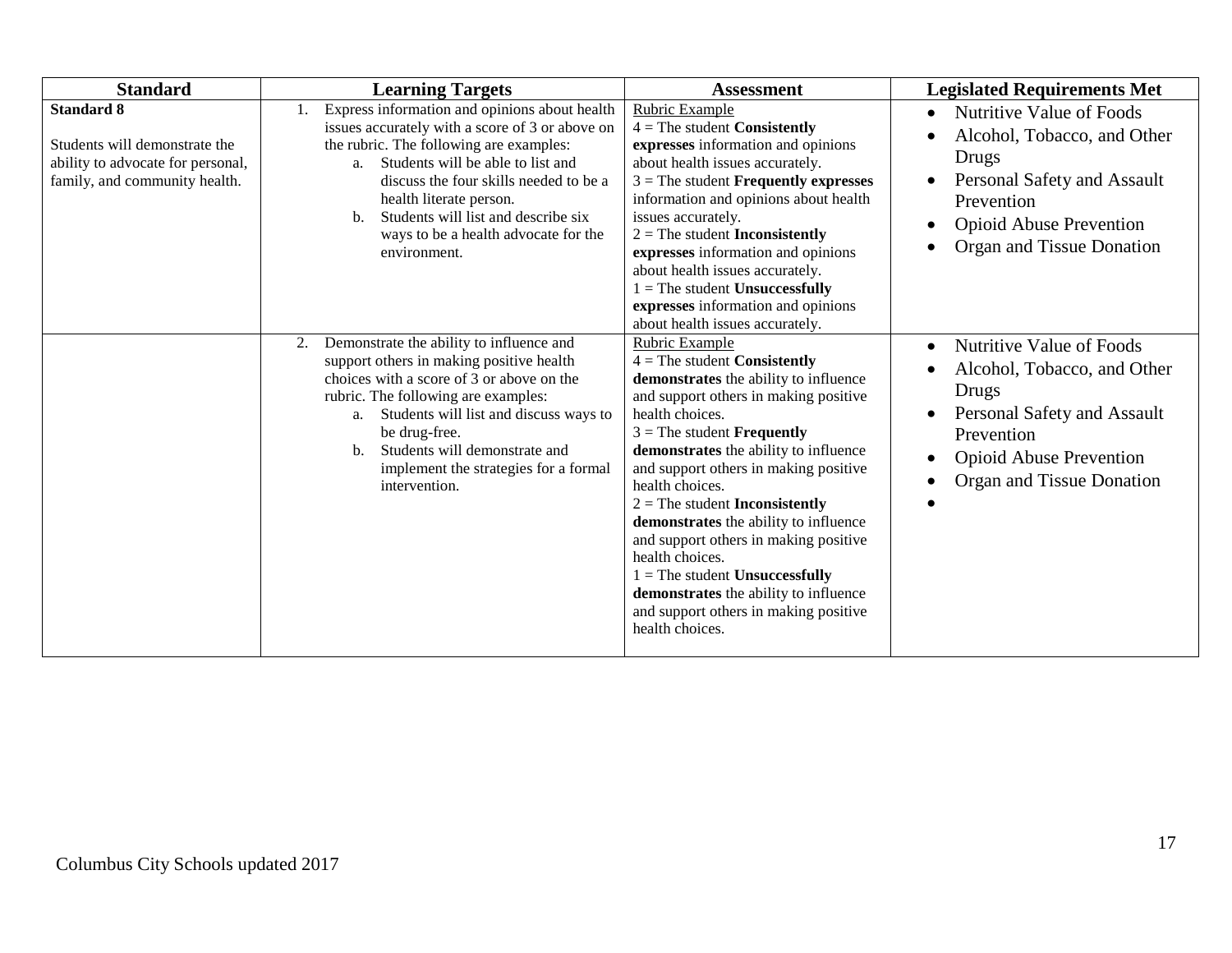# **Grades 3-5 Curriculum Guide**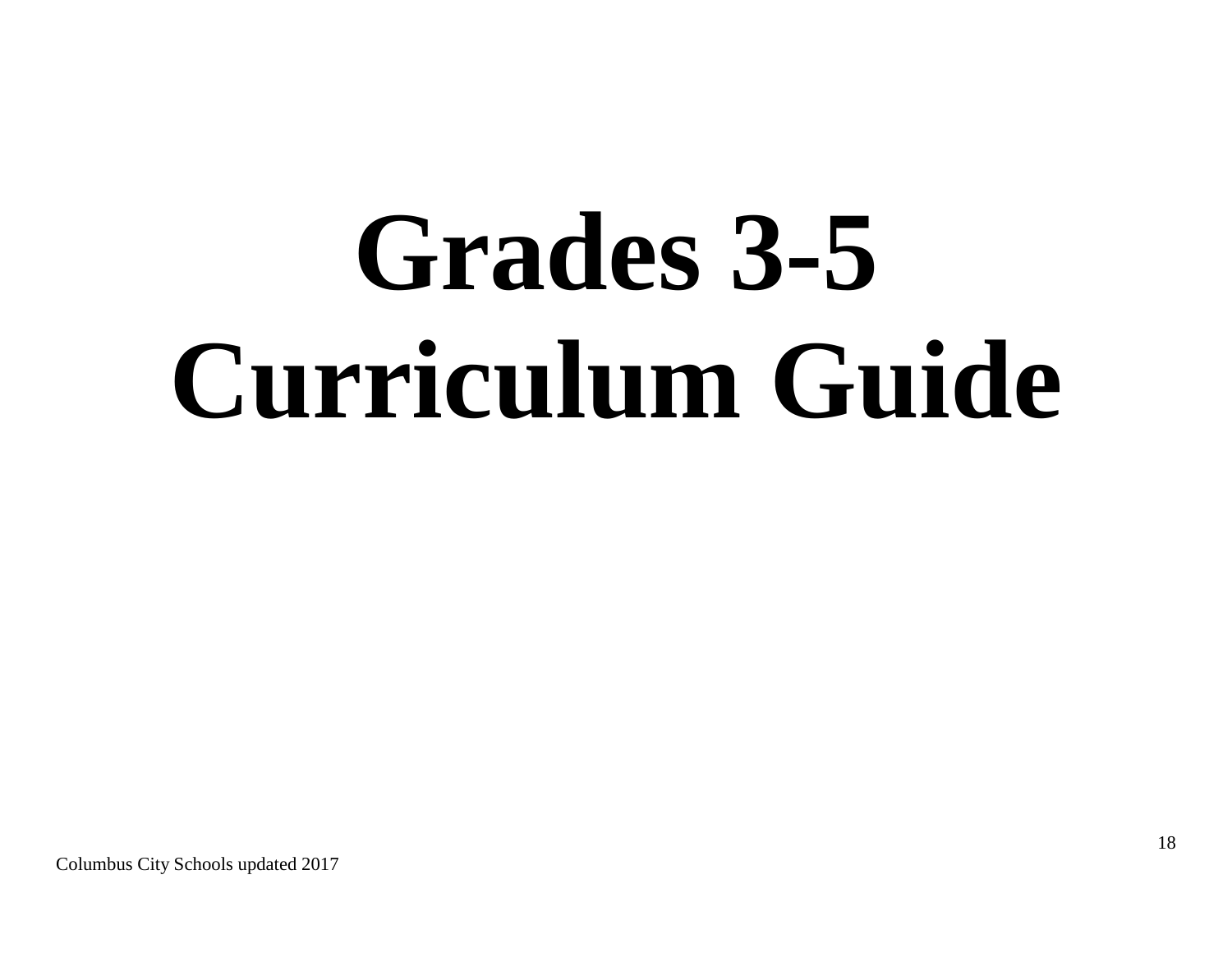| <b>Standard</b>                                                                                                                     | <b>Learning Targets</b>                                                                                                                                                                                                                                                                                                                                                                  | <b>Assessment</b>                                                                                                                                                                                                                                                                                                                                                                                                                                                                               | <b>Legislated Requirements Met</b>                                                                                                                                                                                                                       |
|-------------------------------------------------------------------------------------------------------------------------------------|------------------------------------------------------------------------------------------------------------------------------------------------------------------------------------------------------------------------------------------------------------------------------------------------------------------------------------------------------------------------------------------|-------------------------------------------------------------------------------------------------------------------------------------------------------------------------------------------------------------------------------------------------------------------------------------------------------------------------------------------------------------------------------------------------------------------------------------------------------------------------------------------------|----------------------------------------------------------------------------------------------------------------------------------------------------------------------------------------------------------------------------------------------------------|
| Standard 1 - Students<br>will comprehend concepts<br>related to health<br>promotion and disease<br>prevention to enhance<br>health. | 1. Describe the relationship between healthy<br>behaviors and personal health with a score<br>of 3 or above on the rubric.<br>a. Students will identify behaviors<br>that lead to a healthy lifestyle.<br>b. Students will explain how healthy<br>behaviors impact personal health.                                                                                                      | Rubric Example<br>$4 =$ The student Consistently describes<br>the relationship between healthy<br>behaviors and personal health.<br>$3$ = The student <b>Frequently describes</b><br>the relationship between healthy<br>behaviors and personal health.<br>$2 =$ The student Inconsistently<br>describes the relationship between<br>healthy behaviors and personal health.<br>$1 =$ The student Unsuccessfully<br>describes the relationship between<br>healthy behaviors and personal health. | <b>Nutritive Value of Foods</b><br>$\bullet$<br>Alcohol, Tobacco, and<br>$\bullet$<br><b>Other Drugs</b><br>Personal Safety and<br>$\bullet$<br><b>Assault Prevention</b><br><b>Opioid Abuse Prevention</b><br>$\bullet$<br>Organ and Tissue<br>Donation |
|                                                                                                                                     | 2. Identify examples of emotional,<br>intellectual, physical, and social health<br>with a score of 3 or above on the rubric.<br>a. Students will recognize and<br>explain the relationship between<br>emotional, intellectual, physical<br>and social health.<br>b. Students will identify lifestyle<br>choices that maintain emotional,<br>physical, intellectual and social<br>health. | Rubric Example<br>$4$ = The student <b>Consistently identifies</b><br>examples of emotional, intellectual and<br>social health.<br>$3$ = The student <b>Frequently identifies</b><br>examples of emotional, intellectual and<br>social health.<br>$2 =$ The student Inconsistently<br>identifies examples of emotional,<br>intellectual and social health.<br>$1 =$ The student Unsuccessfully<br>identifies examples of emotional,<br>intellectual and social health.                          | Nutritive Value of Foods<br>$\bullet$<br>Alcohol, Tobacco, and<br>$\bullet$<br><b>Other Drugs</b><br>Personal Safety and<br><b>Assault Prevention</b><br><b>Opioid Abuse Prevention</b><br>$\bullet$<br>Organ and Tissue<br>Donation                     |
|                                                                                                                                     | $\overline{3}$ . Describe ways in which a safe and healthy<br>school and community environment can<br>promote personal health with a score of 3<br>or above on the rubric.<br>a. Students will identify ways to<br>promote personal health at school.<br>b. Students will identify ways to<br>promote personal health within the<br>community environment.                               | <b>Rubric Example</b><br>$4 =$ The student Consistently describes<br>ways in which a safe and healthy<br>school and community environment<br>can promote person health.<br>$3$ = The student <b>Frequently describes</b><br>ways in which a safe and healthy<br>school and community environment<br>can promote person health.<br>$2 =$ The student Inconsistently                                                                                                                              | Nutritive Value of Foods<br>$\bullet$<br>Alcohol, Tobacco, and<br>$\bullet$<br><b>Other Drugs</b><br>Personal Safety and<br>$\bullet$<br><b>Assault Prevention</b><br><b>Opioid Abuse Prevention</b><br>Organ and Tissue<br>$\bullet$<br>Donation        |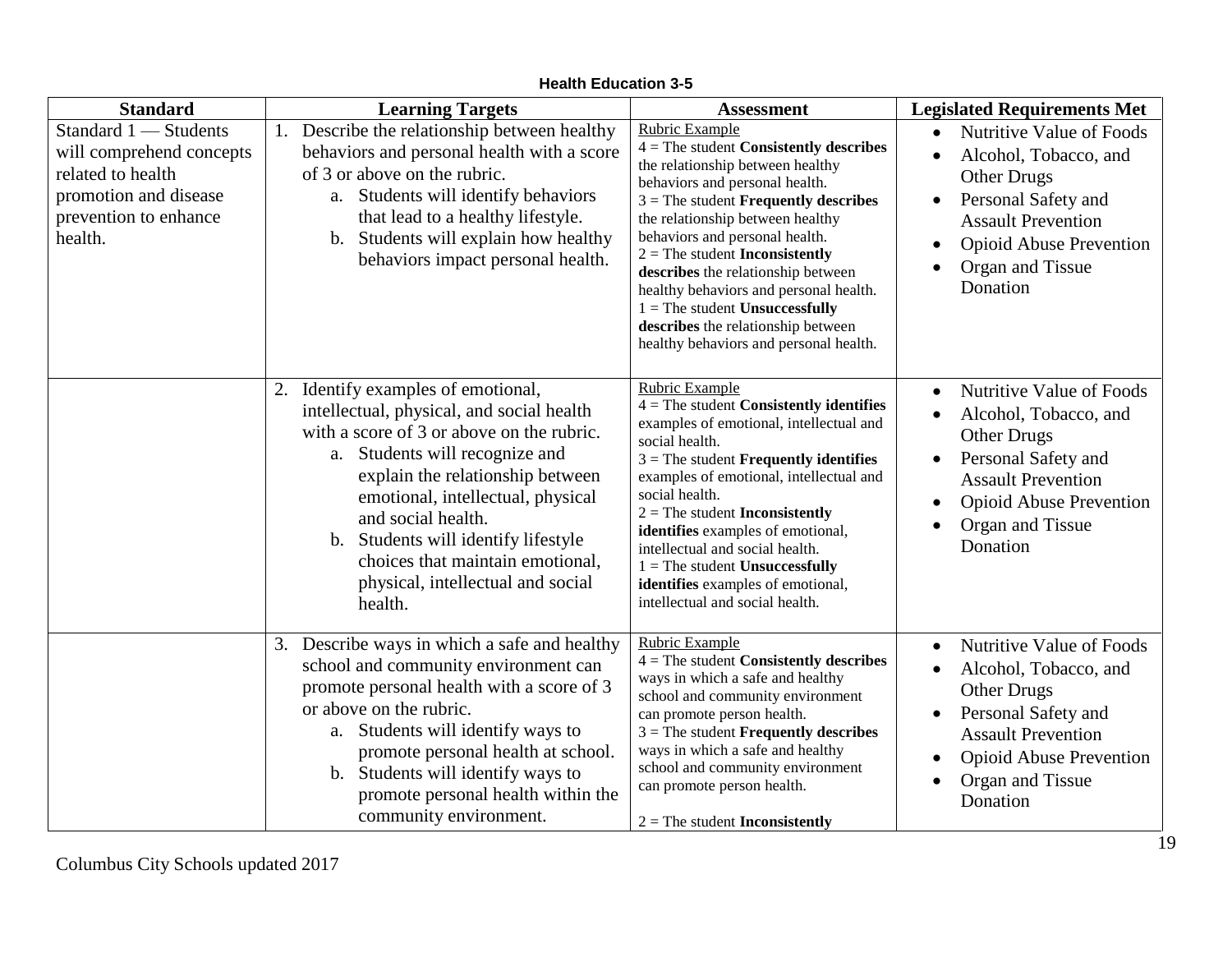|                                                                                                                                                                                                                                                                                                                       | describes ways in which a safe and<br>healthy school and community<br>environment can promote person<br>health.<br>$1 =$ The student Unsuccessfully<br>describes ways in which a safe and<br>healthy school and community<br>environment can promote person<br>health.                                                                                                                                                                                                                             |                                                                                                                                                                                               |
|-----------------------------------------------------------------------------------------------------------------------------------------------------------------------------------------------------------------------------------------------------------------------------------------------------------------------|----------------------------------------------------------------------------------------------------------------------------------------------------------------------------------------------------------------------------------------------------------------------------------------------------------------------------------------------------------------------------------------------------------------------------------------------------------------------------------------------------|-----------------------------------------------------------------------------------------------------------------------------------------------------------------------------------------------|
| 4. Describe ways to prevent common<br>childhood injuries and health problems.<br>a. Students will identify common<br>childhood injuries and health<br>problems.<br>b. Students will explain and list ways<br>to prevent common childhood<br>injuries and health problems.                                             | Rubric Example<br>$4 =$ The student Consistently describes<br>ways to prevent common childhood<br>injuries and health problems.<br>$3$ = The student <b>Frequently describes</b><br>ways to prevent common childhood<br>injuries and health problems.<br>$2 =$ The student <b>Inconsistently</b><br>describes ways to prevent common<br>childhood injuries and health problems.<br>$1 =$ The student Unsuccessfully<br>describes ways to prevent common<br>childhood injuries and health problems. | Personal Safety and<br>$\bullet$<br><b>Assault Prevention</b><br><b>Opioid Abuse Prevention</b><br>Organ and Tissue<br>Donation                                                               |
| 5. Describe when it is important to seek<br>health care with a score of 3 or above on<br>the rubric.<br>Students will identify signs and<br>a.<br>symptoms that might require<br>healthcare.<br>Students will discuss and explain<br>$\mathbf b$ .<br>why it is important to seek health<br>care in given situations. | <b>Rubric Example</b><br>$4 =$ The student Consistently describes<br>when it is important to seek health care.<br>$3$ = The student <b>Frequently describes</b><br>when it is important to seek health care.<br>$2 =$ The student Inconsistently<br>describes when it is important to seek<br>health care.<br>$1 =$ The student Unsuccessfully<br>describes when it is important to seek<br>health care.                                                                                           | Nutritive Value of Foods<br>Alcohol, Tobacco, and<br><b>Other Drugs</b><br>Personal Safety and<br><b>Assault Prevention</b><br><b>Opioid Abuse Prevention</b><br>Organ and Tissue<br>Donation |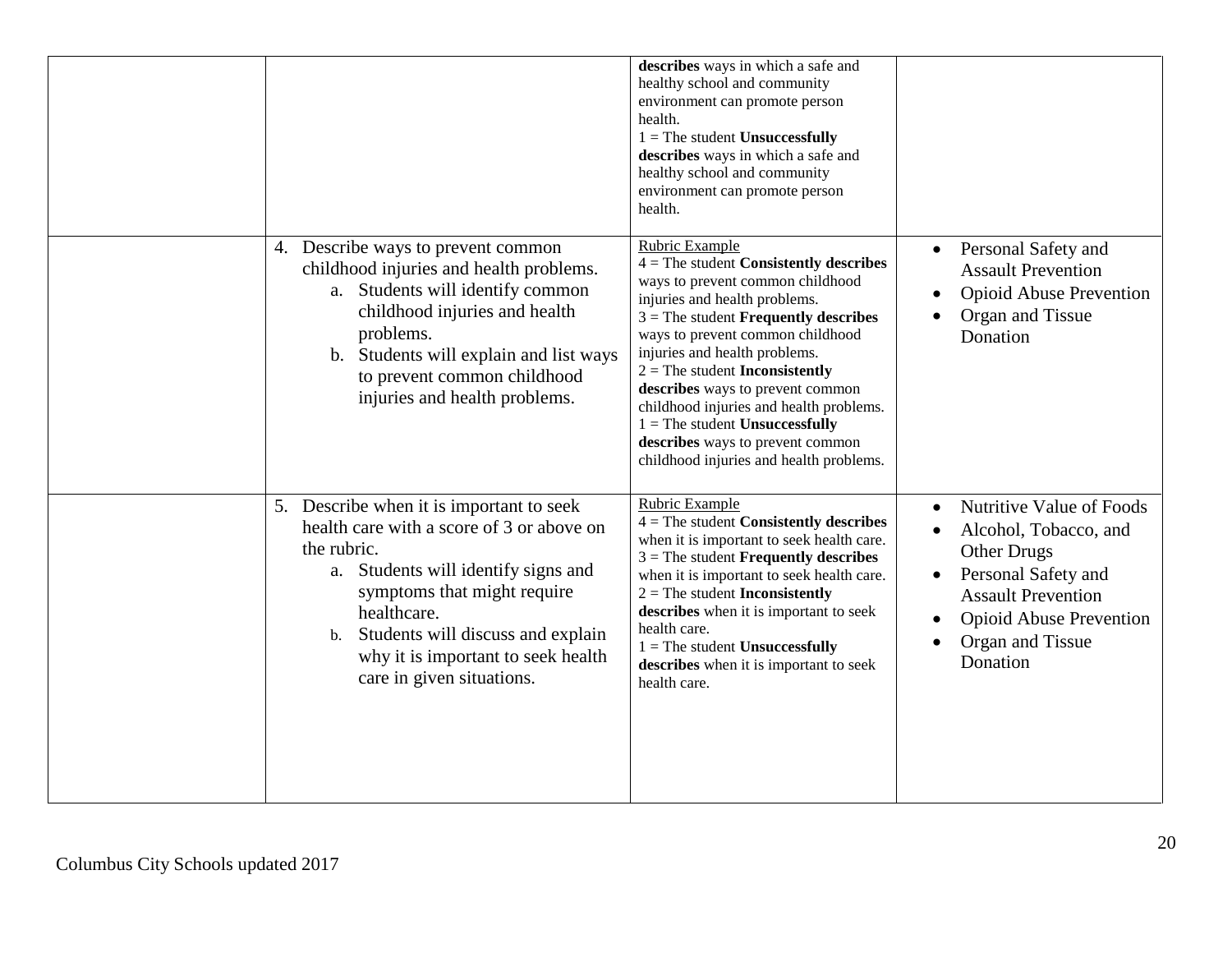| <b>Standard</b>                                                                                                                                     | <b>Learning Targets</b>                                                                                                                                                                                                                                                                                                                                                                                             | <b>Assessment</b>                                                                                                                                                                                                                                                                                                                                                                                                                                                                              | <b>Legislated Requirements Met</b>                                                                                                                                                                         |
|-----------------------------------------------------------------------------------------------------------------------------------------------------|---------------------------------------------------------------------------------------------------------------------------------------------------------------------------------------------------------------------------------------------------------------------------------------------------------------------------------------------------------------------------------------------------------------------|------------------------------------------------------------------------------------------------------------------------------------------------------------------------------------------------------------------------------------------------------------------------------------------------------------------------------------------------------------------------------------------------------------------------------------------------------------------------------------------------|------------------------------------------------------------------------------------------------------------------------------------------------------------------------------------------------------------|
| Standard 2 - Students<br>will analyze the influence<br>of family, peers, culture,<br>media, technology and<br>other factors on health<br>behaviors. | Describe how family influences personal<br>health practices and behaviors with a<br>score of 3 or above on the rubric.<br>a. Students will identify family<br>behaviors that effect personal<br>health.<br>Students will explain and discuss<br>$\mathbf{b}$ .<br>ways to change family behaviors<br>to promote positive personal<br>health.                                                                        | Rubric Example<br>$4 =$ The student Consistently describes<br>how family influences personal health<br>practices and behaviors.<br>$3$ = The student <b>Frequently describes</b><br>how family influences personal health<br>practices and behaviors.<br>$2 =$ The student Inconsistently<br>describes how family influences<br>personal health practices and behaviors.<br>$1 =$ The student Unsuccessfully<br>describes how family influences<br>personal health practices and behaviors.    | Nutritive Value of Foods<br>Alcohol, Tobacco, and<br><b>Other Drugs</b><br>Personal Safety and<br><b>Assault Prevention</b><br><b>Opioid Abuse Prevention</b><br>Organ and Tissue<br>Donation              |
|                                                                                                                                                     | Identify the influence of culture on health<br>practices and behaviors with a score of 3<br>or above on the rubric.<br>a. Students will identify current<br>trends and behaviors within their<br>culture that effect personal health.<br>Students will explain and discuss<br>$\mathbf{b}$ .<br>ways to promote positive health<br>practices and ways to exhibit<br>healthy behaviors within their own<br>cultures. | Rubric Example<br>$4 =$ The student Consistently identifies<br>the influences of culture on health<br>practices and behaviors.<br>$3$ = The student <b>Frequently identifies</b><br>the influences of culture on health<br>practices and behaviors.<br>$2 =$ The student <b>Inconsistently</b><br>identifies the influences of culture on<br>health practices and behaviors.<br>$1 =$ The student Unsuccessfully<br>identifies the influences of culture on<br>health practices and behaviors. | Nutritive Value of Foods<br>$\bullet$<br>Alcohol, Tobacco, and<br><b>Other Drugs</b><br>Personal Safety and<br><b>Assault Prevention</b><br><b>Opioid Abuse Prevention</b><br>Organ and Tissue<br>Donation |
|                                                                                                                                                     | Identify how peers can influence healthy<br>3.<br>and unhealthy behaviors with a score of 3<br>or above on the rubric.<br>a. Students will identify healthy and<br>unhealthy behaviors of their peers.<br>Students will explain ways to<br>$\mathbf{b}$ .<br>avoid unhealthy behaviors and<br>promote healthy behaviors due to                                                                                      | <b>Rubric Example</b><br>$4 =$ The student Consistently identifies<br>how peers can influence healthy and<br>unhealthy behaviors.<br>$3$ = The student <b>Frequently identifies</b><br>how peers can influence healthy and<br>unhealthy behaviors.<br>$2 =$ The student Inconsistently<br>identifies how peers can influence                                                                                                                                                                   | <b>Nutritive Value of Foods</b><br>$\bullet$<br>Alcohol, Tobacco, and<br><b>Other Drugs</b><br>Personal Safety and<br><b>Assault Prevention</b><br><b>Opioid Abuse Prevention</b><br>Organ and Tissue      |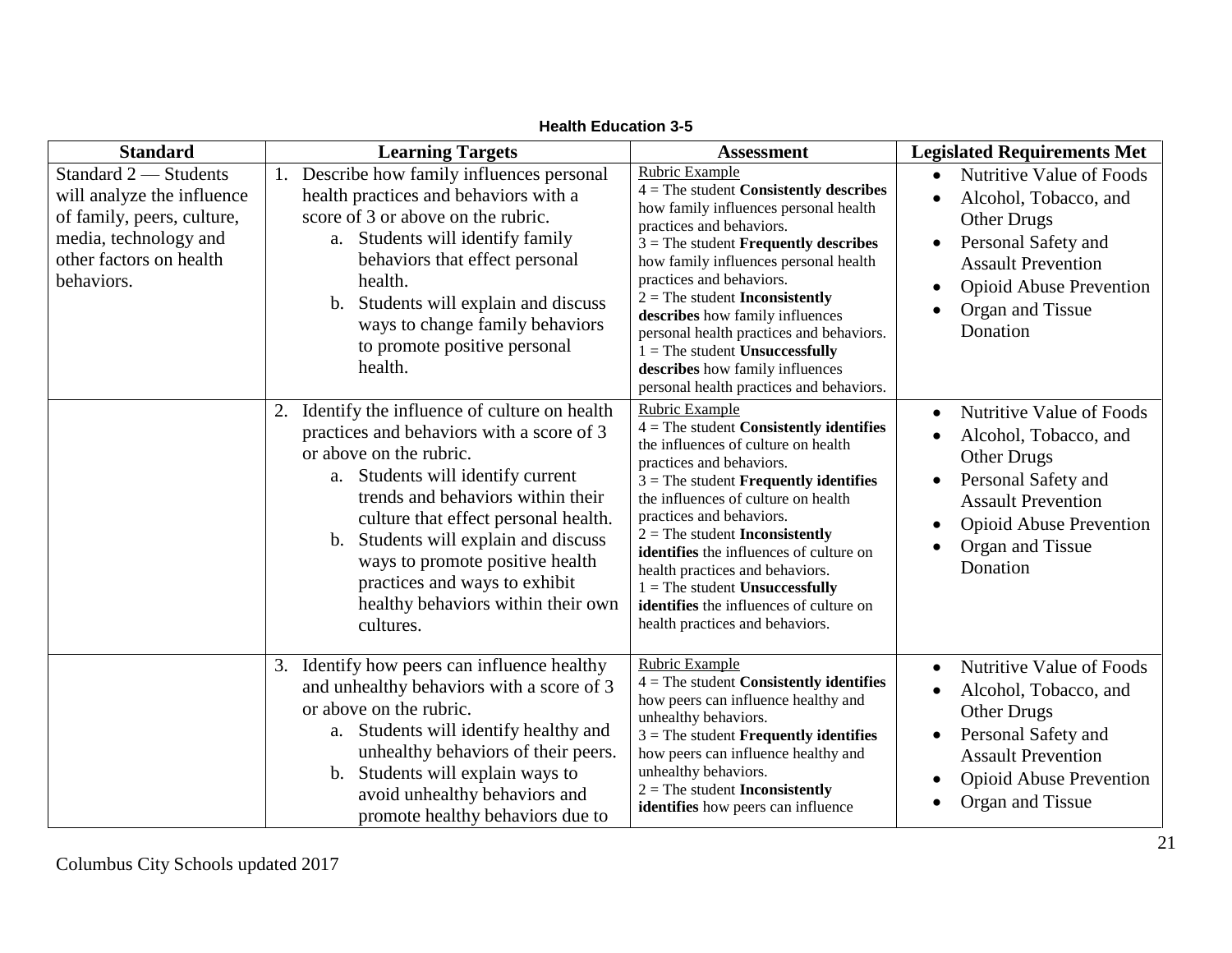| peer pressure.                                                                                                                                                                                                                                                                                                                                                                                        | healthy and unhealthy behaviors.<br>$1 =$ The student <b>Unsuccessfully</b><br>identifies how peers can influence<br>healthy and unhealthy behaviors.                                                                                                                                                                                                                                                                                                                                                                                                                                      | Donation                                                                                                                                                                                                                |
|-------------------------------------------------------------------------------------------------------------------------------------------------------------------------------------------------------------------------------------------------------------------------------------------------------------------------------------------------------------------------------------------------------|--------------------------------------------------------------------------------------------------------------------------------------------------------------------------------------------------------------------------------------------------------------------------------------------------------------------------------------------------------------------------------------------------------------------------------------------------------------------------------------------------------------------------------------------------------------------------------------------|-------------------------------------------------------------------------------------------------------------------------------------------------------------------------------------------------------------------------|
| Describe how the school and community<br>4.<br>can support personal health practices and<br>behaviors with a score of 3 or above on<br>the rubric.<br>Students will identify school and<br>a.<br>community staff who can offer<br>support for positive personal<br>health.<br>b. Students will explain and discuss<br>ways the school and community<br>currently promote positive<br>personal health. | Rubric Example<br>$4 =$ The student Consistently describes<br>how the school and community can<br>support personal health practices and<br>behaviors.<br>$3$ = The student <b>Frequently describes</b><br>how the school and community can<br>support personal health practices and<br>behaviors.<br>$2 =$ The student <b>Inconsistently</b><br>describes how the school and<br>community can support personal health<br>practices and behaviors.<br>$1 =$ The student Unsuccessfully<br>describes how the school and<br>community can support personal health<br>practices and behaviors. | Nutritive Value of Foods<br>$\bullet$<br>Alcohol, Tobacco, and<br><b>Other Drugs</b><br>Personal Safety and<br>$\bullet$<br><b>Assault Prevention</b><br><b>Opioid Abuse Prevention</b><br>Organ and Tissue<br>Donation |
| 5. Explain how media and technology<br>influences thoughts, feelings, and health<br>behaviors with a score of 3 or above on<br>the rubric.<br>Students will identify types of<br>a.<br>media and technology that<br>influence health choices.<br>b. Students will explain and discuss<br>the positive and negative effects<br>the media and technology have on<br>personal health choices.            | Rubric Example<br>$4 =$ The student Consistently explains<br>how media and technology influences<br>thoughts, feelings and health behaviors.<br>$3$ = The student <b>Frequently explains</b><br>how media and technology influences<br>thoughts, feelings and health behaviors.<br>$2 =$ The student <b>Inconsistently</b><br>explains how media and technology<br>influences thoughts, feelings and health<br>behaviors.<br>$1 =$ The student Unsuccessfully<br>explains how media and technology<br>influences thoughts, feelings and health<br>behaviors.                               | Nutritive Value of Foods<br>$\bullet$<br>Alcohol, Tobacco, and<br><b>Other Drugs</b><br>Personal Safety and<br>$\bullet$<br><b>Assault Prevention</b><br><b>Opioid Abuse Prevention</b><br>Organ and Tissue<br>Donation |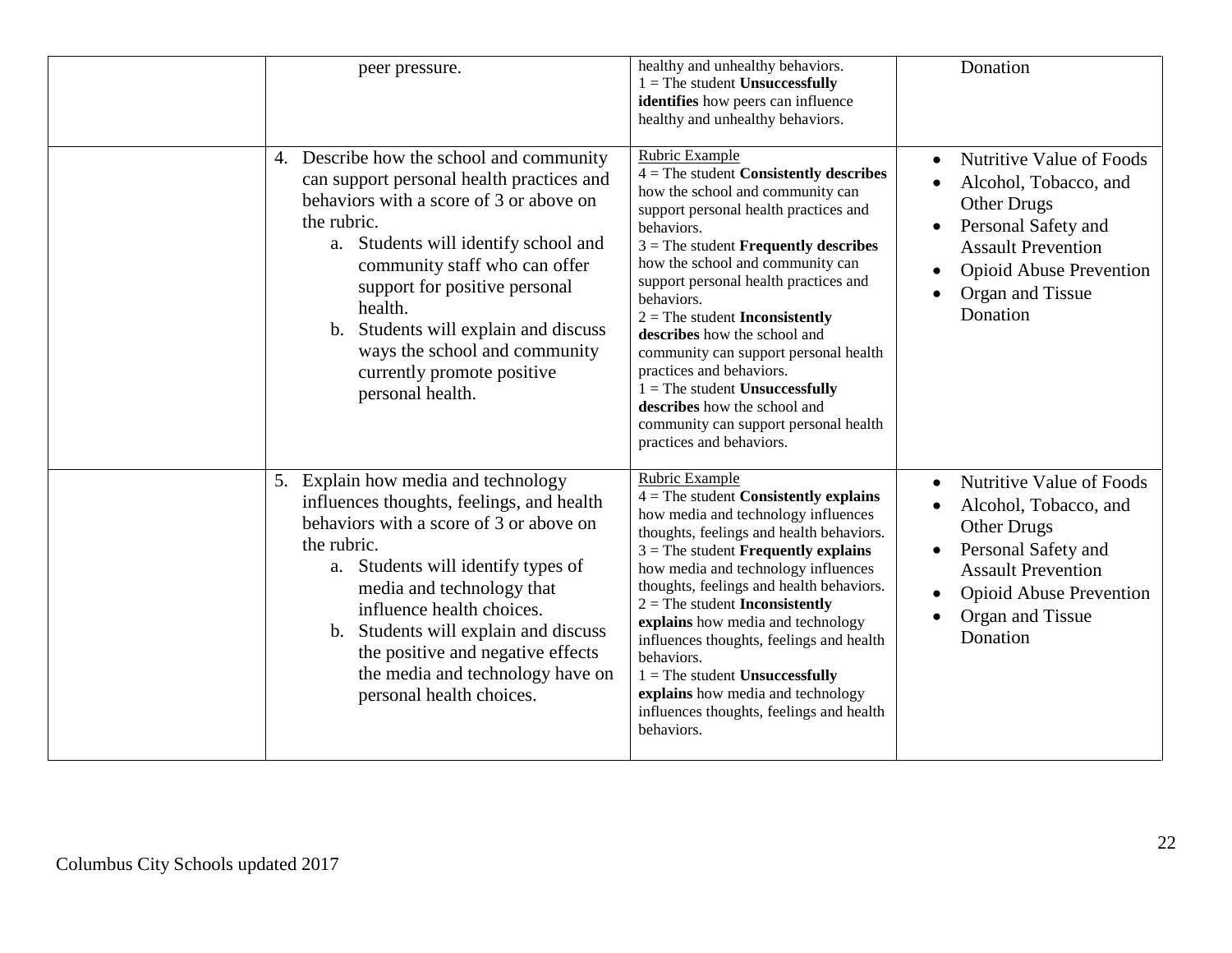| <b>Standard</b>                                                                                                                            | <b>Learning Targets</b>                                                                                                                                                                                                                                                                                                                                                                                             | <b>Assessment</b>                                                                                                                                                                                                                                                                                                                                                                                                                                                                                                                                                              | <b>Legislated Requirements Met</b>                                                                                                                                                                                                                             |
|--------------------------------------------------------------------------------------------------------------------------------------------|---------------------------------------------------------------------------------------------------------------------------------------------------------------------------------------------------------------------------------------------------------------------------------------------------------------------------------------------------------------------------------------------------------------------|--------------------------------------------------------------------------------------------------------------------------------------------------------------------------------------------------------------------------------------------------------------------------------------------------------------------------------------------------------------------------------------------------------------------------------------------------------------------------------------------------------------------------------------------------------------------------------|----------------------------------------------------------------------------------------------------------------------------------------------------------------------------------------------------------------------------------------------------------------|
| Standard 3 - Students<br>will demonstrate the<br>ability to access valid<br>information and products<br>and services to enhance<br>health. | Identify characteristics of valid health<br>information, products and services with a<br>score of 3 or above on the rubric.<br>a. Students will identify examples of<br>valid health information, products<br>and services.<br>b. Students will explain and discuss<br>the importance of utilizing valid<br>health information, products and<br>services.                                                           | Rubric Example<br>$4$ = The student <b>Consistently identifies</b><br>characteristics of valid health<br>information, products and services.<br>$3$ = The student <b>Frequently identifies</b><br>characteristics of valid health<br>information, products and services.<br>$2 =$ The student <b>Inconsistently</b><br>identifies characteristics of valid health<br>information, products and services.<br>$1 =$ The student Unsuccessfully<br>identifies characteristics of valid health<br>information, products and services.                                              | Nutritive Value of Foods<br>$\bullet$<br>Alcohol, Tobacco, and<br>$\bullet$<br><b>Other Drugs</b><br>Personal Safety and<br>$\bullet$<br><b>Assault Prevention</b><br><b>Opioid Abuse Prevention</b><br>$\bullet$<br>Organ and Tissue<br>Donation              |
|                                                                                                                                            | 2. Locate resources from home, school and<br>community that provide valid health<br>information with a score of 3 or above on<br>the rubric.<br>a. Students will explain ways to<br>locate valid health information and<br>recourses in the home, school and<br>community.<br>b. Students will demonstrate how to<br>use resources from home, school<br>and the community that provide<br>valid health information. | Rubric Example<br>$4 =$ The student Consistently locates<br>resources from home, school and<br>community that provide valid health<br>information.<br>$3$ = The student <b>Frequently locates</b><br>resources from home, school and<br>community that provide valid health<br>information.<br>$2 =$ The student <b>Inconsistently locates</b><br>resources from home, school and<br>community that provide valid health<br>information.<br>$1 =$ The student Unsuccessfully locates<br>resources from home, school and<br>community that provide valid health<br>information. | <b>Nutritive Value of Foods</b><br>$\bullet$<br>Alcohol, Tobacco, and<br>$\bullet$<br>Other Drugs<br>Personal Safety and<br>$\bullet$<br><b>Assault Prevention</b><br><b>Opioid Abuse Prevention</b><br>$\bullet$<br>Organ and Tissue<br>$\bullet$<br>Donation |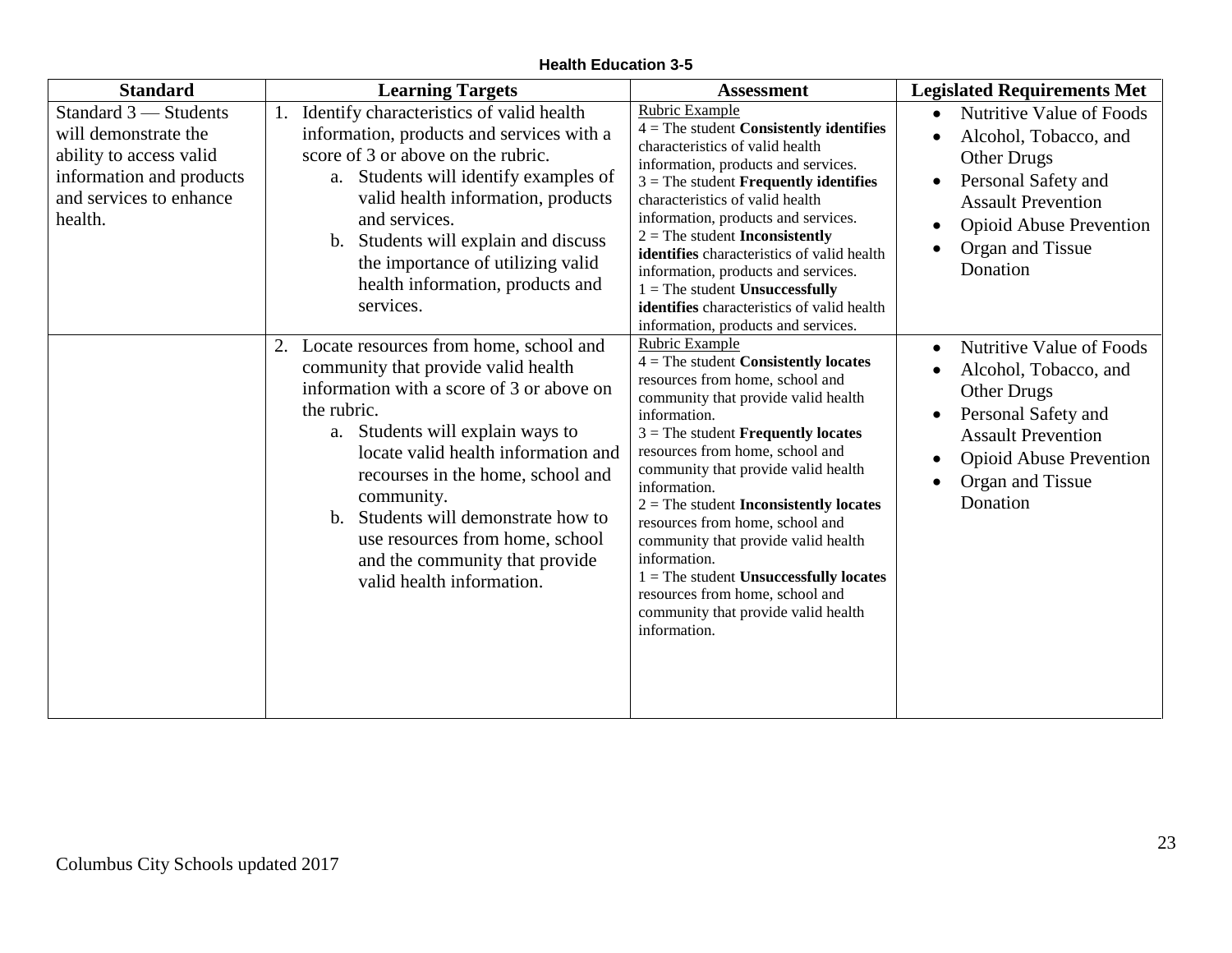**Health Education 3-5**

| <b>Standard</b>                                                                                                                                               | <b>Learning Targets</b>                                                                                                                                                                                                                                                                                                                                                                                                                                         | <b>Assessment</b>                                                                                                                                                                                                                                                                                                                                                                                                                                                                                                                                                                                                                                                                                      | <b>Legislated Requirements Met</b>                                                                                                                                                                                                                |
|---------------------------------------------------------------------------------------------------------------------------------------------------------------|-----------------------------------------------------------------------------------------------------------------------------------------------------------------------------------------------------------------------------------------------------------------------------------------------------------------------------------------------------------------------------------------------------------------------------------------------------------------|--------------------------------------------------------------------------------------------------------------------------------------------------------------------------------------------------------------------------------------------------------------------------------------------------------------------------------------------------------------------------------------------------------------------------------------------------------------------------------------------------------------------------------------------------------------------------------------------------------------------------------------------------------------------------------------------------------|---------------------------------------------------------------------------------------------------------------------------------------------------------------------------------------------------------------------------------------------------|
| Standard 4-Students<br>will demonstrate the<br>ability to use interpersonal<br>communication skills to<br>enhance health and avoid<br>or reduce health risks. | 1. Demonstrate effective verbal and non-<br>verbal communication skills to<br>enhance health and avoid or reduce<br>health risks with a score of 3 or above<br>on the rubric.<br>Students will identify effective<br>a.<br>verbal and nonverbal<br>communication skills which can<br>be used to enhance health or<br>avoid health risks.<br>Students will demonstrate ways to<br>b.<br>use communication skills to<br>enhance health and avoid health<br>risks. | Rubric Example<br>$4 =$ The student Consistently<br>demonstrates effective verbal and non-<br>verbal communication skills to enhance<br>health and avoid or reduce health risks.<br>$3$ = The student <b>Frequently</b><br>demonstrates effective verbal and non-<br>verbal communication skills to enhance<br>health and avoid or reduce health risks.<br>$2 =$ The student <b>Inconsistently</b><br>demonstrates effective verbal and non-<br>verbal communication skills to enhance<br>health and avoid or reduce health risks.<br>$1 =$ The student Unsuccessfully<br>demonstrates effective verbal and non-<br>verbal communication skills to enhance<br>health and avoid or reduce health risks. | Nutritive Value of Foods<br>$\bullet$<br>Alcohol, Tobacco, and<br>$\bullet$<br><b>Other Drugs</b><br>Personal Safety and<br>$\bullet$<br><b>Assault Prevention</b><br><b>Opioid Abuse Prevention</b><br>$\bullet$<br>Organ and Tissue<br>Donation |
|                                                                                                                                                               | 2. Demonstrate non-violent strategies to<br>manage or resolve conflict with a<br>score of 3 or above on the rubric.<br>Students will identify non-violent<br>a.<br>strategies which can help resolve<br>or manage conflict.<br>Students will role play the use of<br>$\mathbf{b}$ .<br>non violent strategies which help<br>manage or resolve conflict.                                                                                                         | Rubric Example<br>$4 =$ The student Consistently<br>demonstrates non-violent strategies to<br>manage or resolve conflict.<br>$3$ = The student <b>Frequently</b><br>demonstrates non-violent strategies to<br>manage or resolve conflict.<br>$2 =$ The student <b>Inconsistently</b><br>demonstrates non-violent strategies to<br>manage or resolve conflict.<br>$1 =$ The student Unsuccessfully<br>demonstrates non-violent strategies to<br>manage or resolve conflict.                                                                                                                                                                                                                             | Nutritive Value of Foods<br>$\bullet$<br>Alcohol, Tobacco, and<br>$\bullet$<br><b>Other Drugs</b><br>Personal Safety and<br>$\bullet$<br><b>Assault Prevention</b><br><b>Opioid Abuse Prevention</b><br>$\bullet$<br>Organ and Tissue<br>Donation |
|                                                                                                                                                               | 3. Demonstrate how to ask for assistance<br>to enhance personal health with a<br>score of 3 or above on the rubric.<br>a. Students will list ways to ask for<br>assistance to enhance personal<br>health.                                                                                                                                                                                                                                                       | Rubric Example<br>$4 =$ The student Consistently<br>demonstrates how to ask for assistance<br>to enhance personal health.<br>$3$ = The student <b>Frequently</b><br>demonstrates how to ask for assistance<br>to enhance personal health.                                                                                                                                                                                                                                                                                                                                                                                                                                                              | Nutritive Value of Foods<br>$\bullet$<br>Alcohol, Tobacco, and<br>$\bullet$<br><b>Other Drugs</b><br>Personal Safety and<br>$\bullet$<br><b>Assault Prevention</b><br><b>Opioid Abuse Prevention</b><br>$\bullet$                                 |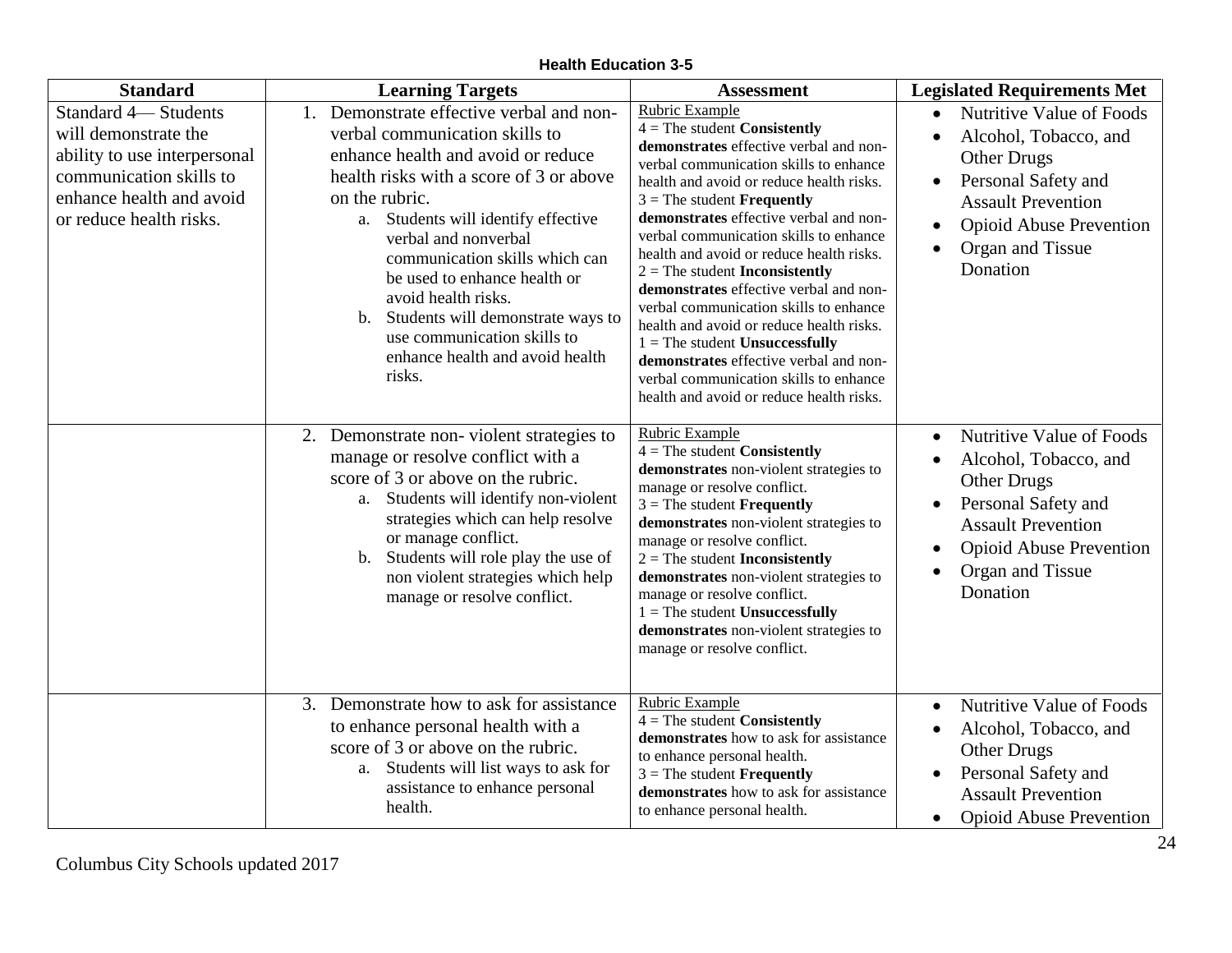| b. Students will role play how to ask<br>for assistance to enhance personal<br>health. | $2 =$ The student <b>Inconsistently</b><br>demonstrates how to ask for assistance<br>to enhance personal health.<br>$1 =$ The student Unsuccessfully<br>demonstrates how to ask for assistance<br>to enhance personal health. | Organ and Tissue<br>Donation |
|----------------------------------------------------------------------------------------|-------------------------------------------------------------------------------------------------------------------------------------------------------------------------------------------------------------------------------|------------------------------|
|----------------------------------------------------------------------------------------|-------------------------------------------------------------------------------------------------------------------------------------------------------------------------------------------------------------------------------|------------------------------|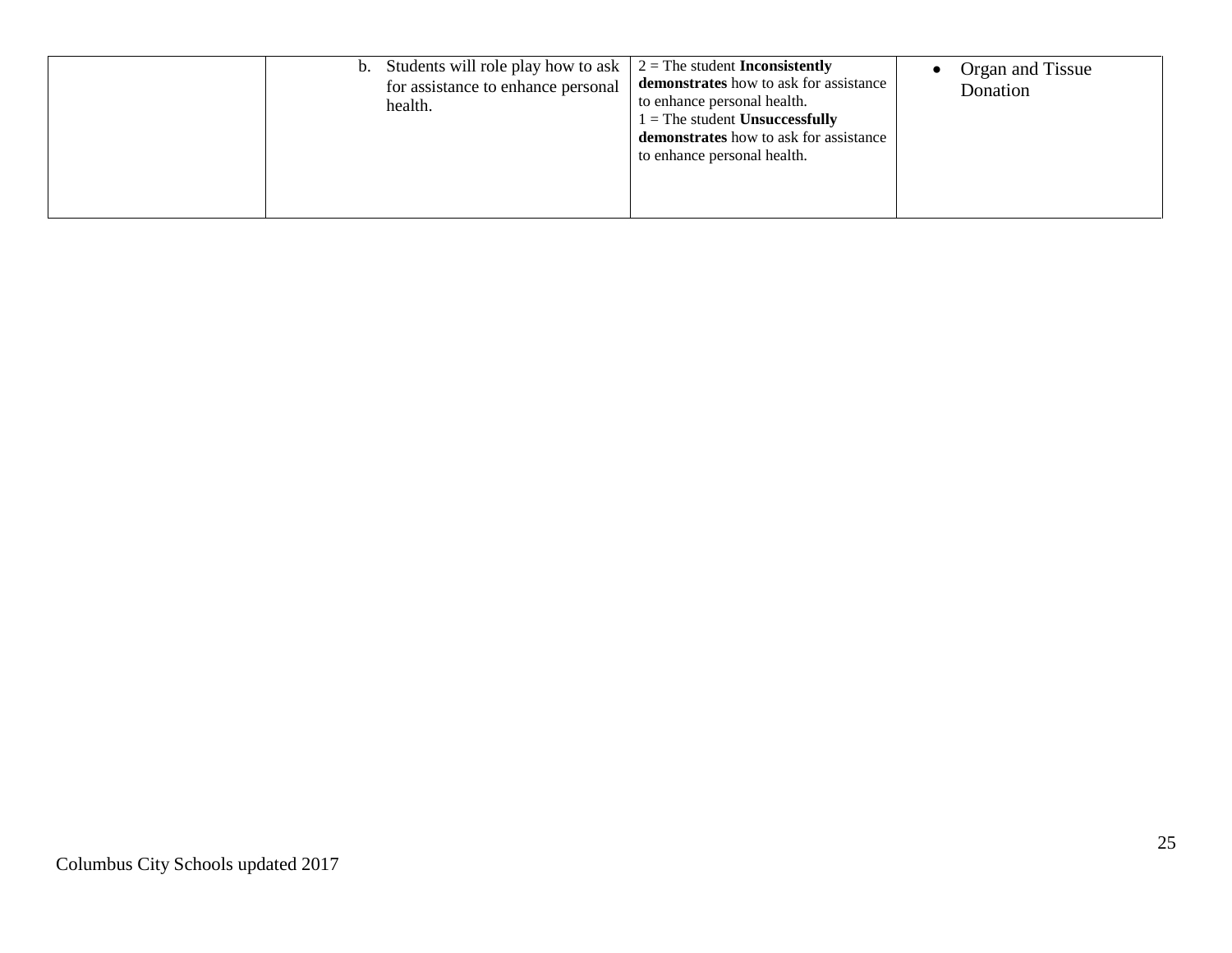#### **Standard Learning Targets Assessment Legislated Requirements Met** Standard 5— Students will demonstrate the ability to use decisionmaking skills to enhance health. 1. Identify health- related situations that might require a thoughtful decision or further assistance with a score of 3 or above on the rubric. a. Students will list health related situations which may require a thoughtful decision or further assistance. b. Students will explain and discuss how to make decisions in health related situations. Rubric Example 4 = The student **Consistently identifies** health related situations that might require a thoughtful decision or further assistance. 3 = The student **Frequently identifies** health related situations that might require a thoughtful decision or further assistance. 2 = The student **Inconsistently identifies** health related situations that might require a thoughtful decision or further assistance. 1 = The student **Unsuccessfully identifies** health related situations that might require a thoughtful decision or further assistance. Nutritive Value of Foods Alcohol, Tobacco, and Other Drugs • Personal Safety and Assault Prevention Opioid Abuse Prevention Organ and Tissue **Donation** 2. List healthy options to health-related issues or problems with a score of 3 or above on the rubric. a. Students will identify three health related issues and list a healthy option for each. b. Students will explain and discuss how leading a healthy lifestyle can enhance personal health. Rubric Example 4 = The student **Consistently lists**  options to health related issues or problems. 3 = The student **Frequently lists** options to health related issues or problems. 2 = The student **Inconsistently lists**  options to health related issues or problems. 1 = The student **Unsuccessfully lists** options to health related issues or problems. Nutritive Value of Foods Alcohol, Tobacco, and Other Drugs • Personal Safety and Assault Prevention Opioid Abuse Prevention Organ and Tissue Donation 3. Predict the potential outcomes of each option when making a health-related decision with a score of 3 or above on the rubric. a. Students will list three possible health related options b. Students will explain and discuss Rubric Example 4 = The student **Consistently predicts**  the potential outcomes of each option when making a health related decision. 3 = The student **Frequently predicts** the potential outcomes of each option when making a health related decision. 2 = The student **Inconsistently** Nutritive Value of Foods Alcohol, Tobacco, and Other Drugs • Personal Safety and Assault Prevention • Opioid Abuse Prevention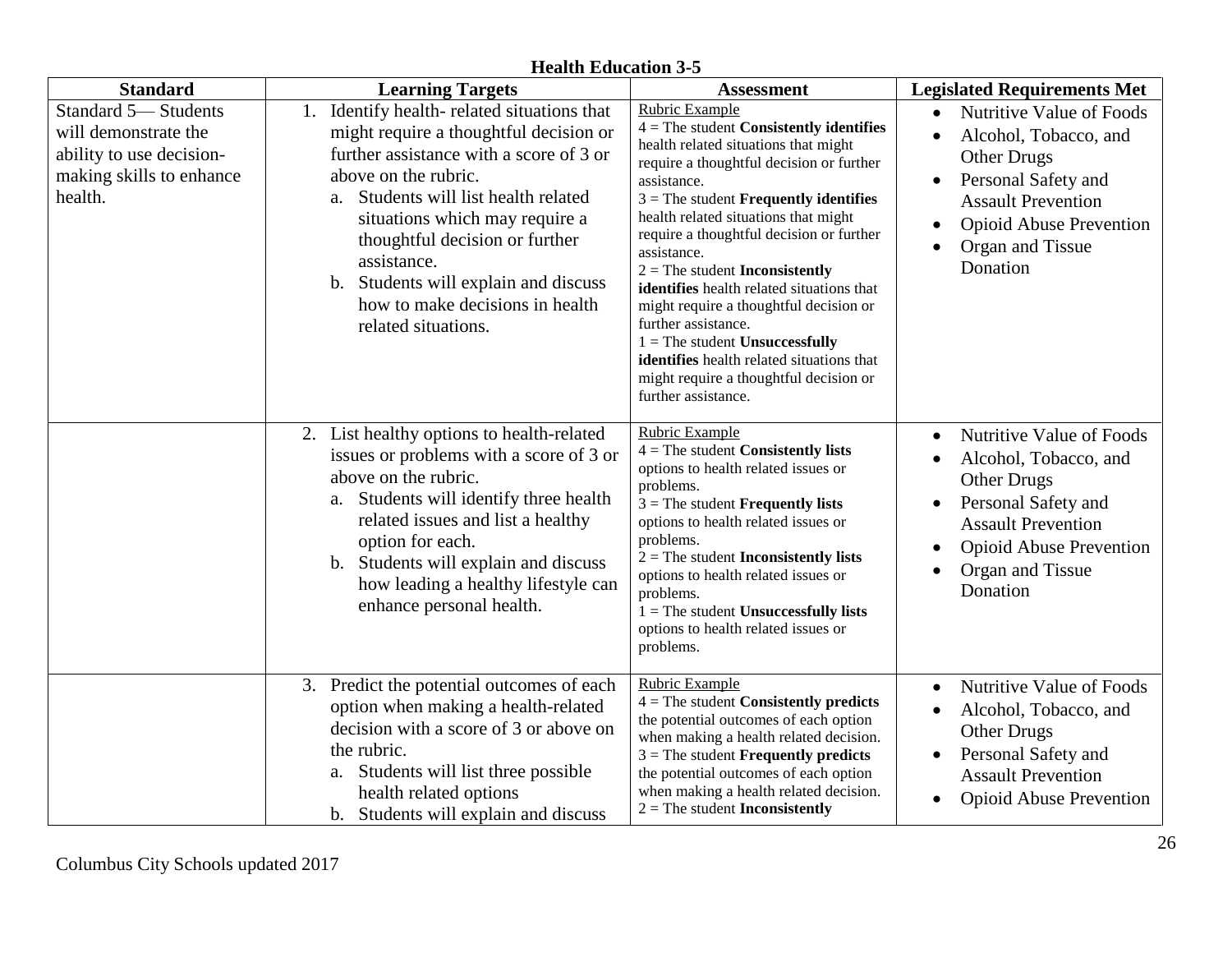| the consequences and outcomes of<br>each health related option.                                                                                                                                                                                                                                                                      | predicts the potential outcomes of each<br>option when making a health related<br>decision.<br>$1 =$ The student Unsuccessfully<br>predicts the potential outcomes of each<br>option when making a health related<br>decision.                                                                                                                                                                                                                                                                                                                                                                                             | Organ and Tissue<br>$\bullet$<br>Donation                                                                                                                                                                                                  |
|--------------------------------------------------------------------------------------------------------------------------------------------------------------------------------------------------------------------------------------------------------------------------------------------------------------------------------------|----------------------------------------------------------------------------------------------------------------------------------------------------------------------------------------------------------------------------------------------------------------------------------------------------------------------------------------------------------------------------------------------------------------------------------------------------------------------------------------------------------------------------------------------------------------------------------------------------------------------------|--------------------------------------------------------------------------------------------------------------------------------------------------------------------------------------------------------------------------------------------|
| 4. Choose a healthy option when making<br>a decision and describe its outcome on<br>personal health with a score of 3 or<br>above on the rubric.<br>a. Students will categorize healthy<br>and unhealthy options in personal<br>health.<br>b. Students will list outcomes of<br>choosing healthy options.                            | Rubric Example<br>$4 =$ The student <b>Consistently chooses</b> a<br>healthy option when making a decision<br>and describes its outcome on personal<br>health.<br>$3$ = The student <b>Frequently chooses</b><br>healthy option when making a decision<br>and describes its outcome on personal<br>health.<br>$2 =$ The student <b>Inconsistently chooses</b><br>healthy option when making a decision<br>and describes its outcome on personal<br>health.<br>$1 =$ The student Unsuccessfully<br>chooses healthy option when making a<br>decision and describes its outcome on<br>personal health.                        | Nutritive Value of Foods<br>$\bullet$<br>Alcohol, Tobacco, and<br>$\bullet$<br>Other Drugs<br>Personal Safety and<br>$\bullet$<br><b>Assault Prevention</b><br><b>Opioid Abuse Prevention</b><br>$\bullet$<br>Organ and Tissue<br>Donation |
| 5. Set a personal health goal, identify<br>resources and track progress toward its<br>achievement with a score of 3 or<br>above on the rubric.<br>a. Students will identify a personal<br>health goal.<br>b. Students will track their progress<br>and decisions in a daily health<br>journal based on their personal<br>health goal | Rubric Example<br>$4 =$ The student Consistently identifies<br>a personal health goal, identifies<br>resources and tracks progress toward its<br>achievement.<br>$3$ = The student <b>Frequently identifies</b><br>a personal health goal, identifies<br>resources and tracks progress toward its<br>achievement.<br>$2 =$ The student <b>Inconsistently</b><br>identifies a personal health goal,<br>identifies resources and tracks progress<br>toward its achievement.<br>$1 =$ The student Unsuccessfully<br>identifies a personal health goal,<br>identifies resources and tracks progress<br>toward its achievement. | Nutritive Value of Foods<br>$\bullet$<br>Alcohol, Tobacco, and<br><b>Other Drugs</b><br>Personal Safety and<br>$\bullet$<br><b>Assault Prevention</b><br><b>Opioid Abuse Prevention</b><br>Organ and Tissue<br>Donation                    |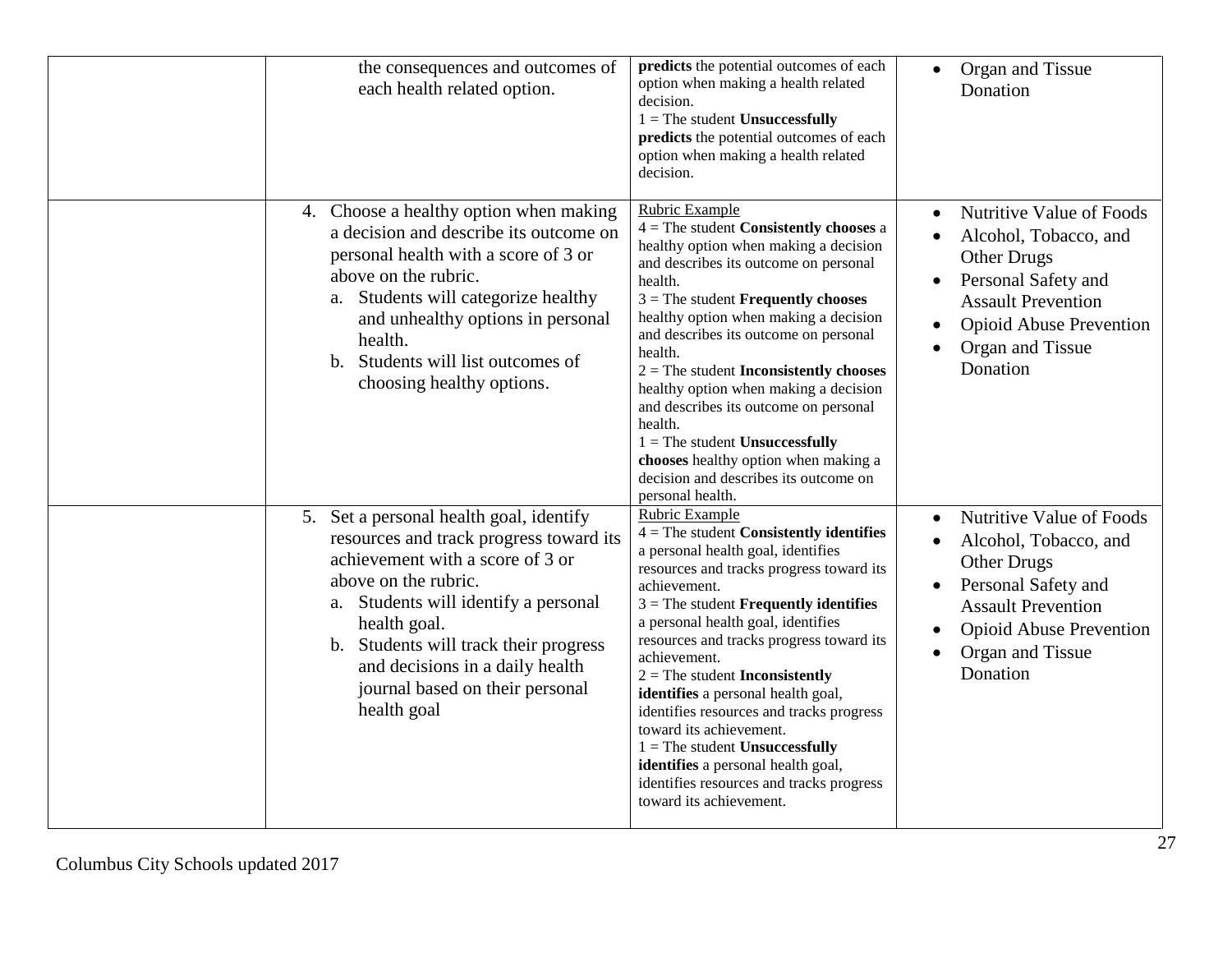| <b>Standard</b>                                                                                         | <b>Learning Targets</b>                                                                                                                                                                                                                                                                                                                          | <b>Assessment</b>                                                                                                                                                                                                                                                                                                                                                                                                                                                                                                                                                                                                   | <b>Legislated Requirements Met</b>                                                                                                                                                                                                                |
|---------------------------------------------------------------------------------------------------------|--------------------------------------------------------------------------------------------------------------------------------------------------------------------------------------------------------------------------------------------------------------------------------------------------------------------------------------------------|---------------------------------------------------------------------------------------------------------------------------------------------------------------------------------------------------------------------------------------------------------------------------------------------------------------------------------------------------------------------------------------------------------------------------------------------------------------------------------------------------------------------------------------------------------------------------------------------------------------------|---------------------------------------------------------------------------------------------------------------------------------------------------------------------------------------------------------------------------------------------------|
| Standard 6-Students<br>will demonstrate the<br>ability to use goal-setting<br>skills to enhance health. | 1. Choose a healthy option when making<br>a decision and describe its outcome on<br>personal health with a score of 3 or<br>above on the rubric.<br>a. Students will categorize<br>healthy and unhealthy options<br>in personal health.<br>b. Students will list outcomes of<br>choosing healthy options.                                        | Rubric Example<br>$4 =$ The student Consistently chooses a<br>healthy option when making a decision<br>and describes its outcome on personal<br>health.<br>$3$ = The student <b>Frequently chooses</b><br>healthy option when making a decision<br>and describes its outcome on personal<br>health.<br>$2 =$ The student <b>Inconsistently chooses</b><br>healthy option when making a decision<br>and describes its outcome on personal<br>health.<br>$1 =$ The student Unsuccessfully<br>chooses healthy option when making a<br>decision and describes its outcome on<br>personal health.                        | Nutritive Value of Foods<br>$\bullet$<br>Alcohol, Tobacco, and<br>$\bullet$<br><b>Other Drugs</b><br>Personal Safety and<br>$\bullet$<br><b>Assault Prevention</b><br><b>Opioid Abuse Prevention</b><br>$\bullet$<br>Organ and Tissue<br>Donation |
|                                                                                                         | 2. Set a personal health goal, identify<br>resources and track progress toward its<br>achievement with a score of 3 or<br>above on the rubric.<br>a. Students will identify a<br>personal health goal.<br>Students will track their<br>$h_{\cdot}$<br>progress and decisions in a<br>daily health journal based on<br>their personal health goal | Rubric Example<br>$4 =$ The student Consistently identifies<br>a personal health goal, identifies<br>resources and tracks progress toward its<br>achievement.<br>$3$ = The student <b>Frequently identifies</b><br>a personal health goal, identifies<br>resources and tracks progress toward its<br>achievement.<br>$2 =$ The student Inconsistently<br>identifies a personal health goal,<br>identifies resources and tracks progress<br>toward its achievement.<br>$1 =$ The student Unsuccessfully<br>identifies a personal health goal,<br>identifies resources and tracks progress<br>toward its achievement. | Nutritive Value of Foods<br>$\bullet$<br>Alcohol, Tobacco, and<br>$\bullet$<br><b>Other Drugs</b><br>Personal Safety and<br>$\bullet$<br><b>Assault Prevention</b><br><b>Opioid Abuse Prevention</b><br>Organ and Tissue<br>Donation              |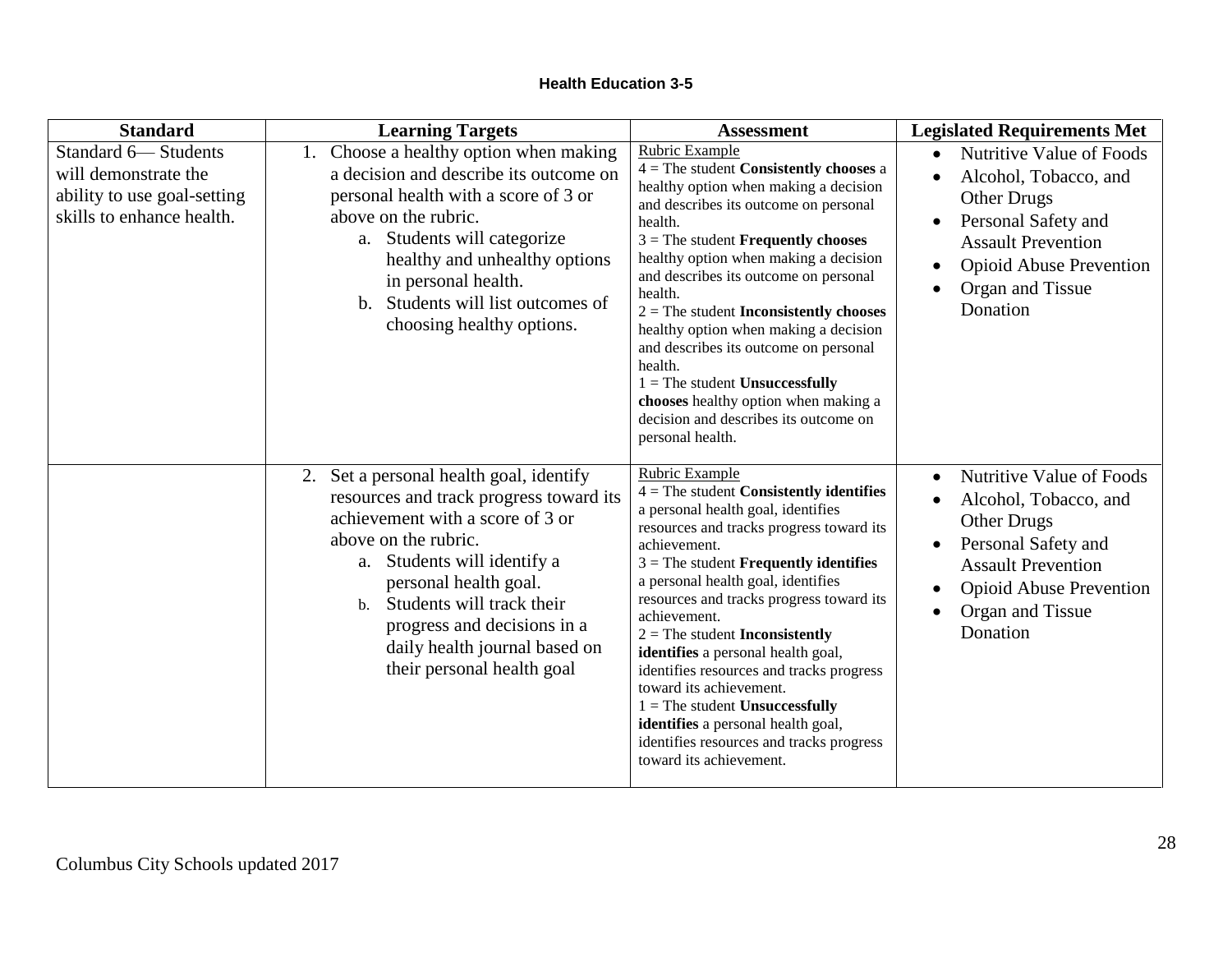| <b>Standard</b>                                                                                                                               | <b>Learning Targets</b>                                                                                                                                                                                                                                                                                                                                                                        | <b>Assessment</b>                                                                                                                                                                                                                                                                                                                                                                                                                                                                                                                                                                                                                                                                                                          | <b>Legislated Requirements Met</b>                                                                                                                                                                                                   |
|-----------------------------------------------------------------------------------------------------------------------------------------------|------------------------------------------------------------------------------------------------------------------------------------------------------------------------------------------------------------------------------------------------------------------------------------------------------------------------------------------------------------------------------------------------|----------------------------------------------------------------------------------------------------------------------------------------------------------------------------------------------------------------------------------------------------------------------------------------------------------------------------------------------------------------------------------------------------------------------------------------------------------------------------------------------------------------------------------------------------------------------------------------------------------------------------------------------------------------------------------------------------------------------------|--------------------------------------------------------------------------------------------------------------------------------------------------------------------------------------------------------------------------------------|
| <b>Standard 7-Students</b><br>will demonstrate the<br>ability to practice health-<br>enhancing behaviors,<br>avoid or reduce health<br>risks. | 1. Identify responsible personal health<br>behaviors with a score of 3 or above<br>on the rubric.<br>Students will identify behaviors<br>a.<br>that enhance personal health.<br>b. Students will explain and discuss<br>how positive behaviors can lead to<br>a healthy lifestyle.                                                                                                             | <b>Rubric Example</b><br>$4 =$ The student Consistently identifies<br>responsible personal health behaviors.<br>$3$ = The student <b>Frequently identifies</b><br>responsible personal health behaviors.<br>$2 =$ The student <b>Inconsistently</b><br>identifies responsible personal health<br>behaviors.<br>$1 =$ The student Unsuccessfully<br>identifies responsible personal health<br>behaviors.                                                                                                                                                                                                                                                                                                                    | <b>Nutritive Value of Foods</b><br>$\bullet$<br>Alcohol, Tobacco, and<br>$\bullet$<br><b>Other Drugs</b><br>Personal Safety and<br><b>Assault Prevention</b><br><b>Opioid Abuse Prevention</b><br>Organ and Tissue<br>Donation       |
|                                                                                                                                               | 2. Demonstrate a variety of healthy<br>practices and behaviors to avoid health<br>risks and maintain or improve<br>personal health with a score of 3 or<br>above on the rubric.<br>a. Students will identify at least 5<br>behaviors which help avoid or<br>reduce personal health risks.<br>b. Students will explain and discuss<br>how practicing healthy behaviors<br>reduces health risks. | Rubric Example<br>$4 =$ The student <b>Consistently</b><br>demonstrates a variety of healthy<br>practices and behaviors to avoid health<br>risks and maintain or improve personal<br>health.<br>$3$ = The student <b>Frequently</b><br>demonstrates a variety of healthy<br>practices and behaviors to avoid health<br>risks and maintain or improve personal<br>health.<br>$2 =$ The student Inconsistently<br>demonstrates a variety of healthy<br>practices and behaviors to avoid health<br>risks and maintain or improve personal<br>health.<br>$1 =$ The student Unsuccessfully<br>demonstrates a variety of healthy<br>practices and behaviors to avoid health<br>risks and maintain or improve personal<br>health. | Nutritive Value of Foods<br>$\bullet$<br>Alcohol, Tobacco, and<br><b>Other Drugs</b><br>Personal Safety and<br>$\bullet$<br><b>Assault Prevention</b><br><b>Opioid Abuse Prevention</b><br>$\bullet$<br>Organ and Tissue<br>Donation |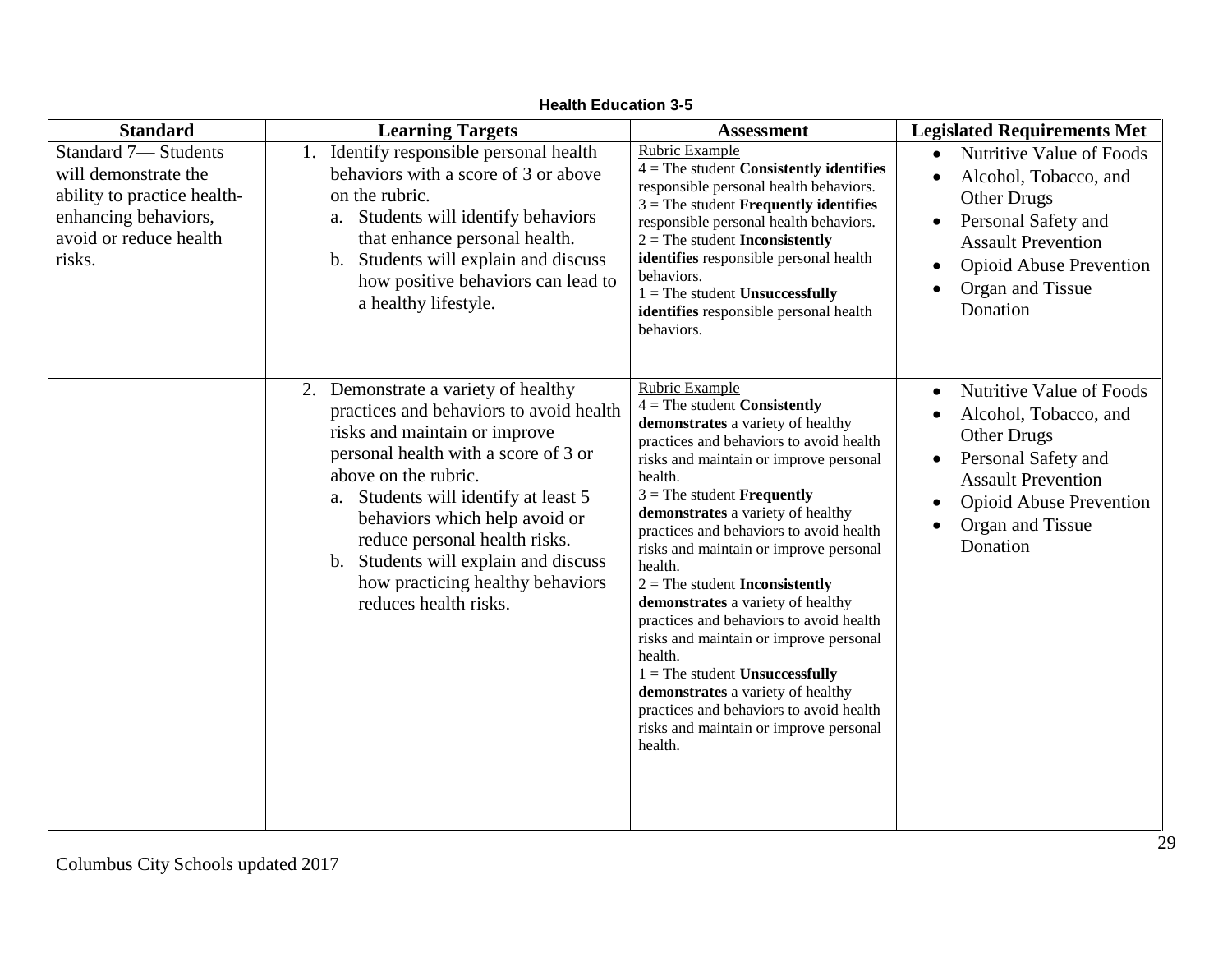|  | 3. Express opinions and give accurate<br>information about health issues and<br>encourage others to make positive<br>health choices with a score of 3 or<br>above on the rubric.<br>a. Students will research a current<br>health issue and report findings<br>using accurate information.<br>b. Students will present opinions on a<br>current health issue and describe<br>how it promotes a healthy<br>lifestyle. | Rubric Example<br>$4 =$ The student Consistently<br>expresses opinions and gives accurate<br>information about health issues and<br>encourages others to make positive<br>health choices.<br>$3$ = The student <b>Frequently expresses</b><br>opinions and gives accurate<br>information about health issues and<br>encourages others to make positive<br>health choices.<br>$2 =$ The student <b>Inconsistently</b><br>expresses opinions and gives accurate<br>information about health issues and<br>encourages others to make positive<br>health choices.<br>$1 =$ The student Unsuccessfully<br>expresses opinions and gives accurate<br>information about health issues and<br>encourages others to make positive<br>health choices. | <b>Nutritive Value of Foods</b><br>$\bullet$<br>Alcohol, Tobacco, and<br><b>Other Drugs</b><br>Personal Safety and<br>$\bullet$<br><b>Assault Prevention</b><br><b>Opioid Abuse Prevention</b><br>$\bullet$<br>Organ and Tissue<br>$\bullet$<br>Donation |
|--|----------------------------------------------------------------------------------------------------------------------------------------------------------------------------------------------------------------------------------------------------------------------------------------------------------------------------------------------------------------------------------------------------------------------|--------------------------------------------------------------------------------------------------------------------------------------------------------------------------------------------------------------------------------------------------------------------------------------------------------------------------------------------------------------------------------------------------------------------------------------------------------------------------------------------------------------------------------------------------------------------------------------------------------------------------------------------------------------------------------------------------------------------------------------------|----------------------------------------------------------------------------------------------------------------------------------------------------------------------------------------------------------------------------------------------------------|
|--|----------------------------------------------------------------------------------------------------------------------------------------------------------------------------------------------------------------------------------------------------------------------------------------------------------------------------------------------------------------------------------------------------------------------|--------------------------------------------------------------------------------------------------------------------------------------------------------------------------------------------------------------------------------------------------------------------------------------------------------------------------------------------------------------------------------------------------------------------------------------------------------------------------------------------------------------------------------------------------------------------------------------------------------------------------------------------------------------------------------------------------------------------------------------------|----------------------------------------------------------------------------------------------------------------------------------------------------------------------------------------------------------------------------------------------------------|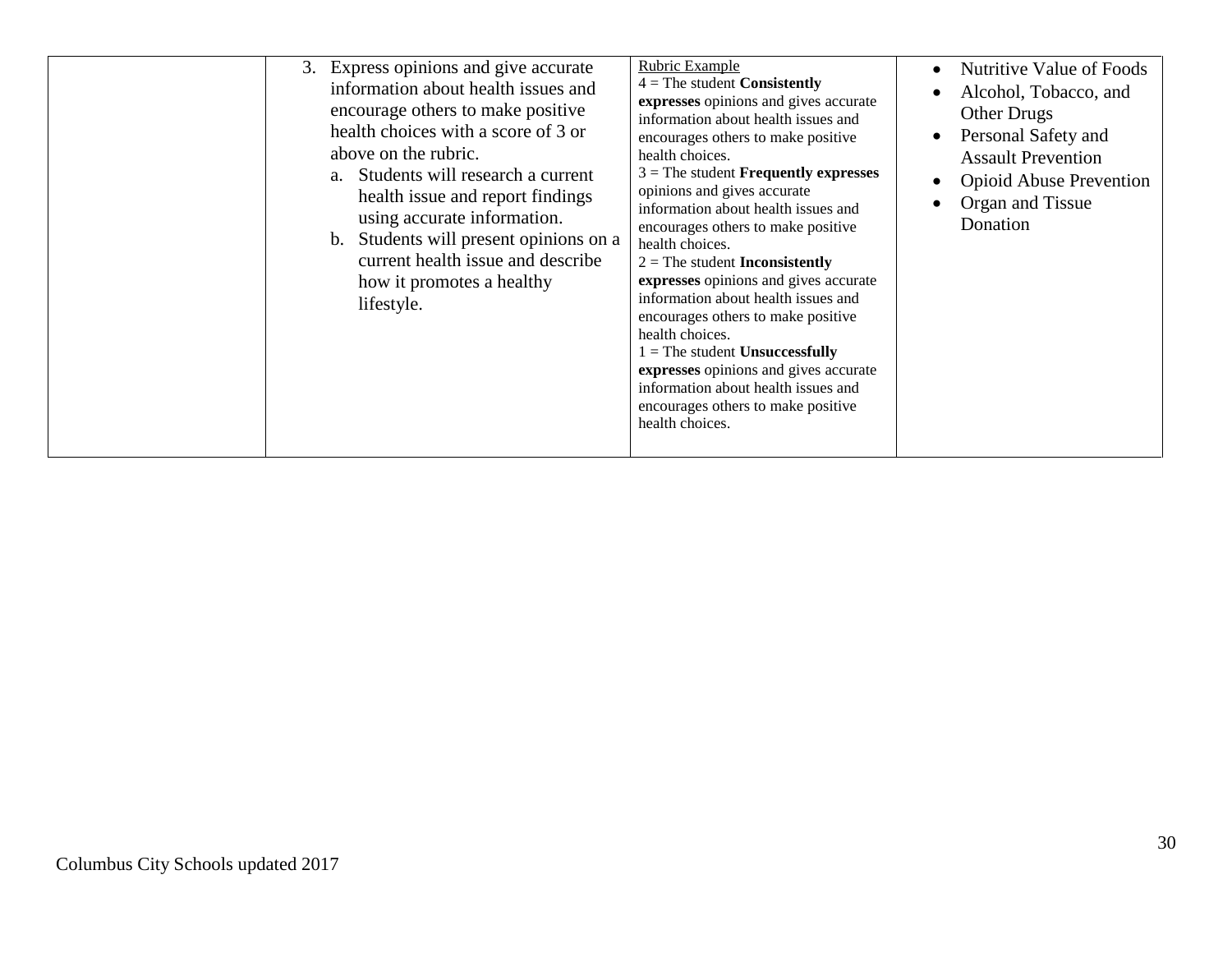| <b>Standard</b>                                                                                                             | <b>Learning Targets</b>                                                                                                                                                                                                                                                                                                                                                  | <b>Assessment</b>                                                                                                                                                                                                                                                                                                                                                                                                                                                                                                                                                                          | <b>Legislated Requirements Met</b>                                                                                                                                                        |
|-----------------------------------------------------------------------------------------------------------------------------|--------------------------------------------------------------------------------------------------------------------------------------------------------------------------------------------------------------------------------------------------------------------------------------------------------------------------------------------------------------------------|--------------------------------------------------------------------------------------------------------------------------------------------------------------------------------------------------------------------------------------------------------------------------------------------------------------------------------------------------------------------------------------------------------------------------------------------------------------------------------------------------------------------------------------------------------------------------------------------|-------------------------------------------------------------------------------------------------------------------------------------------------------------------------------------------|
| <b>Standard 8</b><br>Students will demonstrate<br>the ability to advocate for<br>personal, family, and<br>community health. | 1. Express information and opinions<br>about health issues accurately with a<br>score of 3 or above on the rubric. The<br>following are examples:<br>a. Students will be able to list and<br>discuss the four skills needed<br>to be a health literate person.<br>Students will list and describe<br>$h_{-}$<br>six ways to be a health<br>advocate for the environment. | Rubric Example<br>$4$ = The student <b>Consistently</b><br>expresses information and opinions<br>about health issues accurately.<br>$3$ = The student <b>Frequently expresses</b><br>information and opinions about health<br>issues accurately.<br>$2 =$ The student <b>Inconsistently</b><br>expresses information and opinions<br>about health issues accurately.<br>$1 =$ The student Unsuccessfully<br>expresses information and opinions<br>about health issues accurately.                                                                                                          | Nutritive Value of Foods<br>$\bullet$<br>Alcohol, Tobacco, and Other<br>Drugs<br>Personal Safety and Assault<br>Prevention<br><b>Opioid Abuse Prevention</b><br>Organ and Tissue Donation |
|                                                                                                                             | 2. Demonstrate the ability to influence<br>and support others in making positive<br>health choices with a score of 3 or<br>above on the rubric. The following are<br>examples:<br>a. Students will list and discuss<br>ways to be drug-free.<br>b. Students will demonstrate and<br>implement the strategies for a<br>formal intervention.                               | Rubric Example<br>$4 =$ The student Consistently<br>demonstrates the ability to influence<br>and support others in making positive<br>health choices.<br>$3$ = The student <b>Frequently</b><br>demonstrates the ability to influence<br>and support others in making positive<br>health choices.<br>$2 =$ The student <b>Inconsistently</b><br>demonstrates the ability to influence<br>and support others in making positive<br>health choices.<br>$1 =$ The student Unsuccessfully<br>demonstrates the ability to influence<br>and support others in making positive<br>health choices. | Nutritive Value of Foods<br>Alcohol, Tobacco, and Other<br>Drugs<br>Personal Safety and Assault<br>Prevention<br><b>Opioid Abuse Prevention</b><br>Organ and Tissue Donation<br>$\bullet$ |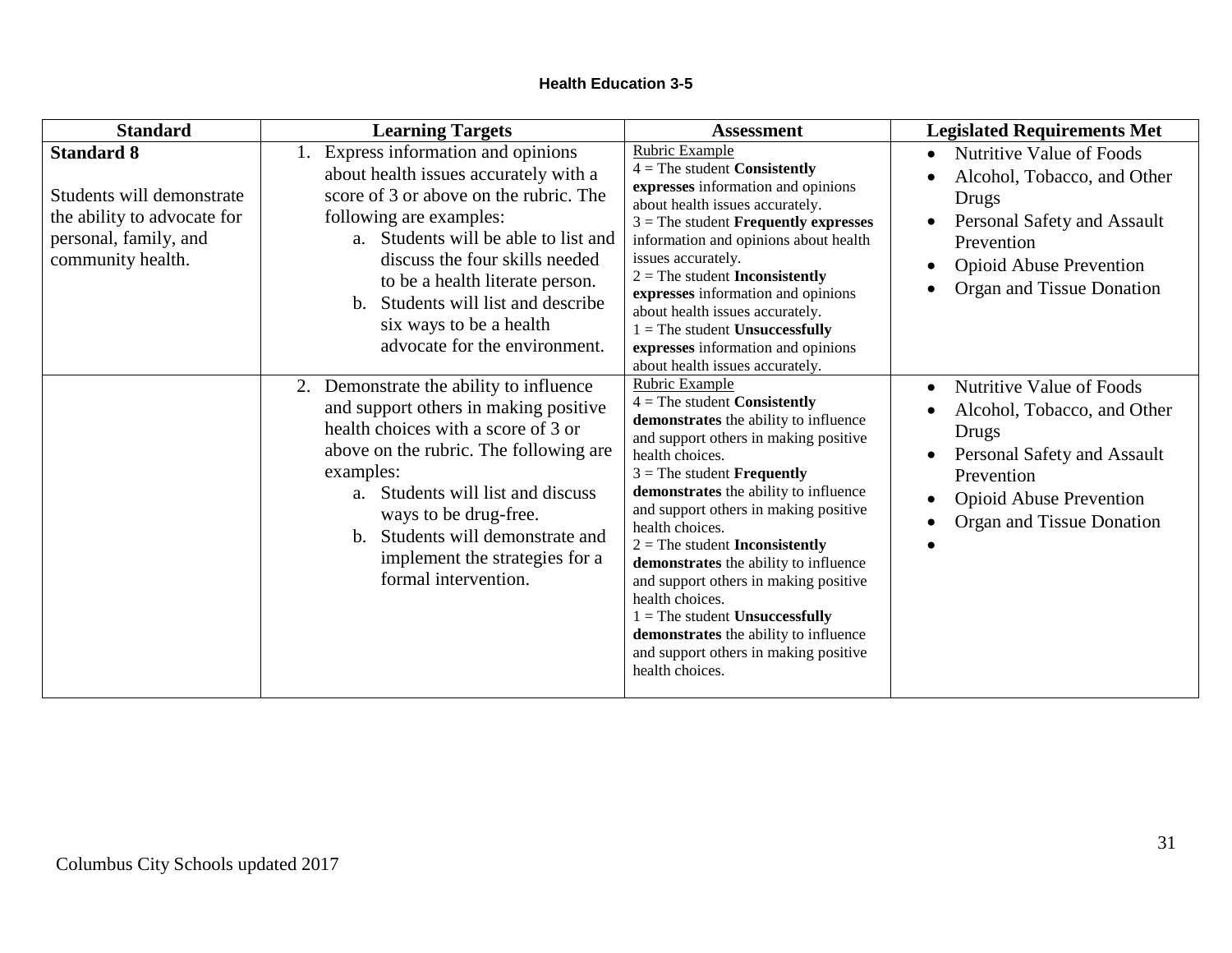# **Elementary K-2 Sample Lesson Plans**

Columbus City Schools updated 2017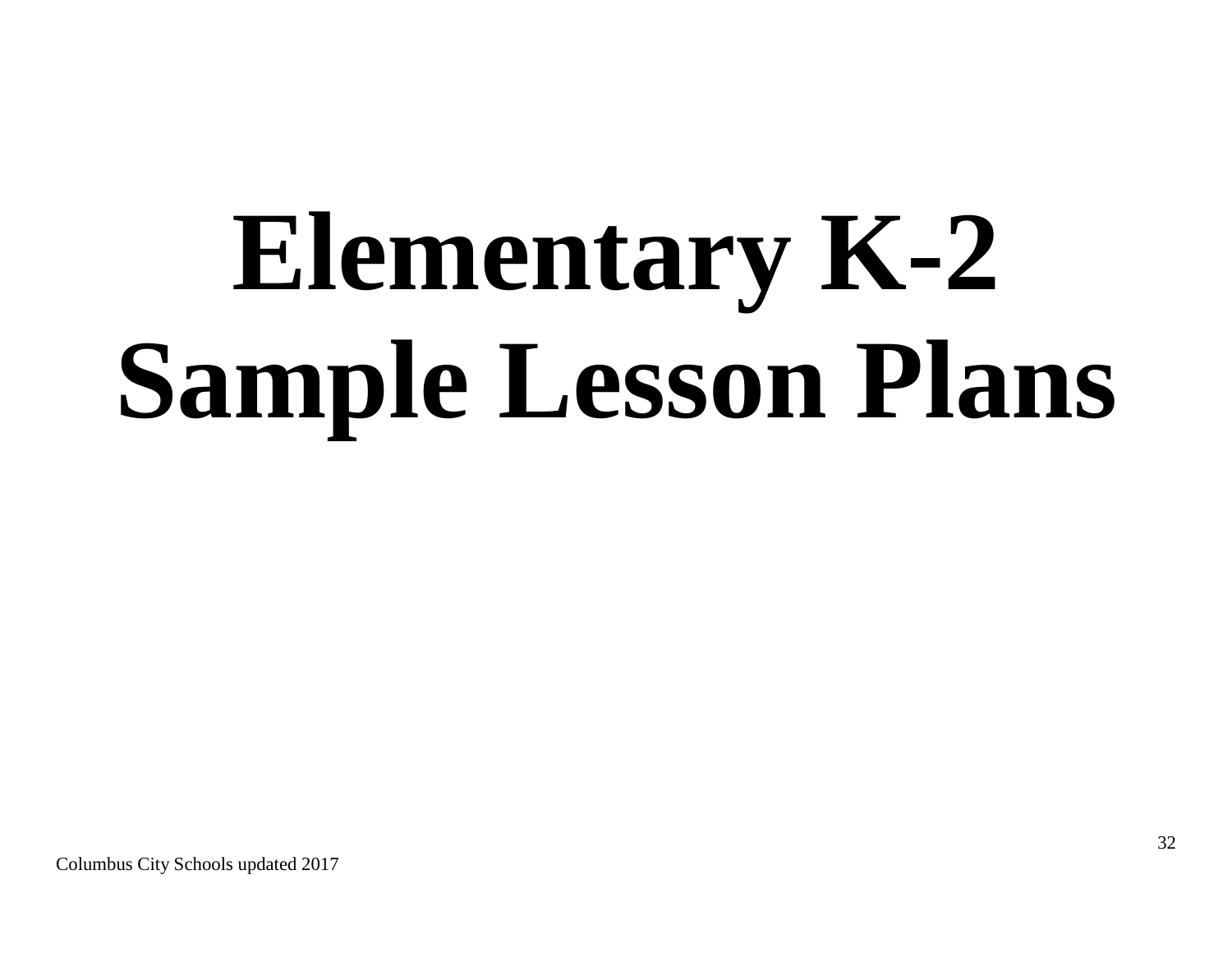# **COLUMBUS CITY SCHOOLS**



# **HEALTH EDUCATION CURRICULUM GUIDE**



| <b>GRADE</b><br><b>LEVEL</b> | <b>TINIT</b><br><b>JINLL</b><br>Health Standards | <b>TIME RANGE</b><br>$\mathbf{v}$<br>/aries | <b>GRADING PERIOD</b><br><b>NV</b><br>AIN I |
|------------------------------|--------------------------------------------------|---------------------------------------------|---------------------------------------------|
| $K-5$                        |                                                  |                                             |                                             |

# **NATIONAL AND DISTRICT STANDARD (S)**

The National Health Education Standards (NHES) are written expectations for what students should know and be able to do by grades 2, 5, 8, and 12 to promote personal, family, and community health.

**[Standard 1](https://www.cdc.gov/healthyschools/sher/standards/1.htm)**Students will comprehend concepts related to health promotion and disease prevention to enhance health.

**[Standard 2](https://www.cdc.gov/healthyschools/sher/standards/2.htm)**Students will analyze the influence of family, peers, culture, media, technology, and other factors on health behaviors.

**[Standard 3](https://www.cdc.gov/healthyschools/sher/standards/3.htm)**Students will demonstrate the ability to access valid information, products, and services to enhance health.

**[Standard 4](https://www.cdc.gov/healthyschools/sher/standards/4.htm)**Students will demonstrate the ability to use interpersonal communication skills to enhance health and avoid or reduce health risks.

**[Standard 5](https://www.cdc.gov/healthyschools/sher/standards/5.htm)**Students will demonstrate the ability to use decision-making skills to enhance health.

**[Standard 6](https://www.cdc.gov/healthyschools/sher/standards/6.htm)**Students will demonstrate the ability to use goal-setting skills to enhance health.

**[Standard 7](https://www.cdc.gov/healthyschools/sher/standards/7.htm)**Students will demonstrate the ability to practice health-enhancing behaviors and avoid or reduce health risks.

**[Standard 8](https://www.cdc.gov/healthyschools/sher/standards/8.htm)**Students will demonstrate the ability to advocate for personal, family, and community health.

Joint Committee on National Health Education Standards. (2007). *National Health Education Standards, Second Edition: Achieving Excellence*. Washington, D.C.: The American Cancer Society.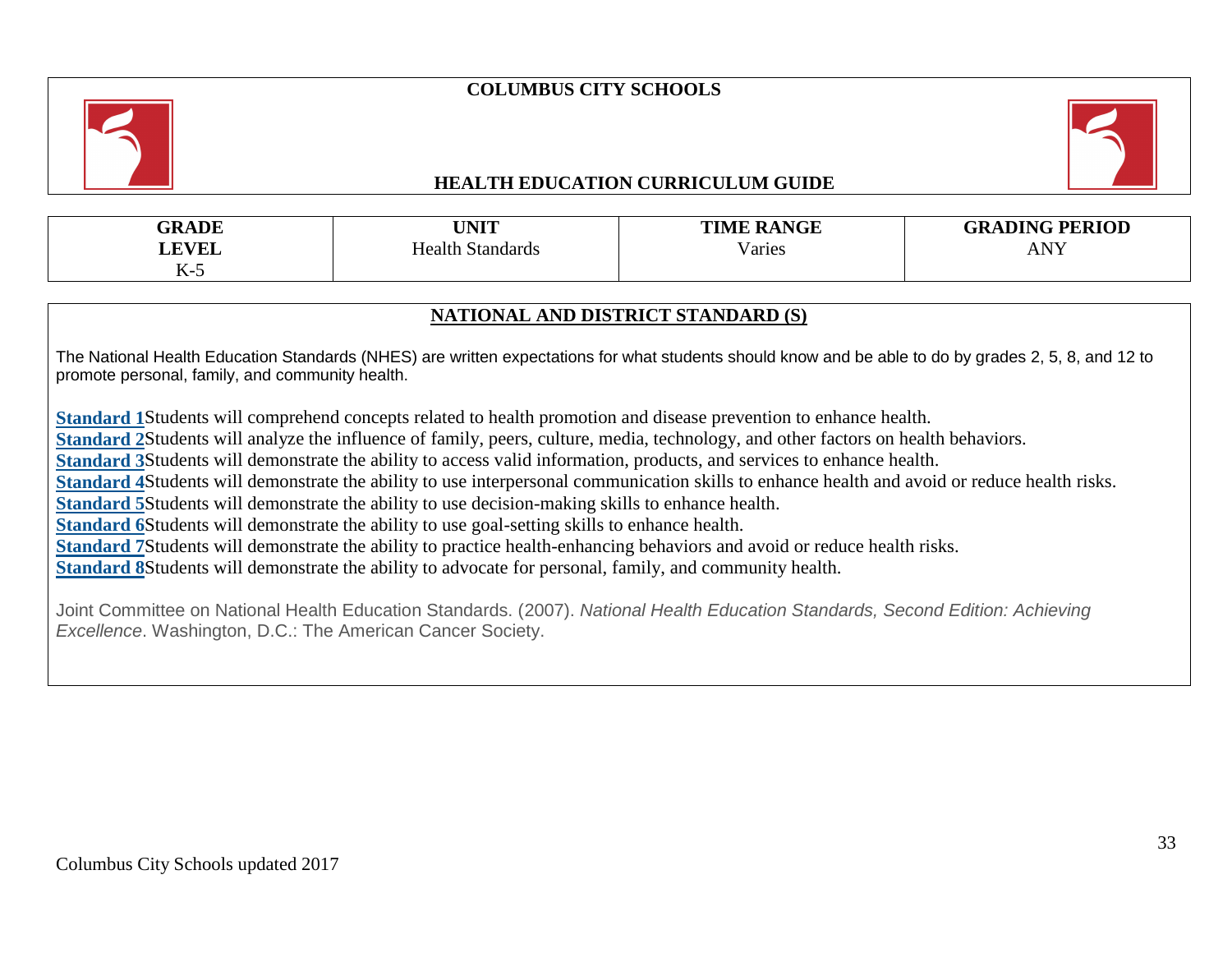# **K-2 SAMPLE LESSON PLANS**

# **Health Standard:**

**Standard 1** — Students will comprehend concepts related to health promotion and disease prevention to enhance health.

# **Learning Targets:**

- 1. Identify how the family influences personal health practices and behaviors
- 2. Recognize that there are multiple dimensions of health
- 3. Describe ways to prevent communicable diseases
- 4. List ways to prevent common childhood injuries
- **5.** Describe why it is important to seek health care

# **Lesson Objective:**

After completing this lesson students will be able to:

- 1. Discuss meanings and implications of healthy behaviors
- 2. Identify common childhood diseases and injuries
- 3. Explore ways to obtain health care for injuries

# **Materials/Resources:**

Health Textbook (grade level appropriate)

Chart paper

Markers

Overhead (optional)

Overhead markers (optional)

# **Textbook Connections:**

**Kindergarten** – Chapter 6, Lesson 2 page 92; Chapter 5, Lesson 1, page 76

**First Grade** – Chapter 4, Lesson 1 pages 72-73, Lesson 4 pages 78-79, Lesson 6 pages 84-85;Chapter 5, Lesson 1 pages 90-91

**Second Grade** – Chapter 4, Lesson 1 pages 70-71, Lesson 2 pages 72-73, Lesson 5 pages 78-79, Lesson 7 pages 84-85; Chapter 5, Lesson 2 pages

92-93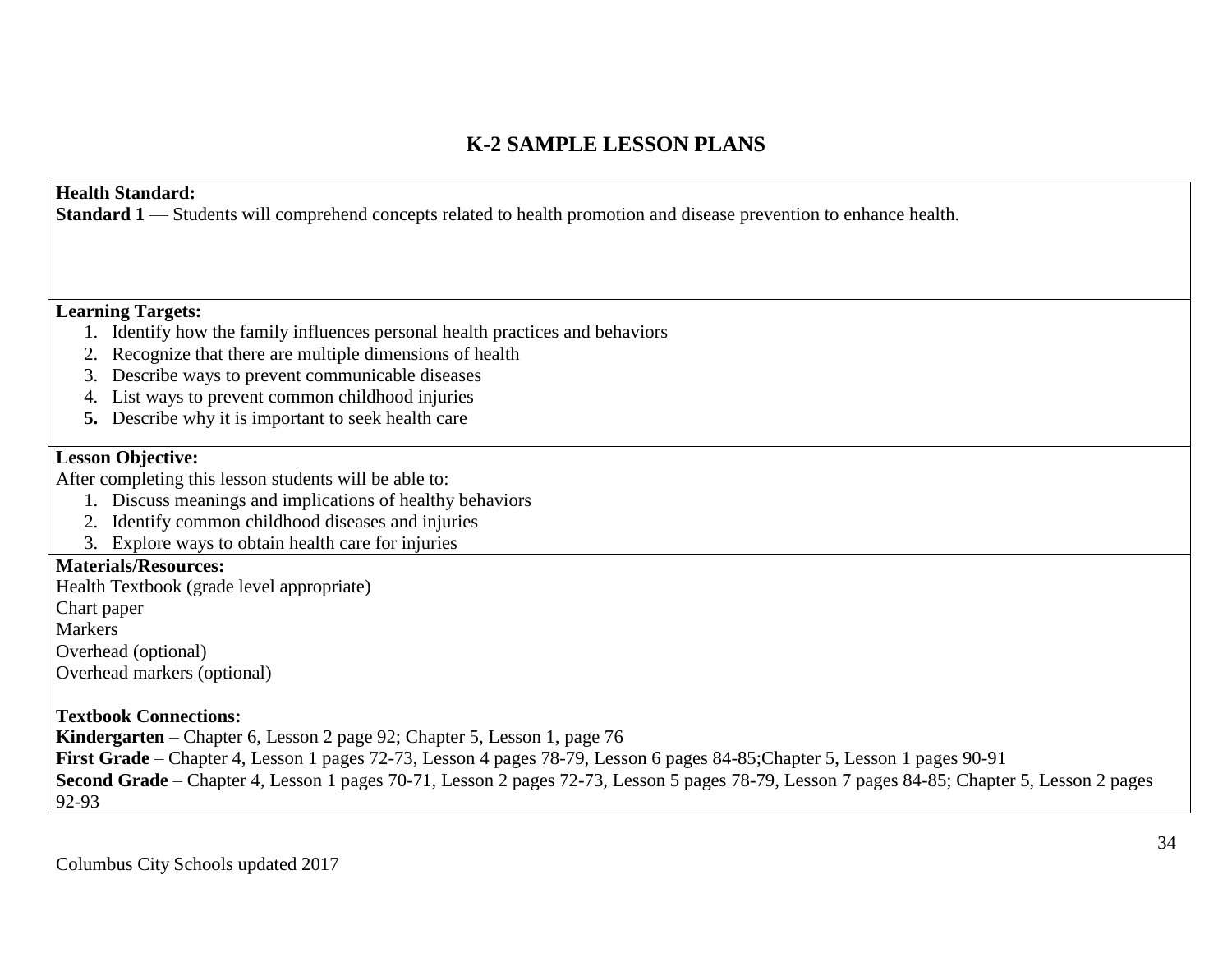# **Lesson Introduction (Engagement):**

Teacher: *In our lesson today we are going to be talking about being healthy and healthy behaviors*. Post or write the words "healthy" and "healthy behaviors" on the chart or board.

Teacher: *We are going to do a Type I writing as a group. Our prompt is "What does it mean to be healthy and what are some behaviors that I follow to be healthy?"* Write the prompt on chart paper or the board. Give students time to think and pair with a partner. Have students discuss their responses as you write them on the chart paper.

# **Explicit Teaching:**

Teacher should explain to students what "being healthy" means and what is meant by the term "behavior." These explanations should be kid-friendly and grade appropriate. Move students' attention to the graphic organizer. *Teacher Note: can use the graphic organizer in the book in chapter 4 if you choose.* Explain to students each category of the graphic organizer.

# **Modeled/Guided Practice:**

Model for students adding your response examples to each category of the graphic organizer. You should use the think aloud process as you write so that students get an understanding of the process. *Think Aloud Strategy: Teacher verbalizes publicly his/her thought process for completing the activity.* Have students think, pair, share their responses to each section of the graphic organizer. Chart responses.

# **Independent Practice/Apply:**

Students should choose one section from the graphic organizer to illustrate and write a statement about the healthy behavior. Teacher should model one example before students work independently.

# **Writing Connection:**

Type I Writing prompt to introduce the lesson

- What does it mean to be health?
- What are some behaviors that I exhibit to be healthy?

### **Assessment:**

Write a sentences about a healthy behavior you are going to follow and why.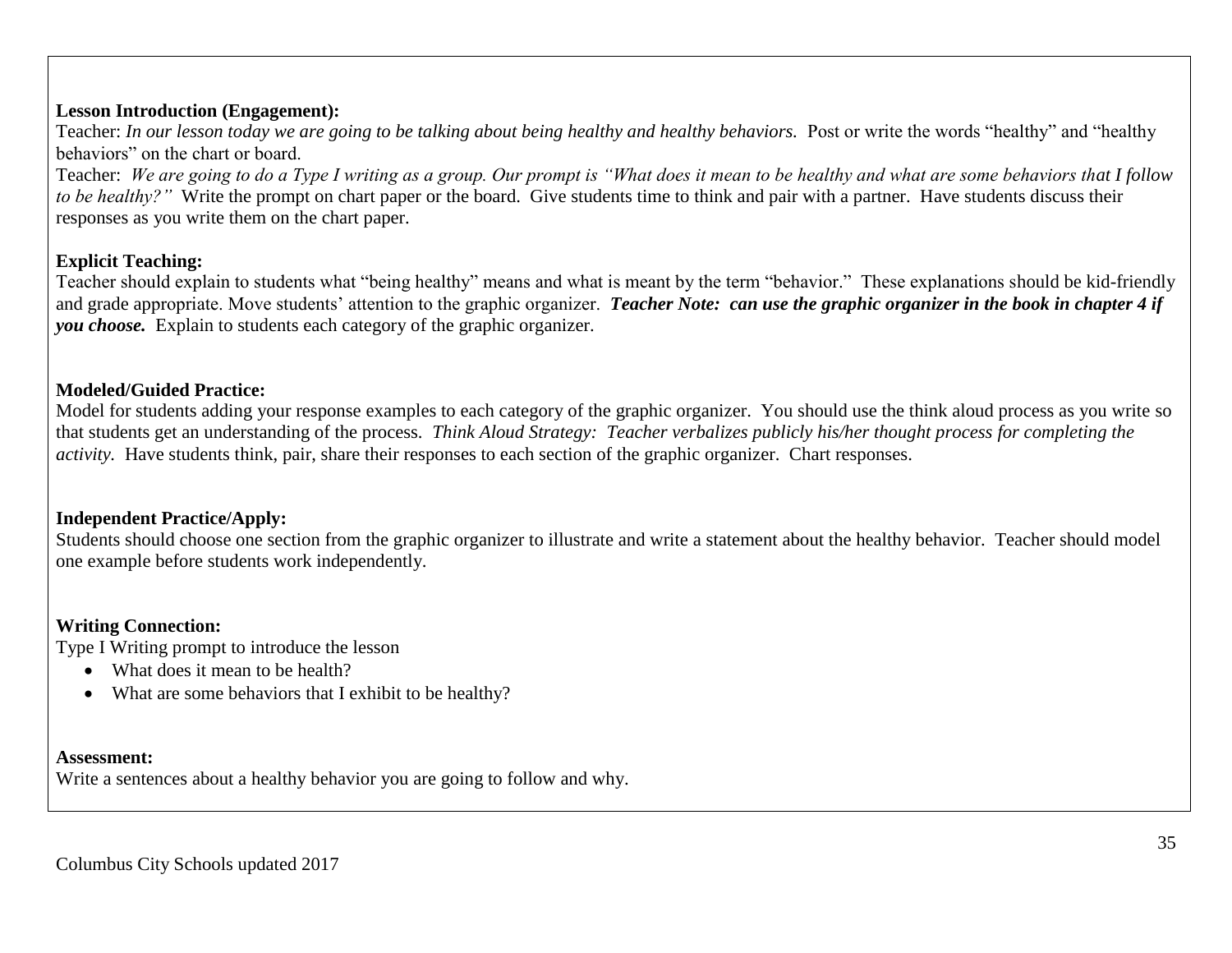#### **Health Standard:**

**Standard 1** — Students will comprehend concepts related to health promotion and disease prevention to enhance health.

# **Learning Targets:**

- 1. Identify that healthy behaviors impact personal health
- 2. Recognize that there are multiple dimensions of health
- 3. Describe ways to prevent communicable diseases
- 4. List ways to prevent common childhood injuries
- 5. Describe why it is important to seek health care

# **Lesson Objective:**

After completing this lesson students will be able to

- 1. identify common childhood diseases
- 2. explore ways to obtain health for injuries

# **Materials/Resources:**

Health Textbook (grade level appropriate) Chart paper Markers Overhead (optional) Overhead markers (optional)

# **Textbook Connections:**

Kindergarten – Second Grade Chapters 6 & 8

Columbus City Schools updated 2017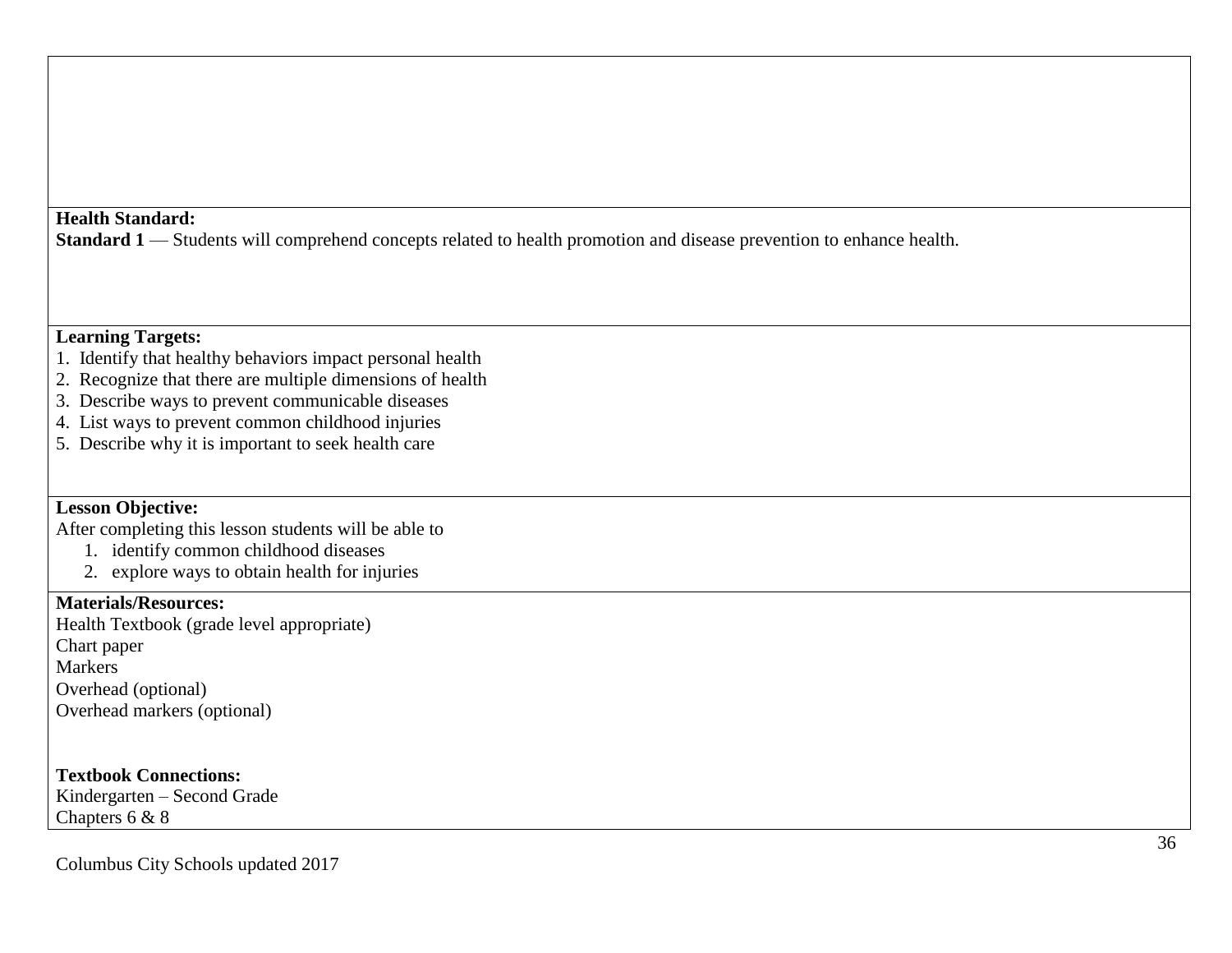## **Lesson Introduction (Engagement):**

*Let's review the previous lesson on healthy behaviors.* Review graphic organizer and student independent assignments as well as the writing connections to review for understanding of the material.

Teacher: *In our lesson today we are going to be talking about childhood diseases and injuries you get when you are a kid. Post or write the words* "disease" and "injury" on the chart or board.

## **Explicit Teaching:**

Teacher should explain to students in kid friendly language the definitions of disease/illness and injury. Talk about what each one is and how it relates to the discussion for this lesson. Explain to students that after today's lesson they will be able to list some diseases that children usually get and some common injuries and how to get care for the injury when needed.

### **Modeled/Guided Practice:**

Create a t-chart to list common childhood diseases on one side and common childhood injuries on the other. Discuss with students as you model listing one example in each category. Have students think, pair, share to construct responses to put into each category of the t-chart.

### **Independent Practice/Apply:**

Divide students into partnerships. Each partnership should choose one disease and one injury. The partnership will illustrate a way to stay healthy or safe according to the disease or injury they chose. Students should also construct a grade appropriate response about their illustration.

### **Writing Connection:**

Write a sentence about one way you can stay safe from injuries when playing at school. Write a sentence how you can keep healthy and not get common illnesses.

#### **Assessment:**

Given a list of childhood diseases and injuries (written on chart paper or overhead) students should be able to tell you whether it is an injury or a disease.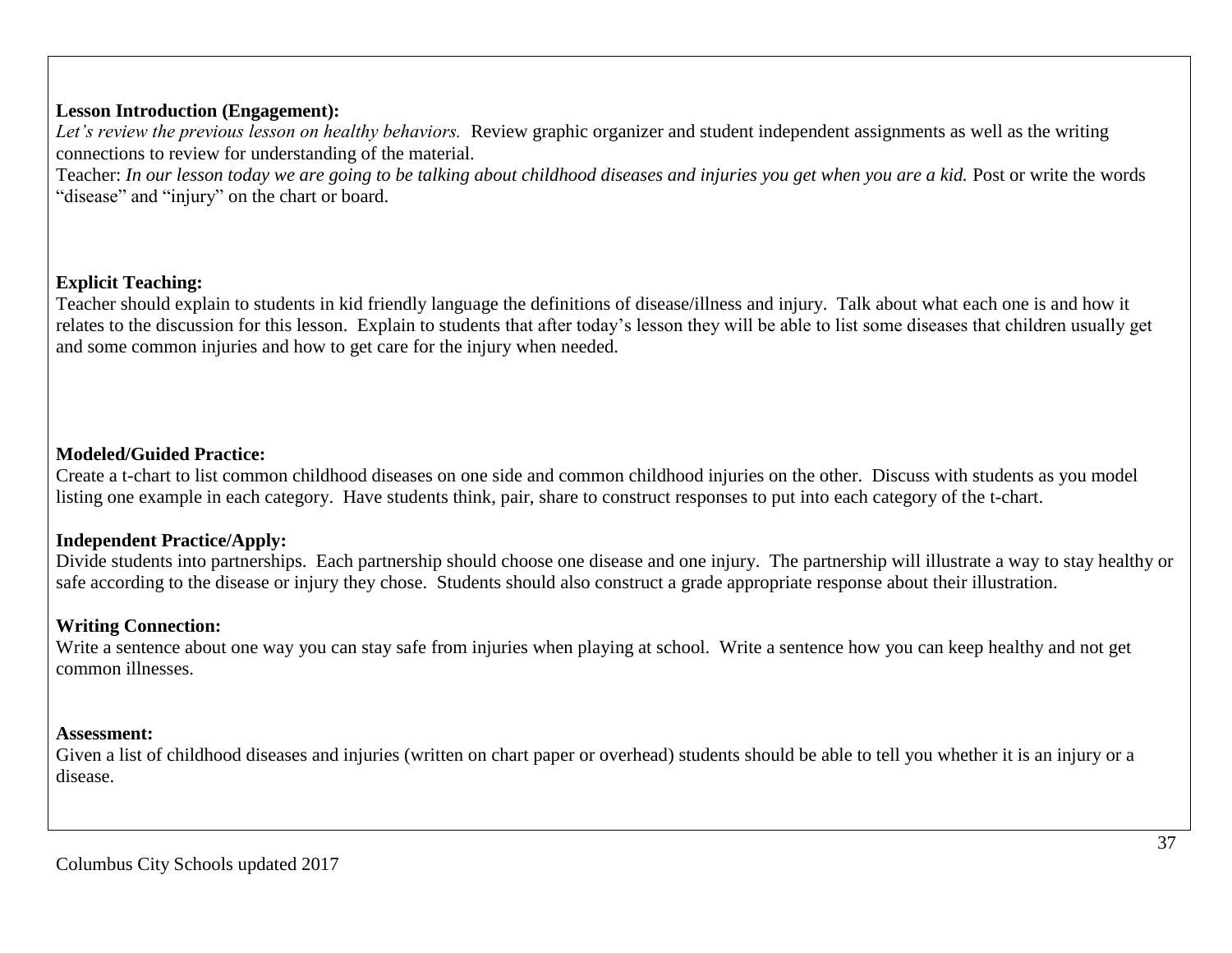## **Health Standard:**

**Standard 2** — Students will analyze the influence of family, peers, culture, media, technology and other factors on health behaviors.

## **Learning Targets:**

- **1.** Identify how the family influences personal health practices and behaviors
- **2.** Identify what the school can do to support personal health practices and behaviors
- **3.** Describe how the media can influence health behaviors

#### **Lesson Objective:**

After completing this lesson students will be able to:

- 1. Identify family behaviors that contribute to good health.
- 2. Identify how school contributes to good personal health.
- 3. Identify types of media and how they influence our personal health.

### **Materials/Resources:**

Pictures to match vocabulary terms Construction paper size  $8\frac{1}{2}$  x11 or larger **Scissors** Glue/Tape Pencils Paper textbooks

**Textbook Connections:** Kindergarten – Chapter 8, Lesson 7 page 128 First Grade – Chapter 8 page 146 Second Grade – Chapter 8 page 144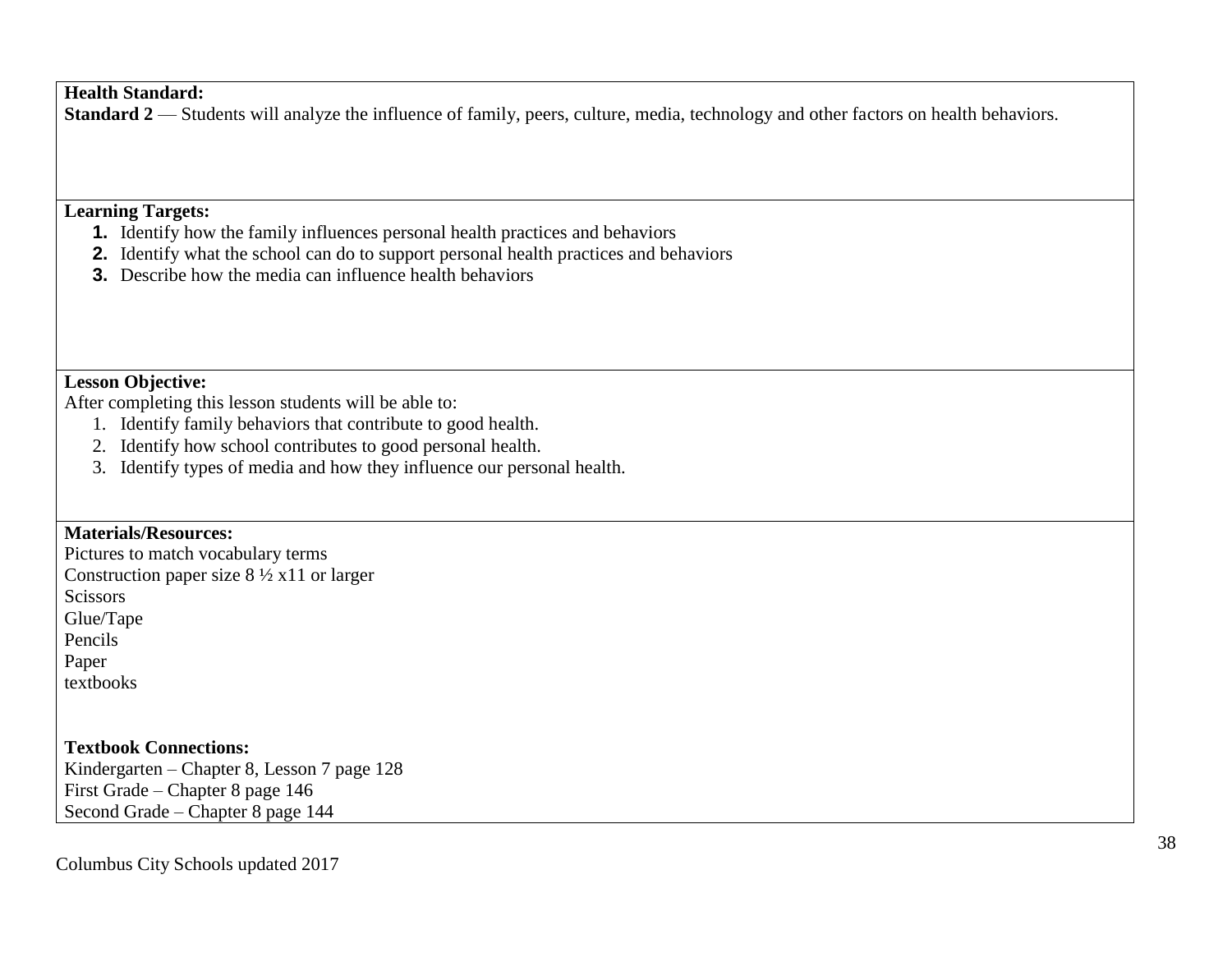## **Lesson Introduction (Engagement):**

Teacher: Today we are going to talk about how our families, our school and how magazines, newspapers, television and radio effect our health.

Introduce vocabulary for the lesson with kid-friendly definitions and explanations 1. Family 2. Media 3. Personal health 4. School

1. Family 2. Media 3. Personal health 4. School

## **Explicit Teaching:**

Review vocabulary again needed for understanding of the lesson content. You may also want to provide pictures to go along with the vocabulary terms so that students can make connections to assist with their understanding.

Tell students that people in our families, people at the school and the media have a way of influencing the decisions we make about our health.

# **Modeled/Guided Practice:**

Give examples of positive and negative influences on our personal health decisions. One example is provided for you: Example: your big brother rides his bike without his helmet, you want to do the same thing but you know that it could be dangerous to you if you do not wear a helmet to ride your bike. What do you do?

Discuss the example with the students. Discuss with students some other situations and continue discussion following same procedures for: 1. School 2. Media

Divide students into cooperative learning team and discuss good and bad behaviors that could influence our personal health in our families, in our schools and in the media. Teacher should walk around the room monitoring conversations of students keeping them focused and directed on the content of the lesson.

# **Independent Practice/Apply:**

Activity #1 - Fold an 8 ½ X11 piece of paper or larger in half (landscape). On one side students illustrate and write about a positive behavior that influence their health. On the other side students do the same for a negative behavior.

Activity #2 - Divide a large display sized piece of bulletin board paper into two sections. Label one section positive influences and the other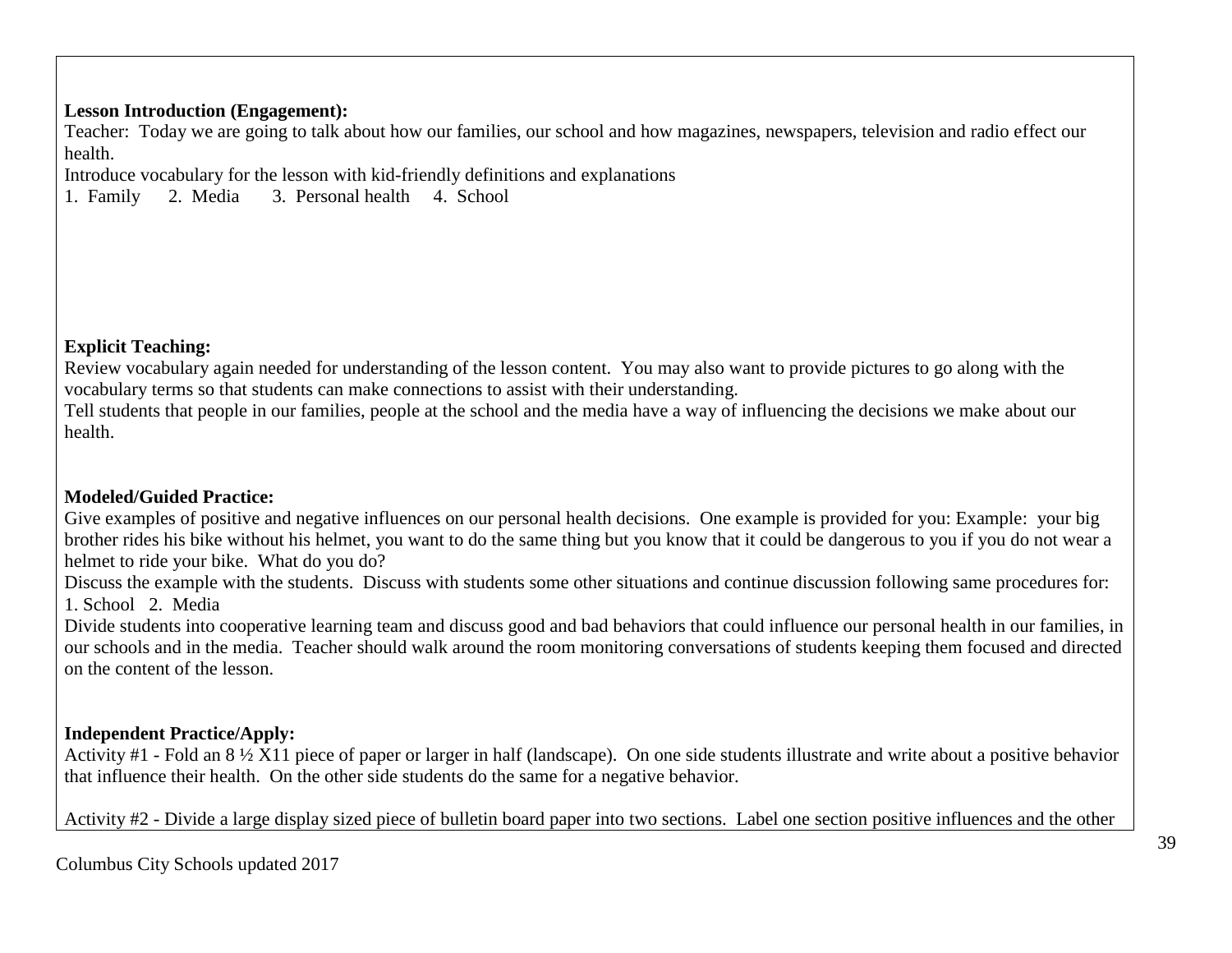negative influences. From magazines and newspapers students cut out advertisements, pictures etc. and attach to large piece of bulletin board paper on the appropriate side that relates to their advertisement.

#### **Assessment:**

List several positive and negative health influences. Students should be able to discuss which ones are positive and negative with evidence from lesson discussion to back up their responses.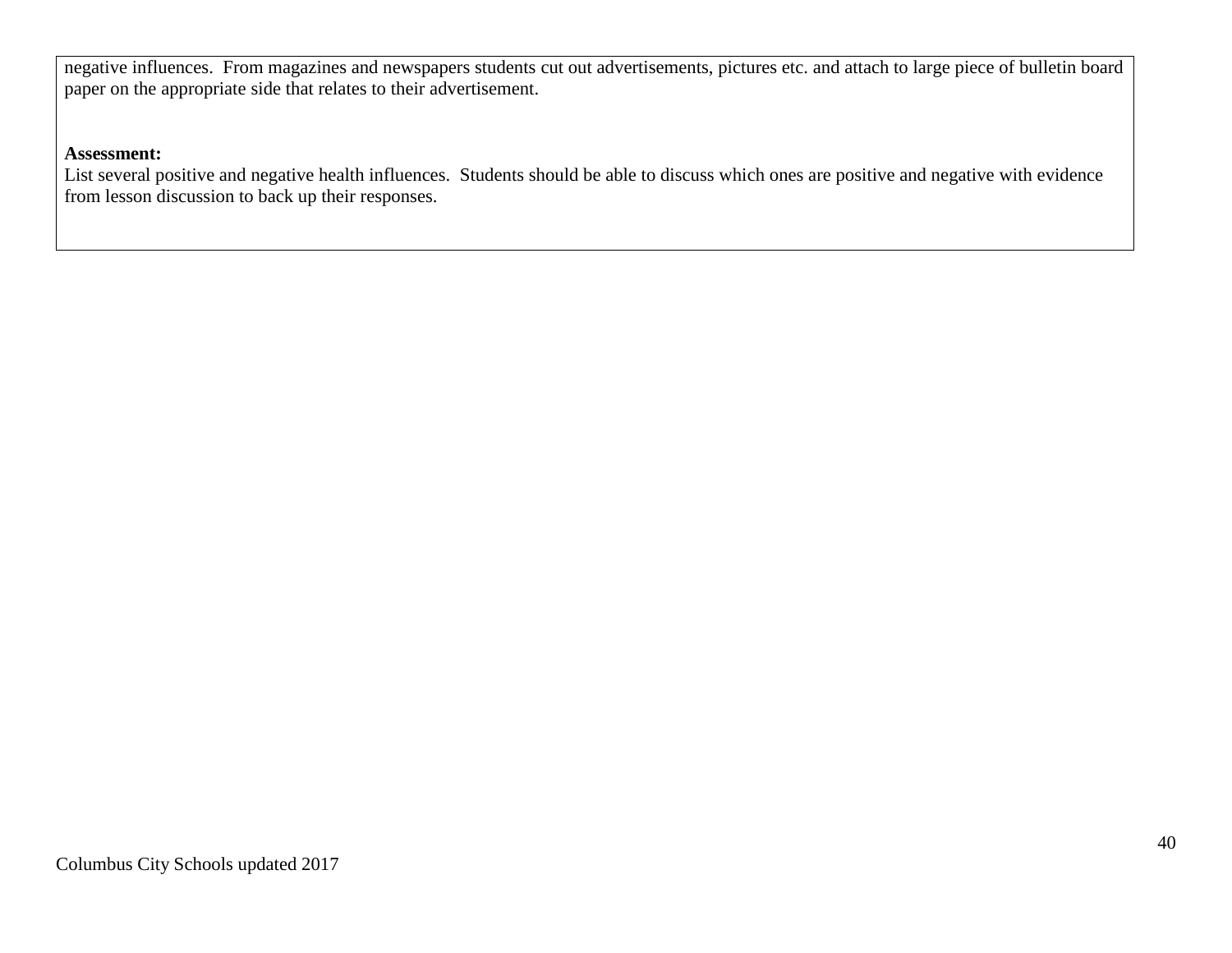## **Health Standard:**

**Standard 3** — Students will demonstrate the ability to access valid information and products and services to enhance health.

## **Learning Targets:**

- **1.** Identify trusted adults and professionals who can help promote health
- **2.** Identify ways to locate school and community health helpers

#### **Lesson Objective:**

After completing this lesson students will be able to

1. identify trusted adults, professionals and resources in the school and community that can support their health

## **Materials/Resources:**

Health Textbook (grade level appropriate) Chart paper Markers Crayons pencils

**Textbook Connections:** Kindergarten – Second Grade Chapter Nine

## **Lesson Introduction (Engagement):**

Teacher: *Today we are going to be talking about people in our school and our neighborhood who can help us with our health decisions. We will also list places in our community that we can go to for health support and help.*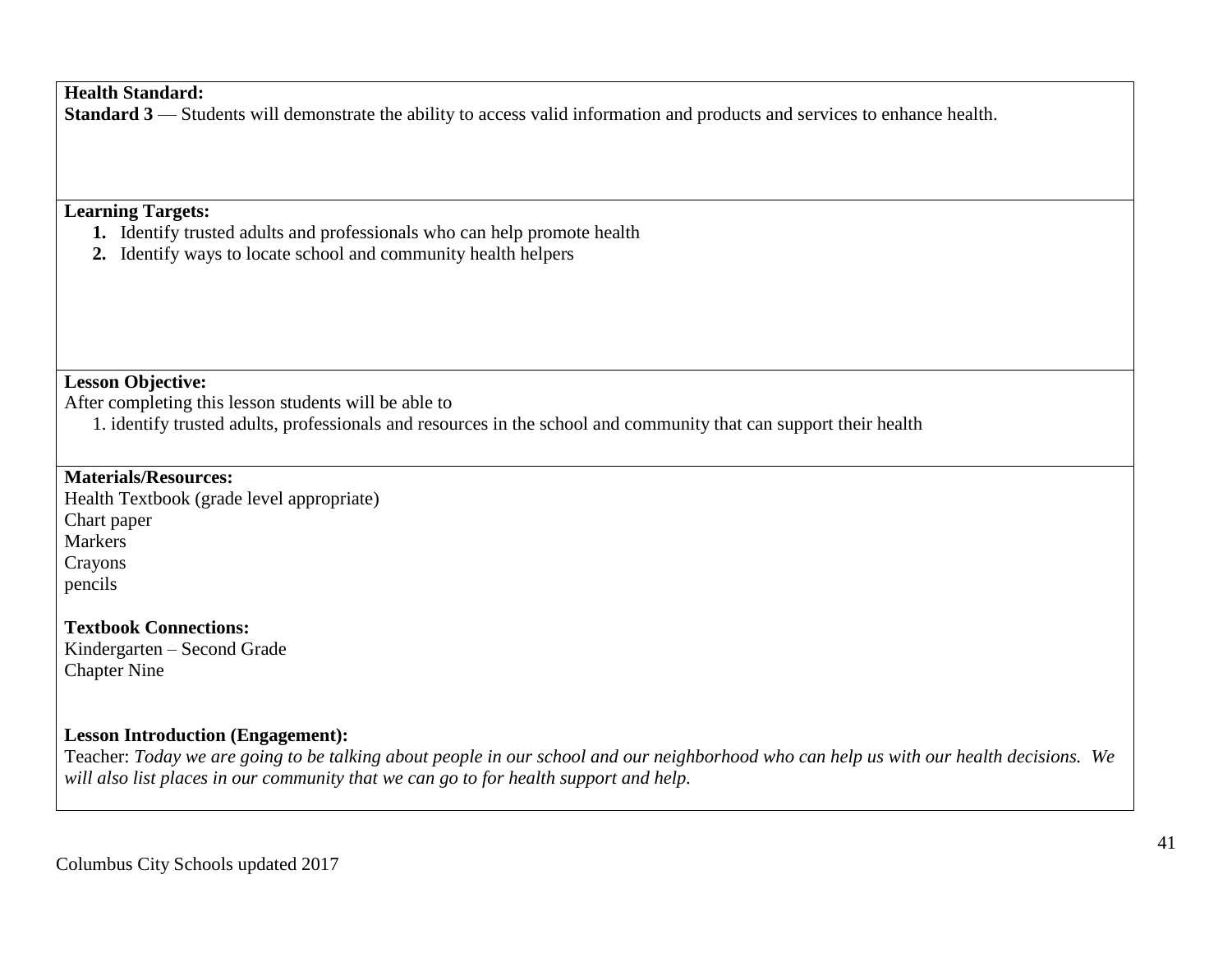# **Explicit Teaching:**

Teacher writes "school" and "community" titles at the top of two pieces of chart paper. Discuss with students kid-friendly definitions needed to understand school, community, community helpers, neighborhood etc.

Teacher: We are going to think about who are the adults in our school and our community who can give us support with our health or provide help when we need it. Lead students to think, pair, share for their responses.

## **Modeled/Guided Practice:**

Model for students an example of an adult from the school who can provide help and support with their health needs. Use a think aloud process so students can hear your thinking to assist them in understanding the purpose of the discussion. Ask students to think for a minute. Have them share their thoughts about adults in their school who could help them with their health needs. List student responses on chart paper.

Follow the same procedure for listing adults in the community and places in the community that can help provide health support when needed (police, neighbors, fire department, hospitals, urgent care centers, churches).

## **Independent Practice/Apply:**

Divide students into partnerships. They will create a poster or advertisement of an adult from the school or community that can help them with their health needs. These posters can be posted around the school building to help others make good decisions. Students can also make posters about places in the community.

Example: See our school nurse Mrs.

She can help you when you are not feeling well.

You can take pictures of the adults or professionals the students choose, print them out and post them with the student projects.

### **Writing Connection:**

Students can write letters to school or community adults on any of the following topics:

- 1. thank you for your help and support
- **2.** asking questions about their job
- **3.** asking them to come visit the classroom at the end of the unit or lesson

#### **Assessment:**

Students should be able to tell you one school and community person who can provide help with their health when needed and support their answer with information related to the content of the lesson.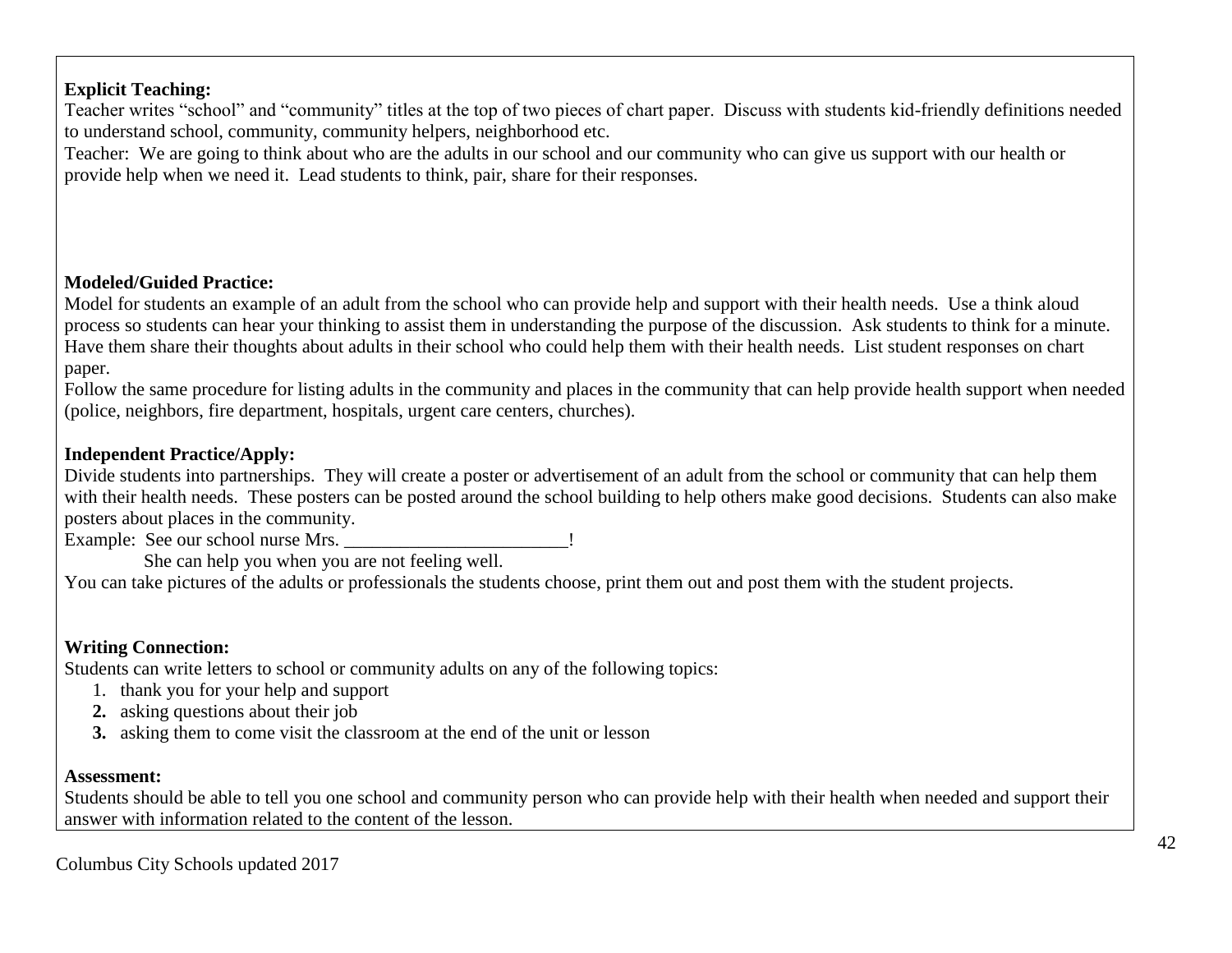#### **Health Standard:**

**Standard 4** – Students will demonstrate the ability to use interpersonal communication skills to enhance health and avoid or reduce health risks.

# **Learning Targets:**

- **1.** Demonstrate healthy ways to express needs, wants and feelings
- **2.** Demonstrate listening skills to enhance health
- **3.** Demonstrate ways to respond when in an unwanted, threatening or dangerous situation
- **4.** Demonstrate ways to tell a trusted adult if threatened or harmed

# **Lesson Objective:**

After completing this lesson students will be able to:

- 1. express their needs, wants and feelings in an appropriate manner
- 2. communicate with trusted adults and peers when faced with an unwanted, harmful or threatening situation

**Materials/Resources:**

Health Textbook (appropriate grade level)

Benjamin Rabbit and Stranger Danger (RA page 6 in first grade book) Vocabulary Cards – need, want, feelings, stranger, danger, harmful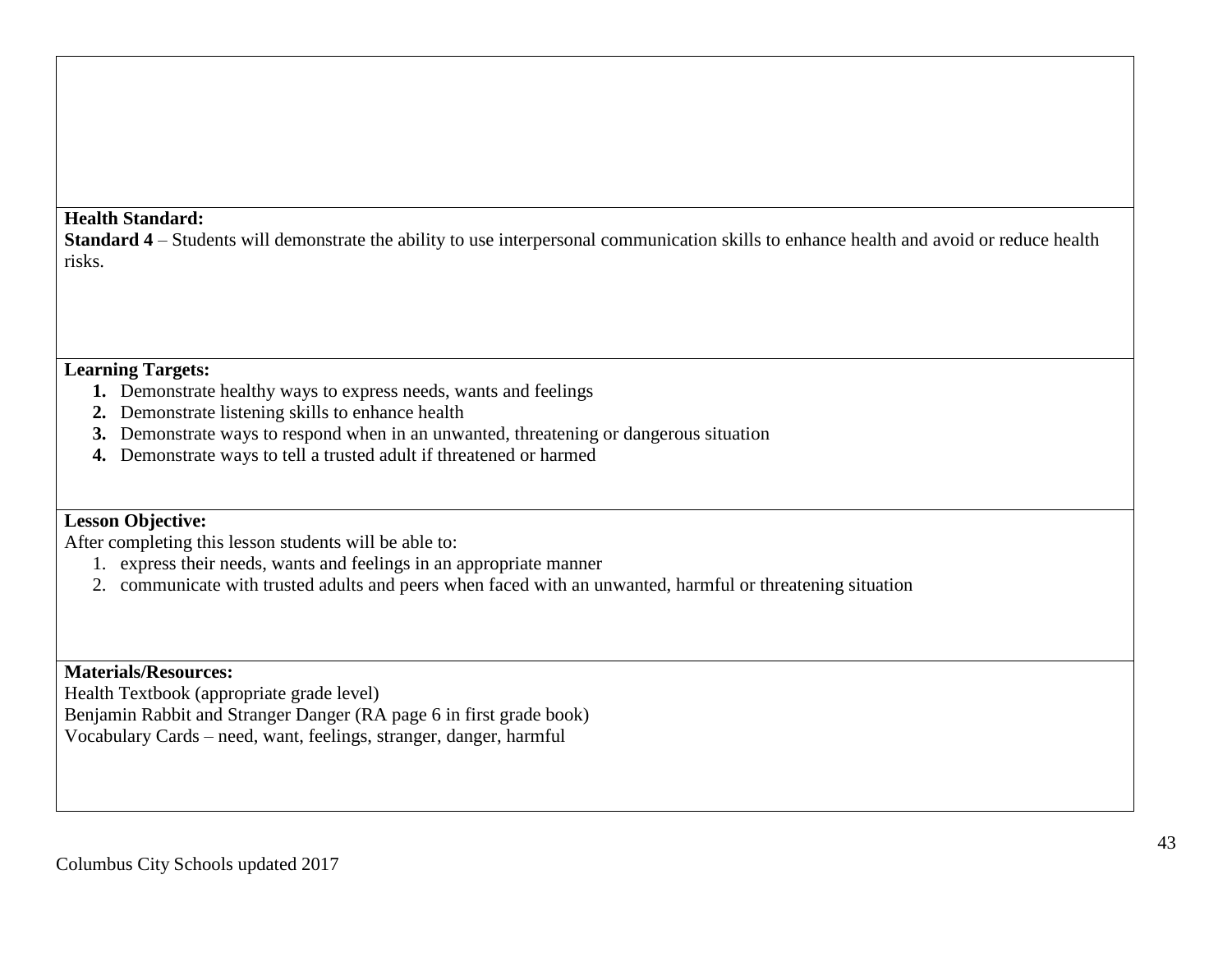## **Textbook Connections:**

Kindergarten – First Grade – Chapter 7 Lesson 7 pages 142-143; Chapter 8 Lesson 7 page 162 Second Grade –

## **Lesson Introduction (Engagement):**

List vocabulary words for this lesson on chart paper or place cards in a pocket chart. Have kid friendly definitions written on sentence strips. Engage students in a discussion about the terms to see what background knowledge they bring to the lesson. Teacher: In today's lesson we will be learning how to communicate to stay safe. We might need to use our ears and our eyes to stay safe or even use our voice to scream for help or tell someone we need help.

### **Explicit Teaching:**

Discuss with students the lesson objectives. Take students back to earlier discussion about the vocabulary terms, read and post the definitions. Have students decide which definition goes with each term.

Read aloud the story Benjamin Rabbit and Stranger Danger (grade one teacher manual page RA6). Stop at various points throughout the story to discuss important points and use higher order questioning. Relate the points to lesson objectives and earlier discussions.

### **Modeled/Guided Practice:**

Role play practicing "stranger danger" dos and don'ts. Divide students into groups so that all students get the chance to role play a situation. You can also use the same procedure for saying "no to drugs." Use the lesson from the text book for the appropriate grade.

### **Independent Practice/Apply:**

Students will write and illustrate one "stranger danger" fact.

### **Writing Connection:**

Type II Writing Write at least 3 stranger danger dos and 3 don'ts

#### **Assessment:**

Given a situation that relates to the lesson content, students will explain an appropriate course of action for communication related to harmful, threatening or unwanted situations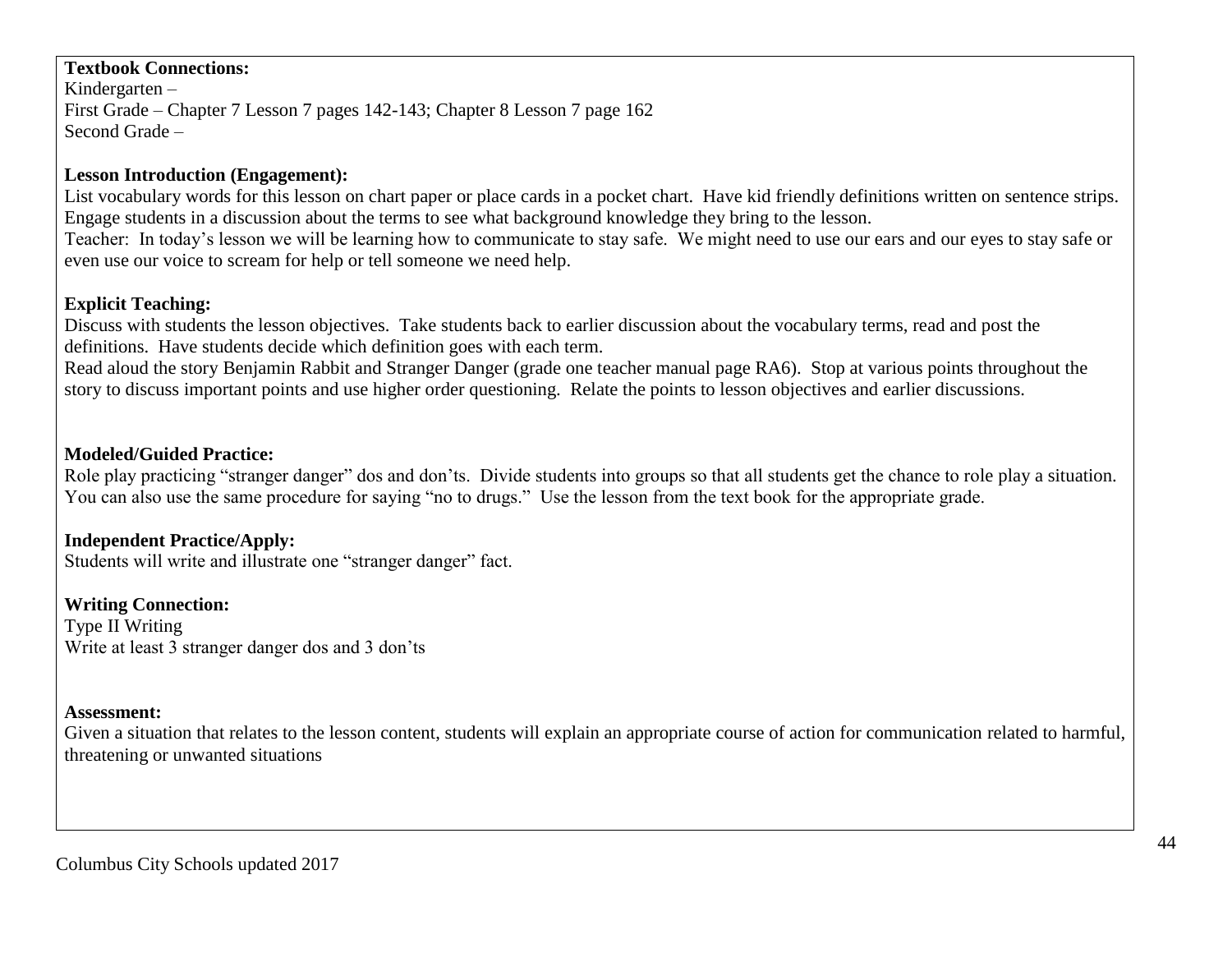## **Health Standard:**

**Standard 5—** Students will demonstrate the ability to use decision-making and goal-setting skills to enhance health.

## **Learning Targets:**

- 1. Identify situations when a health-related decision is needed
- 2. Differentiate between situations when a health-related decision can be made individually or when assistance is needed
- 3. Identify a short- term personal health goal and take action toward achieving the goal
- 4. Identify who can help when assistance is needed to achieve a personal health goal

## **Lesson Objective:**

After completing this lesson students will be able to:

- 1. identify when they need help in making health related decisions
- 2. set a health goal and work toward it

## **Materials/Resources:**

Health Textbook (appropriate grade level)

### **Textbook Connections:**

**Kindergarten** – use other grade level manuals to adapt the lesson for this grade level **First Grade** – Life Skills Lesson pages 64-65 "Making Decisions" **Second Grade** – Life Skills Lesson pages 64-65 "Making Decisions"

*Teaching Note: You will follow the lesson procedure in the manual for this lesson. All materials and information needed are listed on the pages of the teacher's manual. Kindergarten teachers may want to look at the first grade manual to adjust the lesson for kindergarten level.*

**Lesson Introduction (Engagement):**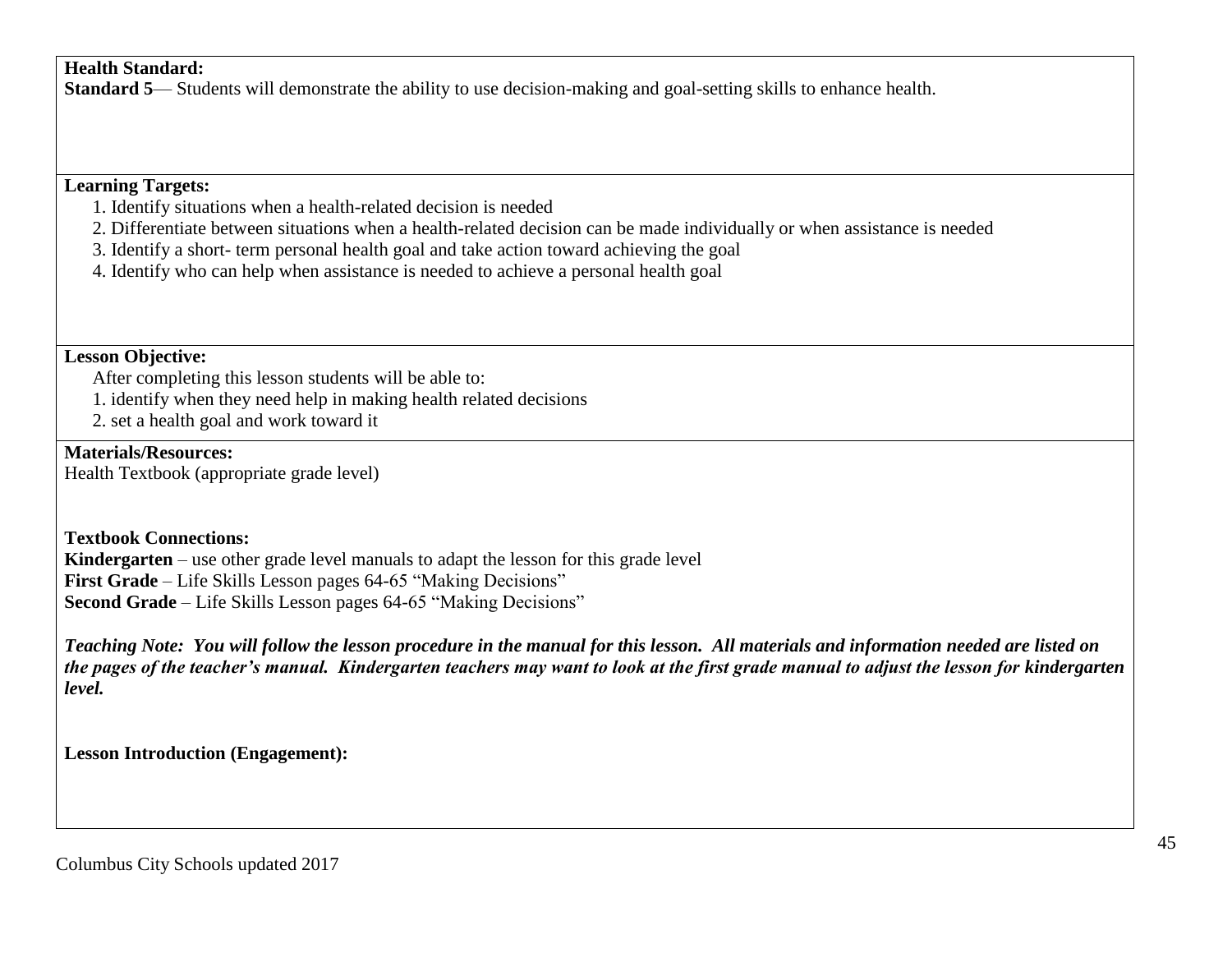| <b>Explicit Teaching:</b>                                                                                                                                         |
|-------------------------------------------------------------------------------------------------------------------------------------------------------------------|
| <b>Modeled/Guided Practice:</b>                                                                                                                                   |
| <b>Independent Practice/Apply:</b><br>Students need to set a personal health goal related to the life skills lesson and write it on chart paper beside their name |
| <b>Writing Connection</b><br>Students write up a health goal contract, sign and post them in the classroom.                                                       |
| Example:<br>(student name)<br>to keep me healthy.                                                                                                                 |
| (student signature)                                                                                                                                               |
| Assessment:<br>Post a checks or sticker system so that students can keep track of their progress toward their personal health goal.                               |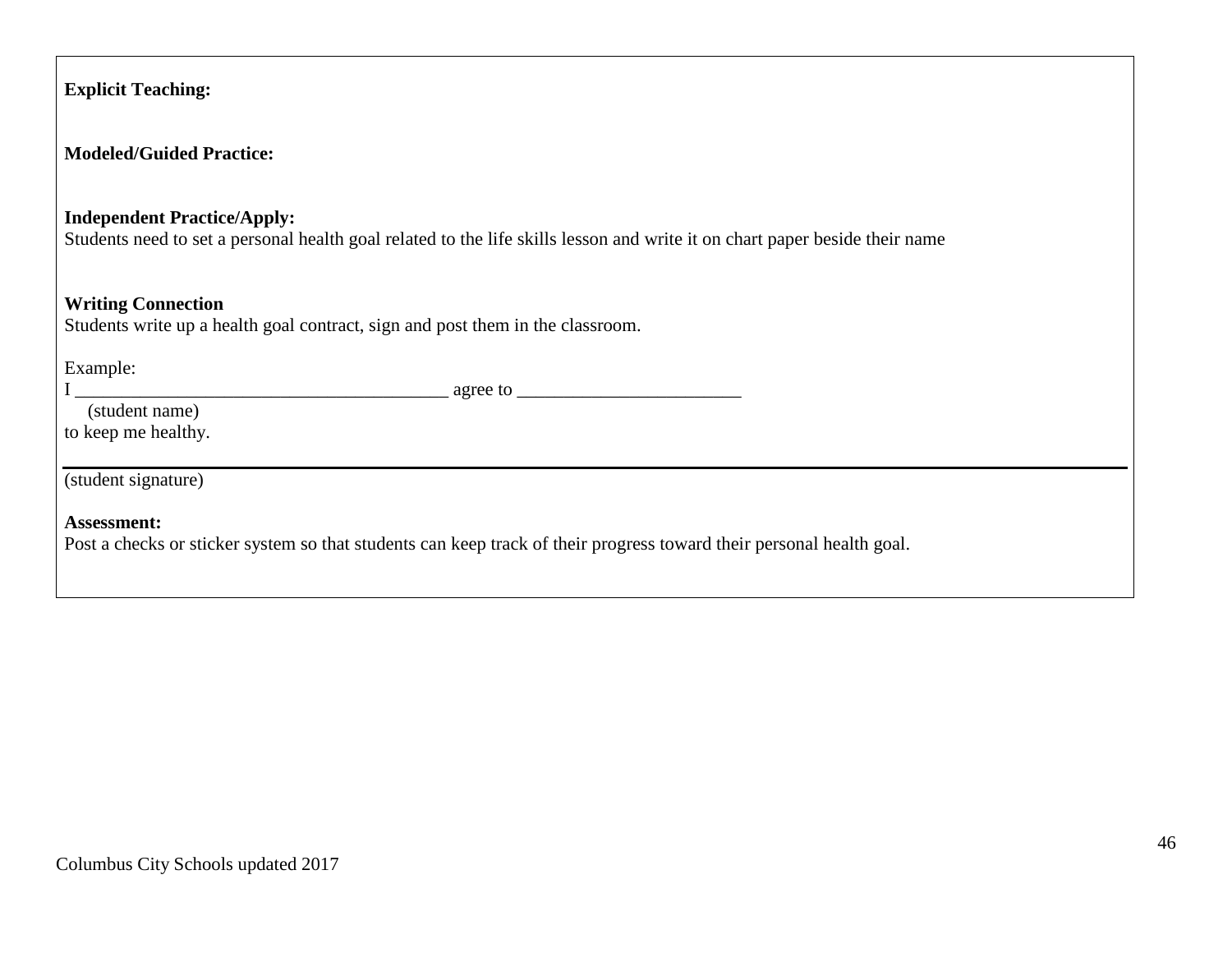## **Health Standard:**

**Standard 7—** Students will demonstrate the ability to practice health-enhancing behaviors and avoid or reduce risks health risks.

## **Learning Targets:**

- 1. Demonstrate healthy practices and behaviors to maintain or improve personal health
- 2. Demonstrate behaviors to avoid or reduce health risks
- 3. Make requests and encourage peers to make positive health choices to promote personal health

#### **Lesson Objective:**

After completing this lesson students will be able to:

1. practice healthy behaviors, make healthy choices and help others with healthy decisions

**Materials/Resources:**

Health Textbook (appropriate grade level)

**Textbook Connections: Kindergarten** – **First Grade** – **Second Grade** –

### **Lesson Introduction (Engagement):**

*Teacher: Today we are going to be practicing healthy decision making and exhibiting healthy behaviors by role playing and looking at pictures and discussing scenarios related to good health.*

### **Explicit Teaching:**

Discuss with students the meaning of "good" and "bad" health behaviors.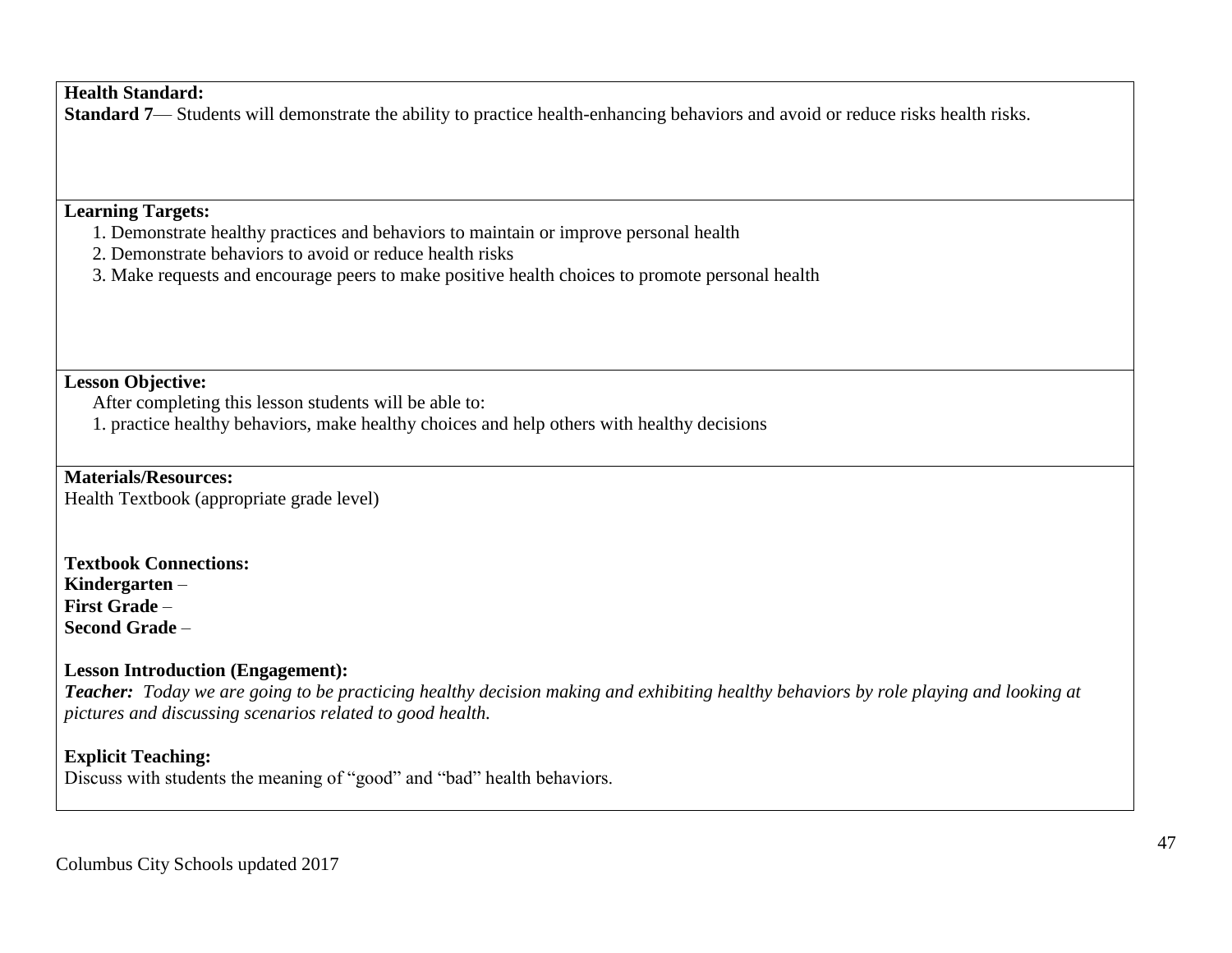#### **Modeled/Guided Practice:**

Make a list generated from student discussion of good and bad behaviors.

Divide students into smaller groups. Assign each group a good behavior to role play (act out) for the group. Audience responds with comments related to the content of the role play.

Follow the same procedure for bad health behaviors.

#### **Independent Practice/Apply:**

Students choose one good behavior to follow everyday at school. Draw and write about their choice. This behavior should be something different from their personal goal they chose in a previous lesson.

#### **Writing Connection**

Each student should choose something from around the school that if changed, could improve the health of themselves and others. Students compose a letter of request to send to the principal or school nurse and explain why they are making the "Healthy" request.

#### **Assessment:**

Teacher choice based on role playing and discussion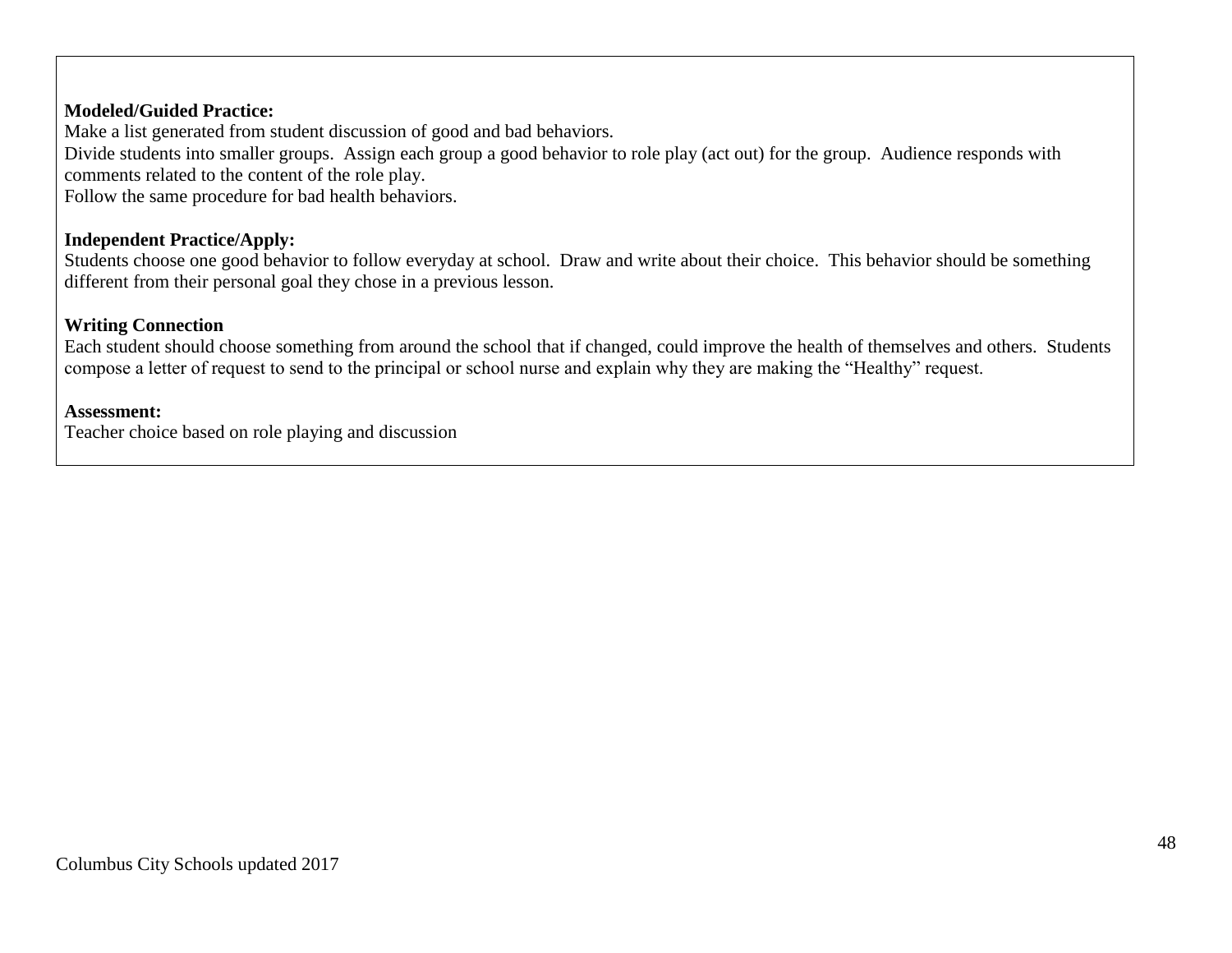**Health Standard: #1 Students will comprehend concepts related to health promotion and disease prevention to enhance health. Learning Targets: #1-5 Describe the relationship between healthy behaviors and personal health Identify examples of emotional, intellectual, physical, and social health Describe ways in which a safe and healthy school and community environment promote personal health Describe ways to prevent common childhood injuries and health problems Describe when it is important to seek health care Lesson Objective: Outcomes #2 (3-5 days) Students will identify examples of emotional, intellectual, physical, and social health. Students will identify lifestyle choices that maintain emotional, physical, intellectual and social health. Materials/Resources: Textbook: Meeks/Heit Chart paper Markers Poster board Internet access (when available) Lesson Introduction (Engagement): Give students one example of a healthy behavior that you practice. Use anecdotal story or photograph displaying this example; (you** 

**exercising, hobbies during leisure time, eating correctly, studying @ school/class etc.) Let students know this is a behavior you practice in order to maintain a healthy lifestyle. Pose the question to students and post: What do you do each day to stay healthy? Allow students to**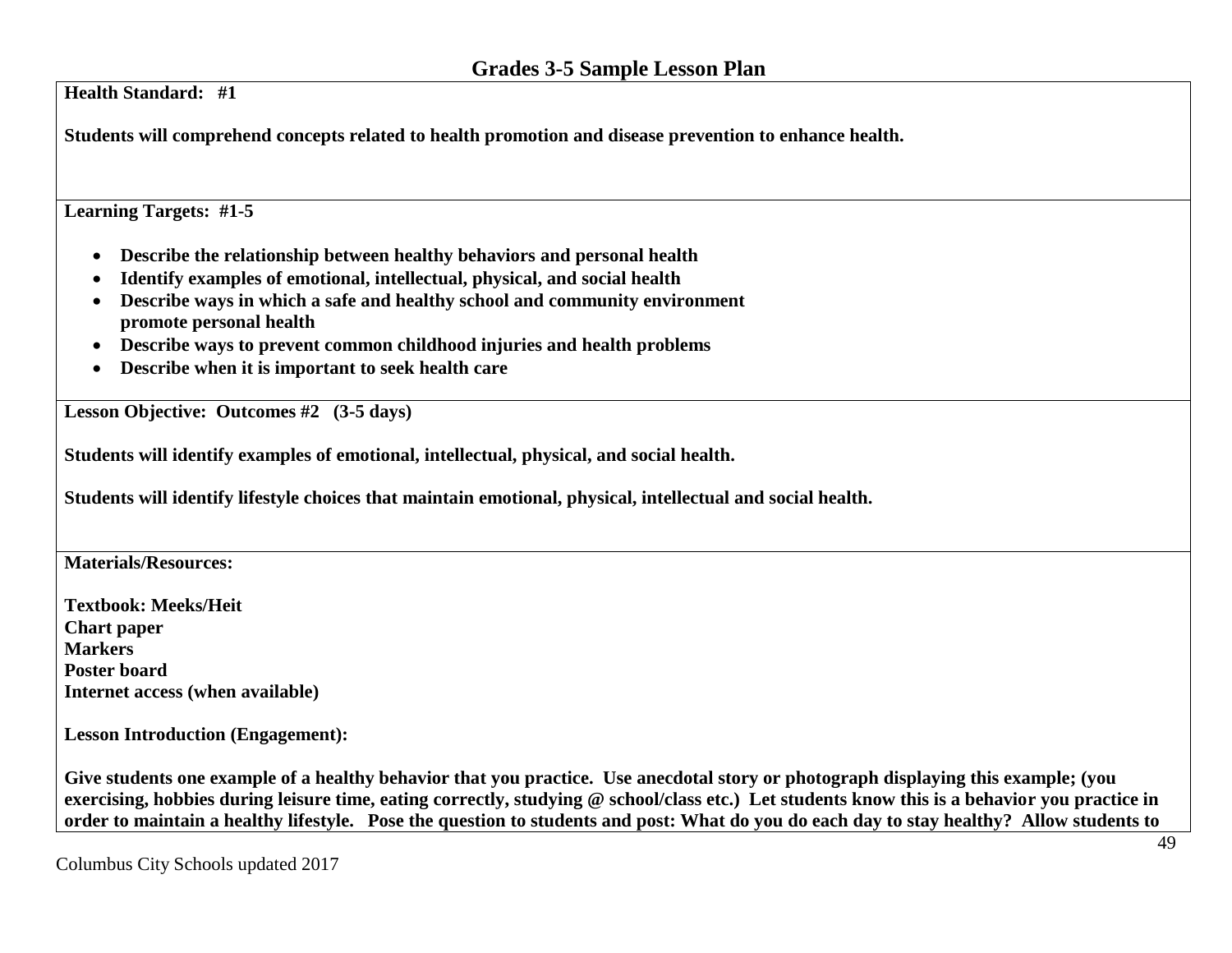**share answers as you display some of their ideas on chart paper (modify as needed: board, overhead).** 

**Explicit Teaching:**

**Direct students to notice the different types of answers they gave in regards to physical, social, emotional, intellectual health. Discuss one example from their responses that represents each type of health ex. (exercising= physical; building friendships=social; discussing your feelings=emotional; performing well at school= intellectual). Through discussion of examples; display a brief definition of each type of health.**

**Modeled/Guided Practice:**

**As a group chart all the examples students listed under each type of health (physical, social, emotional, intellectual). Ask students to discuss how each one of their examples may contribute to leading a healthy lifestyle.**

**Independent Practice/Apply:**

**Allow students to work together in cooperative groups or pairs (teacher discretion; modify when needed) Student groups will choose one type of healthy behavior discussed earlier (physical, social, emotional, intellectual). Students will create a poster representing healthy behaviors which promote health in their chosen category. Students can use words, pictures, magazines, clip art to design their poster. They will present their poster to the class explaining how the behaviors promote a healthy lifestyle. (Modify project and presentations when needed)**

**Writing Connection:**

**Research: Allow students to research their topic on the internet and use references to support and enhance their project.**

**Oral/visual: Student presentations of poster**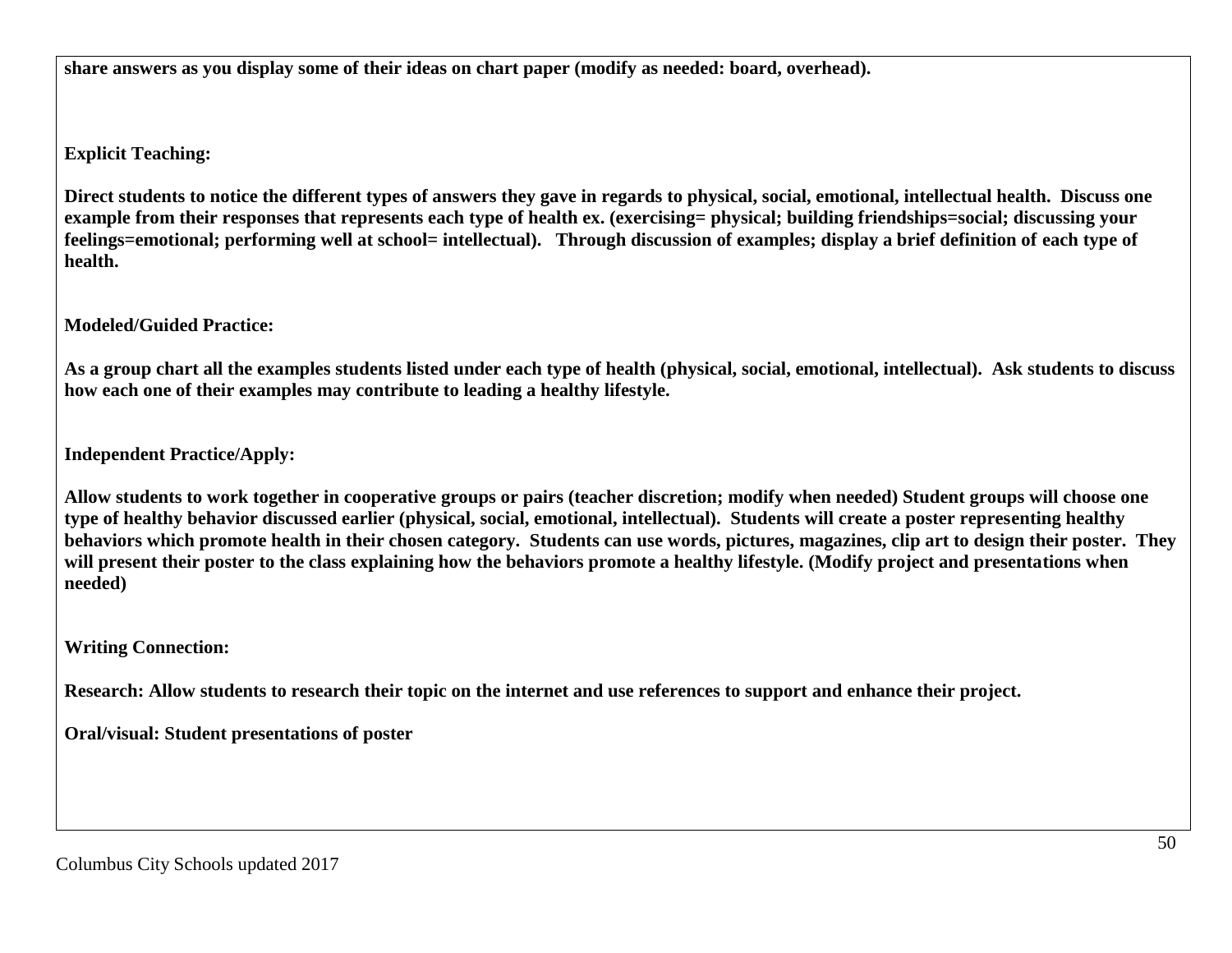## **Assessment:**

**Meeks/Heit Textbook: chapter tests may be used**

**Student posters and presentations (use teacher/student created rubric)**

**Students will describe/explain in paragraph form what they learned from completing their projects and how behaviors promote a healthy lifestyle. Students will also give feedback regarding presentations and what they learned. (use curriculum guide rubric)**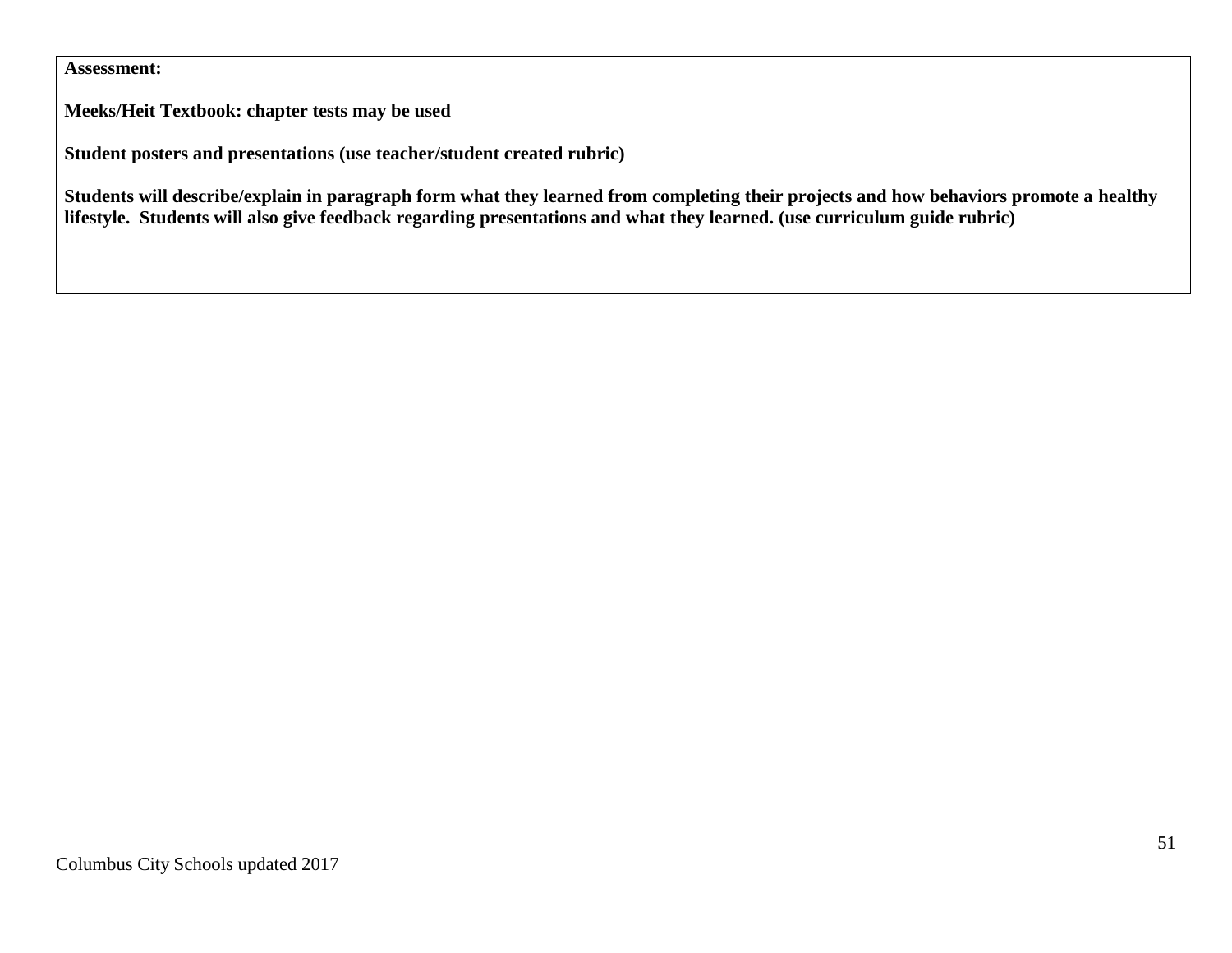**Health Standard: #2**

**Students will analyze the influence of family, peers, culture, media, technology and other factors on health behaviors**

**Learning Targets #1-5**

- **Describe how family influences personal health practices and behaviors**
- **Identify the influence of culture on health practices and behaviors**
- **Identify how peers can influence healthy and unhealthy behaviors**
- **Describe how the school and community can support personal health practices**
- **Explain how media and technology influences thoughts, feelings, and health behaviors**

**Lesson Objective: Outcome #3 (1-5 days)**

**Students will identify healthy and unhealthy behaviors of their peers.**

**Students will explain ways to avoid unhealthy behaviors and promote healthy behaviors due to peer pressure.**

**Materials/Resources:**

**Textbook: Meeks/Heit Chart paper Markers Observation booklets (paper) Internet access (when available)**

**Lesson Introduction (Engagement):**

Explain to students that even @ a young age (3<sup>rd</sup>, 4<sup>th</sup> or 5<sup>th</sup> grade) behaviors which influence health are present and developing. Share an **anecdotal story from your own childhood which students can relate to (ex. An eating or sleeping habit, and exercise habit, involvement in a social activities, or hobbies). Highlight that even at a young age you were practicing healthy behaviors. Explain to students that unhealthy**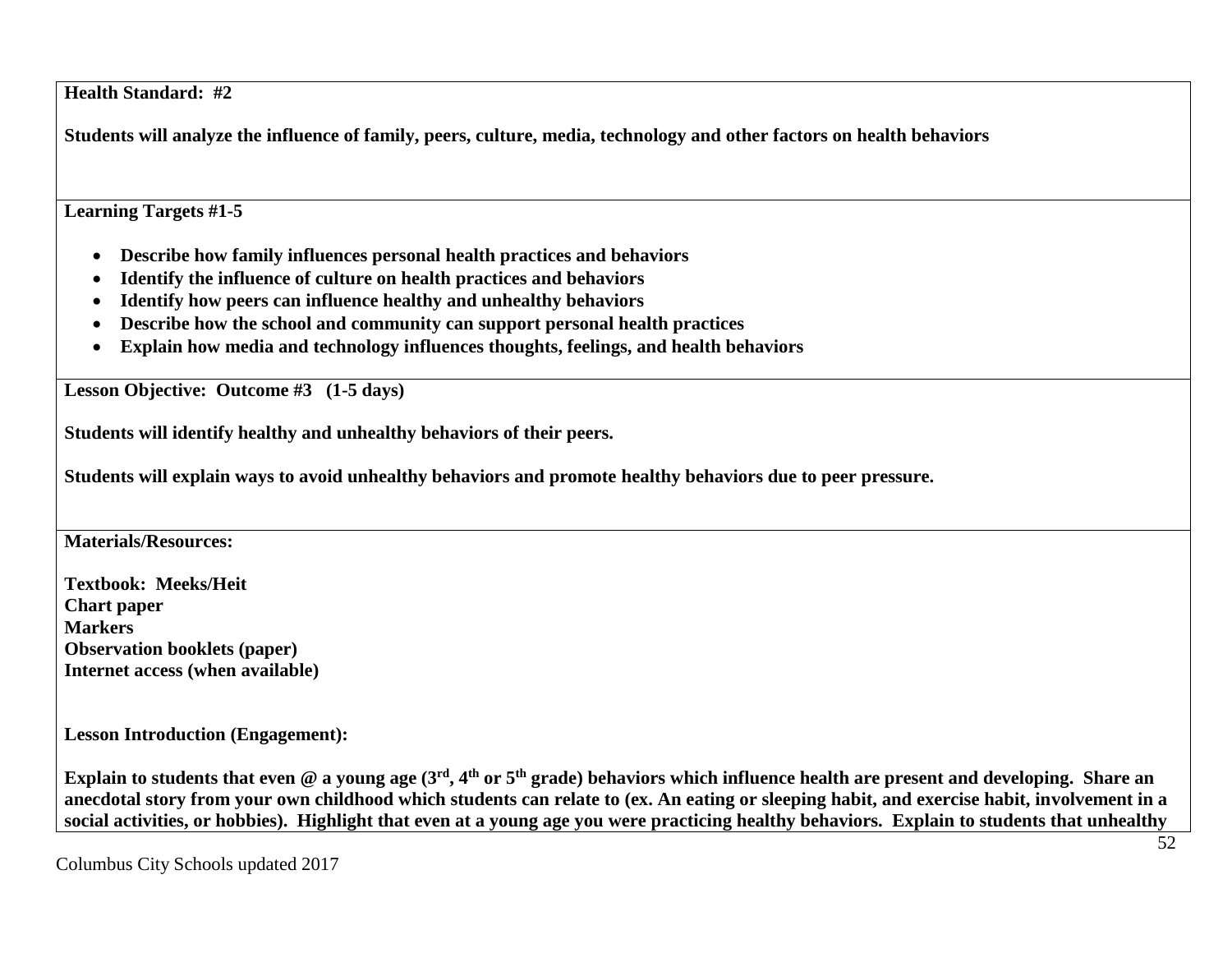**behaviors can also develop at a young age. Share another anecdotal story if desired (modify when necessary).**

**Explicit Teaching:**

**Using chart paper (overhead, or chalkboard) ask students to think of a healthy or unhealthy behavior they have observed at their school in the last week. Record student responses in two categories: healthy or unhealthy. Using the two categories and with student participation devise a definition for healthy and unhealthy behaviors. (Use Meeks/Heit textbook as reference for definitions)**

# **Modeled/Guided Practice:**

**Allow students a day (modify as needed) to make recorded observations of their peers at school, home, or in the neighborhood. Instruct students to observe healthy and unhealthy behaviors and record them noting time and place (use no personal information; modify activity as needed). After observation period has ended allow students to discuss in pairs or groups of 2-3 what they observed. Instruct students to think about and discuss how some of the behaviors they recorded could have been avoided.**

**Independent Practice/Apply:**

**Students in pairs or groups of 2-3 will plan and perform a skit or role play which highlights how peer have the ability to promote healthy behaviors. Instruct students to use their observations for ideas. Skit should focus on a healthy behavior and how you would introduce it or promote it with a peer/s. Students will perform skits upon completion. (modify activity as needed)**

**Writing Connection:**

**Research: Allow students to research healthy behaviors for their skit topics. Instruct students to find websites which help promote healthy behaviors for Kids.**

**Oral/Visual: Student skit/role play performances**

**Assessment:**

**Meeks/Heit Textbook: chapter tests may be used**

Columbus City Schools updated 2017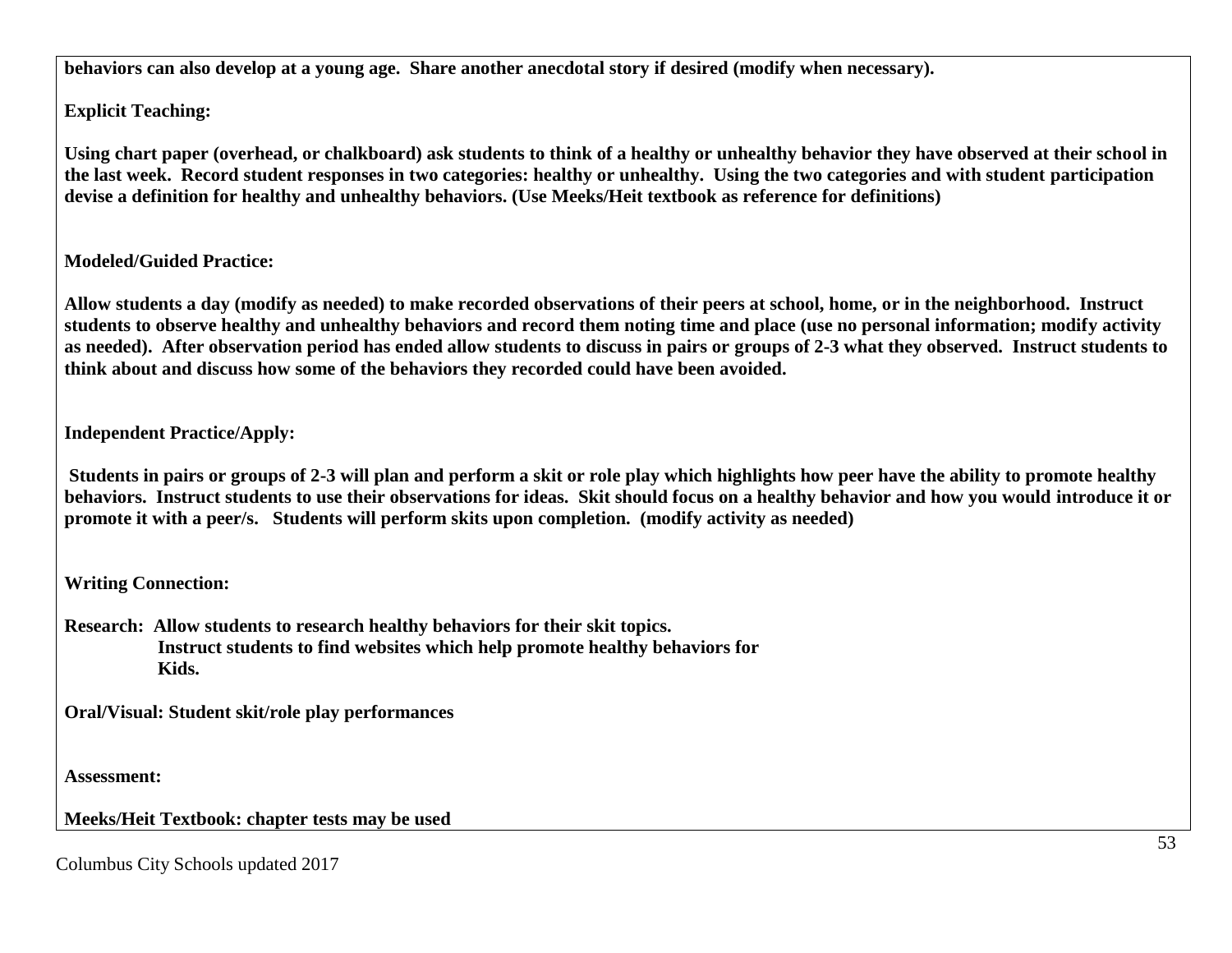**Skit performance (use teacher/student created rubric)**

**Students will describe in paragraph form what they learned from skit presentations and in what ways they can promote healthy behaviors among their peers. (use curriculum guide rubric)**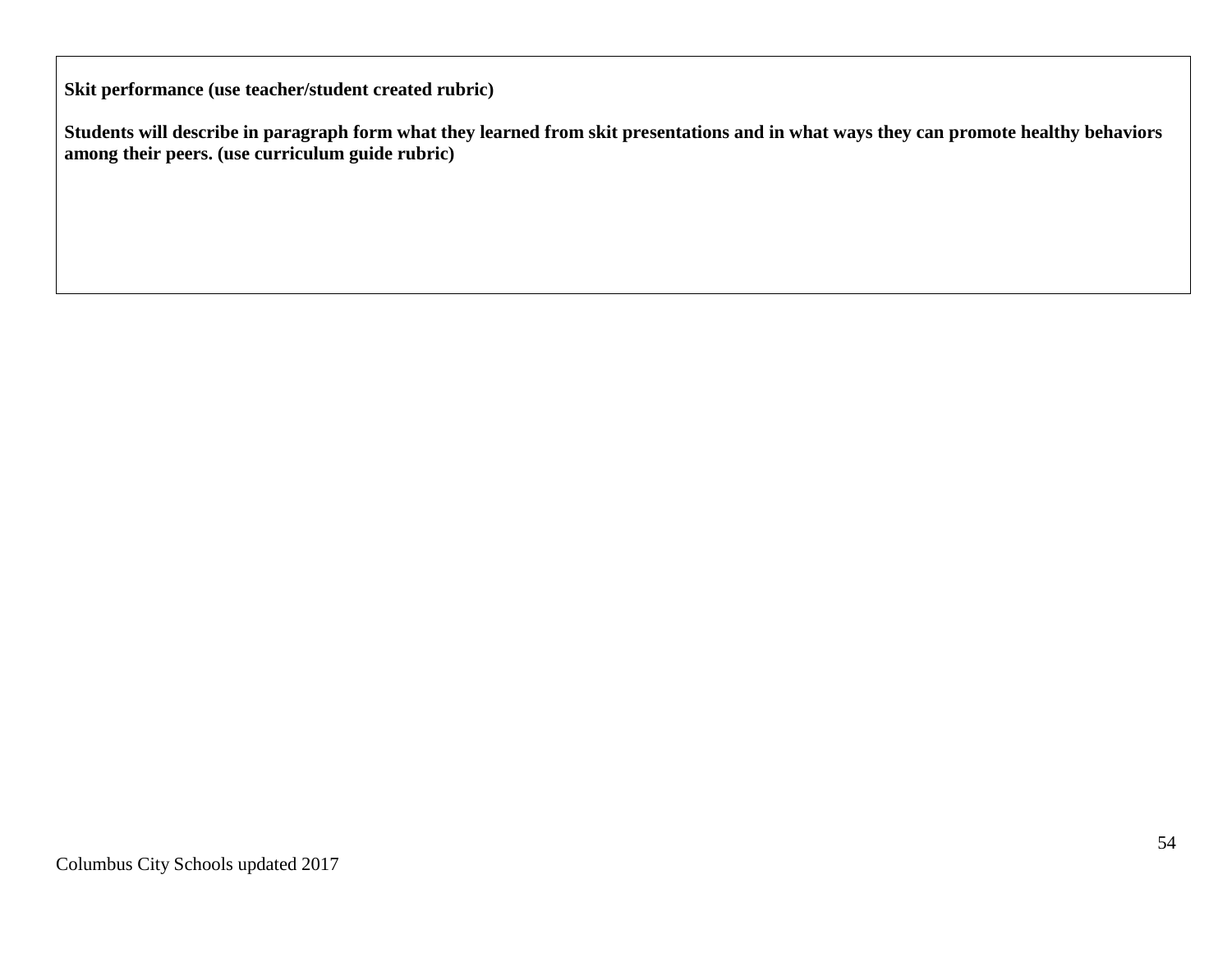**Health Standard: #3**

**Students will demonstrate the ability to access valid information and products and services to enhance health.**

**Learning Targets #1-2**

- **Identify characteristics of valid health information, products and services**
- **Locate resources from home, school, and community that provide valid health information**

**Lesson Objective: Learning Targets #2 (3-5 days)**

**Students will explain ways to locate valid health information and resources in the home, school, and community.**

**Students will demonstrate how to use resources form home, school, and the community that provide valid health information.**

**Materials/Resources:**

**Textbook: Meeks/Heit Internet access (when available) Community guides; Resource health pamphlets; White/Yellow pages School or district information guide Paper Markers**

**Lesson Introduction (Engagement):**

**Share with students an example of a school/district (modify as needed) information guide which lists departments, addresses, directions, etc. Explain to students that when you need to find an important piece of information about your job you have resources you go to in order to accomplish this. Demonstrate for students using the example as well as accessing the school or district website in order to model accessing**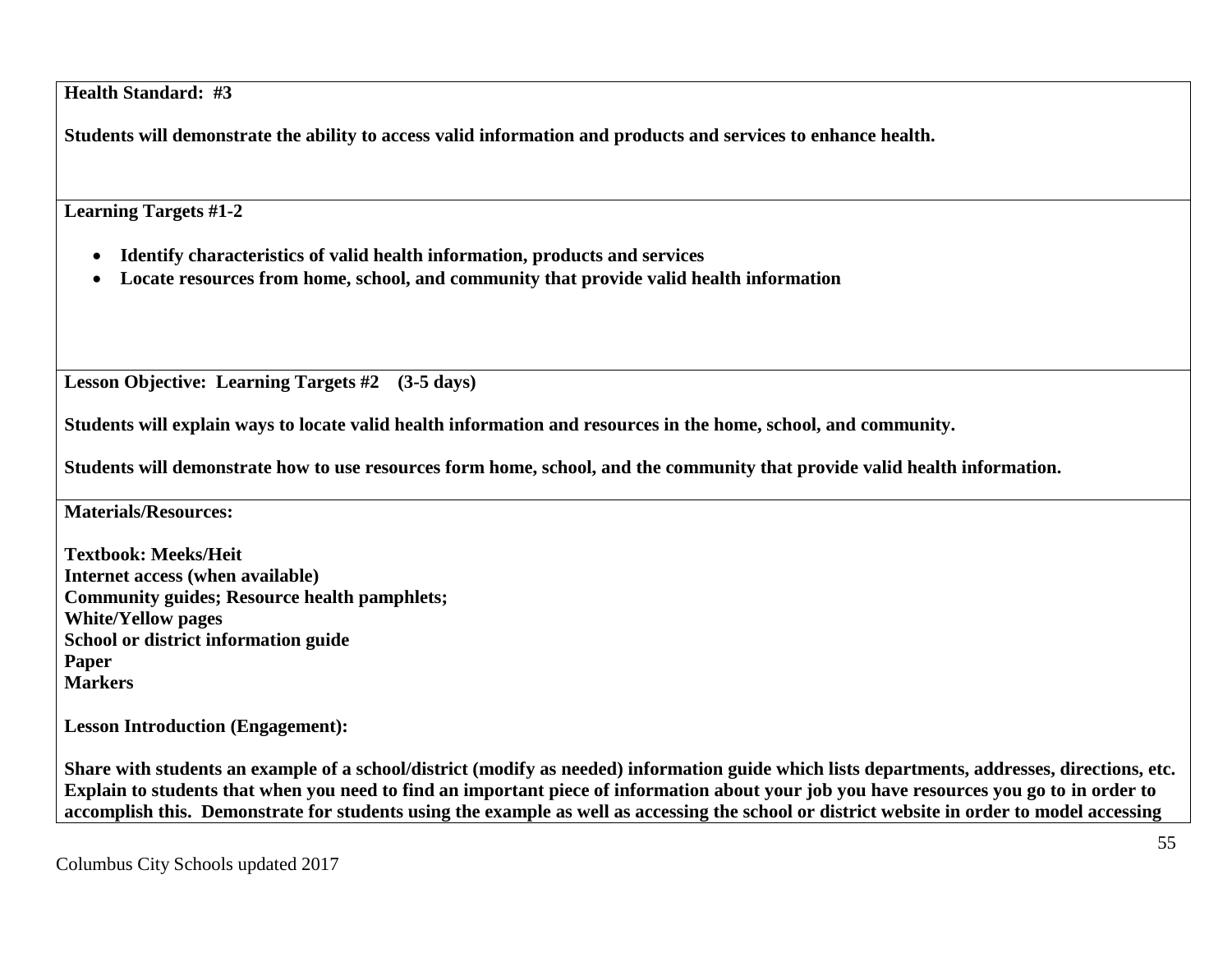**and using a websites. Explicit Teaching:**

**Explain to students that just as you must take responsibility for finding valid and accurate information regarding your profession or schoolthey must be able to access valid health information. Define, with student participation, what valid information means and discuss with students how it relates to their health (Meeks/Heit text as reference for definitions). Remind students how you accessed information and how you would use it regarding your school/district and ask them for examples of how they might access information about their health. Display student responses and discuss.**

**Modeled/Guided Practice:**

**Divide class into three groups (modify to whole group as needed) with one group representing home, another school and the last community. Ask students to think and discuss the following: What resources/ information can you obtain/locate about your health from each category? Display the topics home, school, and community on separate sheets of chart paper. Assign each student group a reporter and recorder. Have the recorder write the groups ideas/answers to the question on their chart paper. Discuss responses from all three groups as a class. Highlight and add areas which may have been overlooked. Responses should include internet, community health care agencies, school nurse, counselor, family physician, social service agencies, teacher etc. After discussion ask groups to star one resource from their category that they may not know how to use. Chart all three responses and describe with class participation how to use each.**

**Independent Practice/Apply:**

**Students will create a brochure highlighting resources that provide valid health information. Community, home and school must each be represented in their brochure on a page. Brochure must display at least two resources for each category that can be used to obtain valid health information. A description of how to use each resource must also be included. Students will place brochures on display for class upon completion as well as give a short presentation of their brochure.**

**Writing Connection:**

**Research: Allow students to access internet and explore websites which may provide valid health information**

**Oral/Visual: Student displayed brochures and presentation**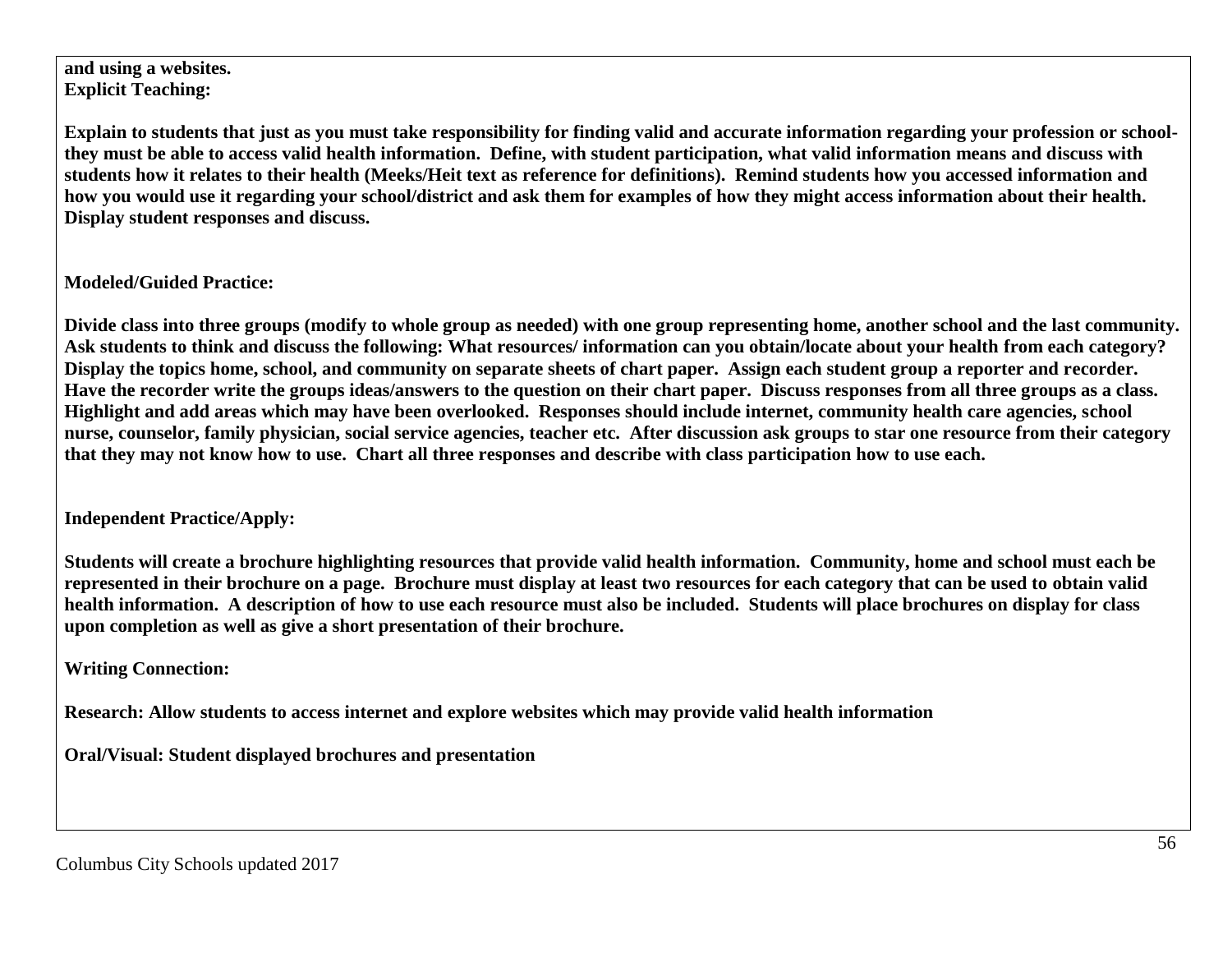**Assessment:**

**Meeks/Heit Textbook: chapter tests may be used**

**Student brochures (use teacher/student created rubric)**

**Students will describe in paragraph form what they included in their brochure and what they learned from other students' brochures. (use curriculum guide rubric)**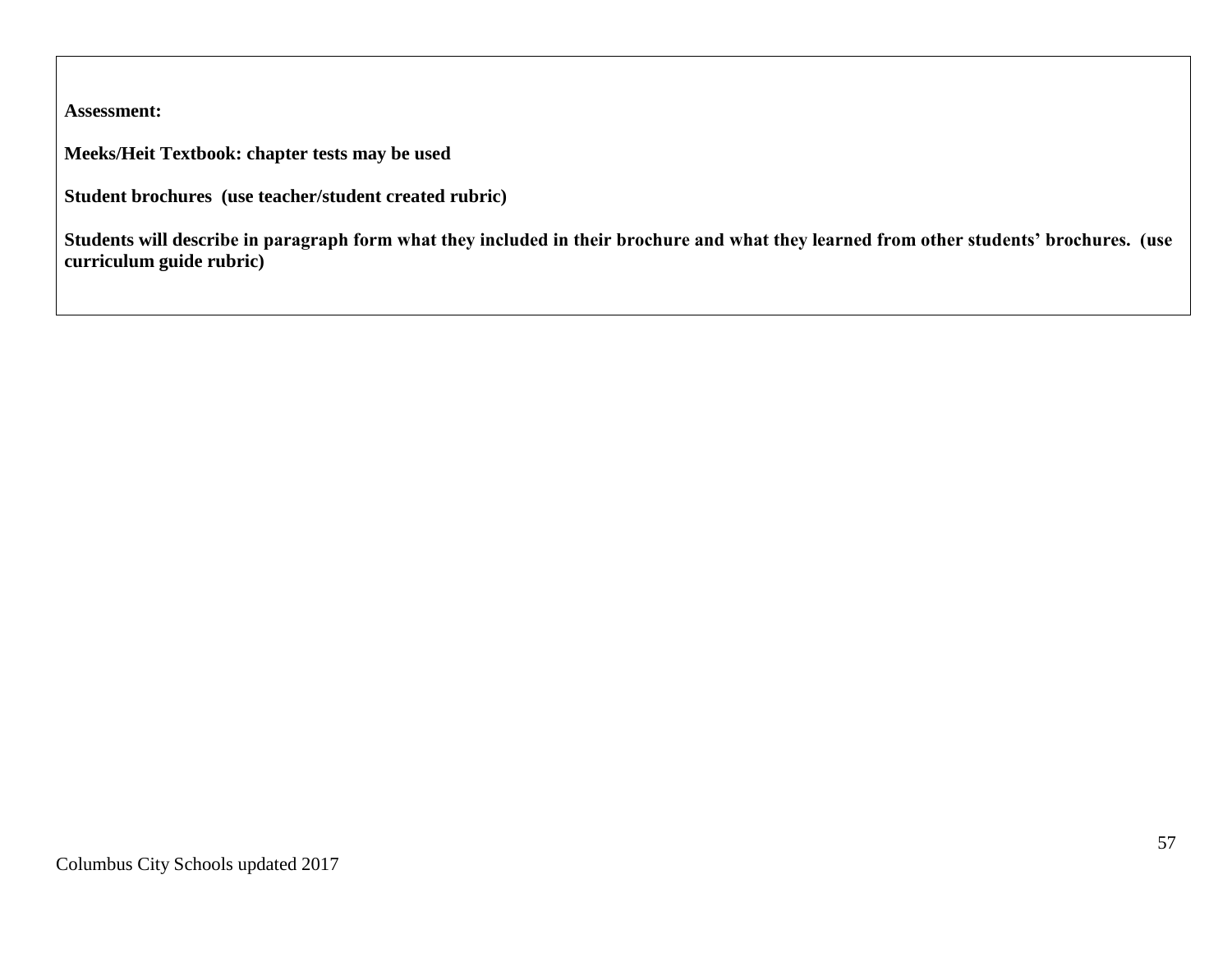**Health Standard: #4**

**Students will demonstrate the ability to use interpersonal communication skills to enhance health and avoid or reduce health risks.**

**Learning Targets: #1-3**

- **Demonstrate effective verbal and non-verbal communication skills to enhance health and avoid or reduce health risks**
- **Demonstrate non-violent strategies to manage or resolve conflict**
- **Demonstrate how to ask for assistance to enhance personal health**

**Lesson Objective: Learning Targets #2 (3-5 days)**

**Students will identify non-violent strategies which can help resolve or manage conflict**

**Students will role play the use of non violent strategies which help resolve or manage conflict**

**Materials/Resources:**

**Textbook: Meeks/Heit Variety of menu's from various restaurants/ or one copied for whole class Chart paper Paper Markers Internet access (when available)**

**Lesson Introduction (Engagement):**

**Pass out examples of menus from restaurants (modify when needed) or use a copy of one menu for students to look at. Discuss with students the reasons why you look at menus when you go to a restaurant. Discussion should include responses (so you can order what you want, so you can have something good to eat, to show you your choices etc.) Explain to students that a menu provides options and choice for them when they go to a restaurant. Ask students to raise their hand if they have ever been involved in a conflict at school or home? Relate to students that just as they have options/choices on a menu for food; they also have options and choices as to how they deal with conflict in**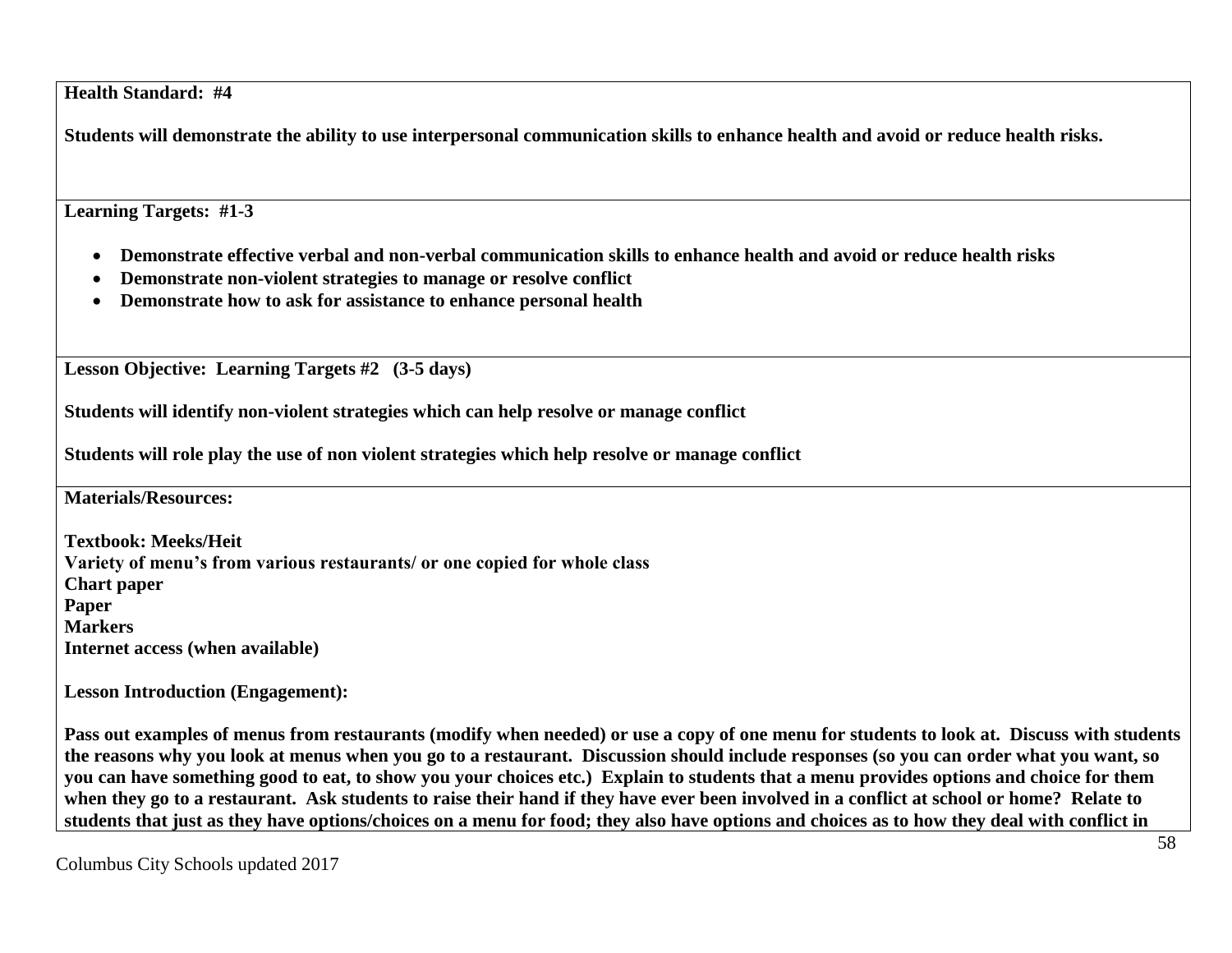**their lives. Explicit Teaching:**

**List responses from students as to the different types of conflicts they have faced at home or at school. Discuss with students that violence is NOT an option due to the fact that someone may become hurt. Ask students for help in defining the word non-violent. (reference text for definitions as needed) Use three of the student generated responses to discuss what non-violent options or choices might be helpful in resolving or managing the conflict. Display responses as students generate ideas; responses may include talking it out, ask for help from an adult, agree to disagree, start over, write a letter about how you feel, apologize. Refer students back to the menu and remind them that when conflict arises in their lives they have options and choices to resolve and manage it.**

**Modeled/Guided Practice:**

**In cooperative groups students should share a time when they resolved or managed a conflict in a non-violent way. Share one response from each person in the group. Instruct students to discuss the following questions as they share their responses: How was the conflict managed or resolved? What non-violent action was used to resolve it?**

**Independent Practice/Apply:**

**Students will create a menu of options for managing and resolving conflict. It will be used by each of them to help remind themselves of their options/choices. Each menu should be designed with specific choices and options that they would feel comfortable utilizing if they were faced with conflict either at home or school. Students may design their menu any way they wish. Use examples to help with ideas. Upon completion students will present their menus to the class.**

**Writing Connection:**

**Research: Allow students to research non-violent strategies, as well as conflict resolution. Instruct students to explore websites which assist can be helpful in managing and resolving conflict.** 

**Oral/Visual: Student created menus and presentation.**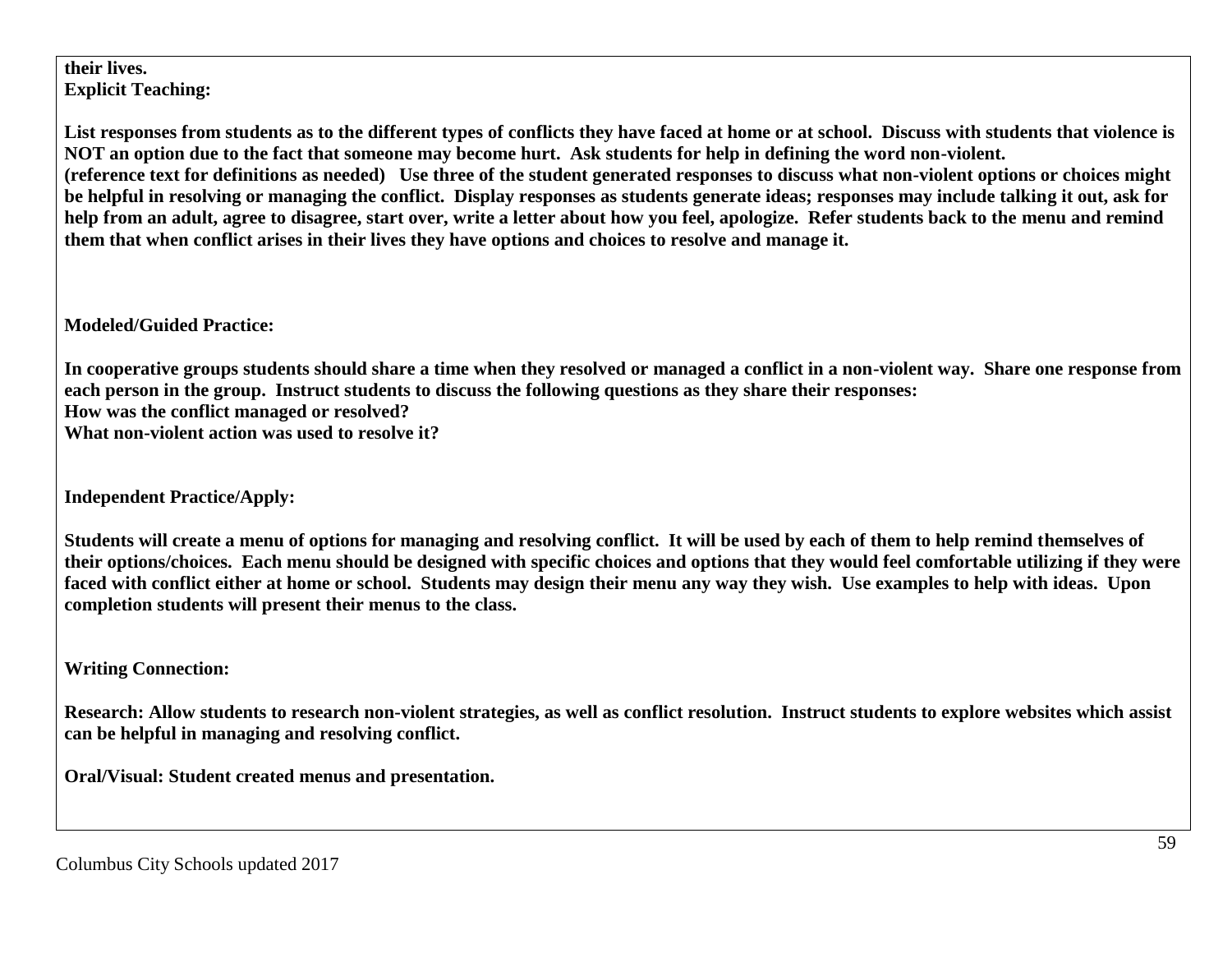**Assessment:**

**Meeks/Heit Textbook: chapter tests may be used**

**Student menus (use teacher/student created rubrics)**

**Students will describe in paragraph form how they chose the options on their menu and how they plan on using them when conflict arises.**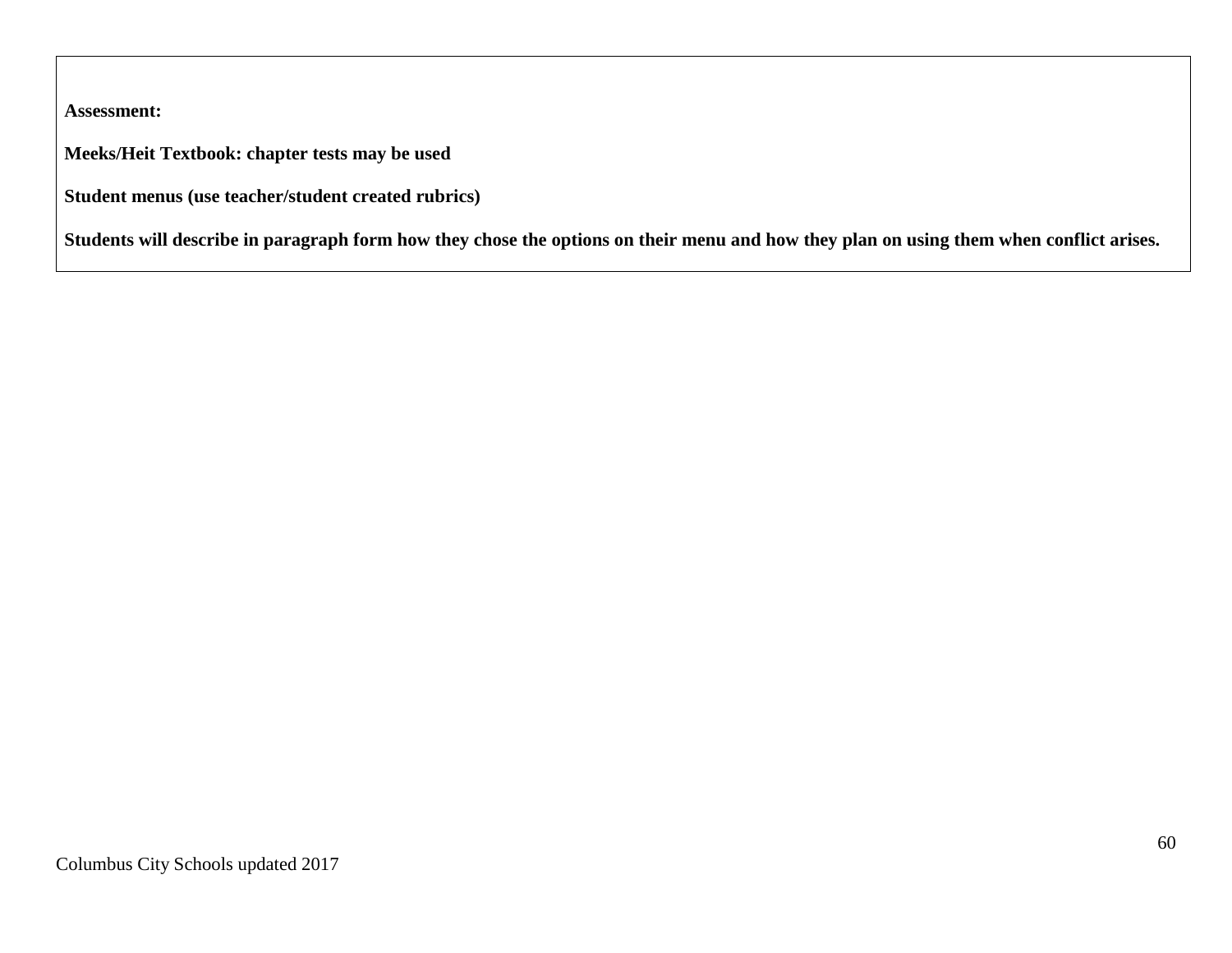**Health Standard: #5**

**Students will demonstrate the ability to use decision-making skills to enhance health.**

**Learning Targets #1-5**

- **Identify health-related situations that might require a thoughtful decision or further assistance**
- **List healthy options to health-related issues or problems**
- **Predict the potential outcomes of each option when making a health-related decision**
- **Choose a healthy option when making a decision and describe its outcome on personal health**
- **Set a personal health goal, identify resources and track progress toward its achievement**

**Lesson Objective: Learning Targets #2 (3-5 days)**

**Students will identify 3 health related issues and list a healthy option for each.**

**Students will explain and discuss how leading a healthy lifestyle can enhance personal health**

**Materials/Resources:**

**Textbook: Meeks/Heit Chart paper Empty cereal boxes (1 per student) Paper Glue Markers Scissors**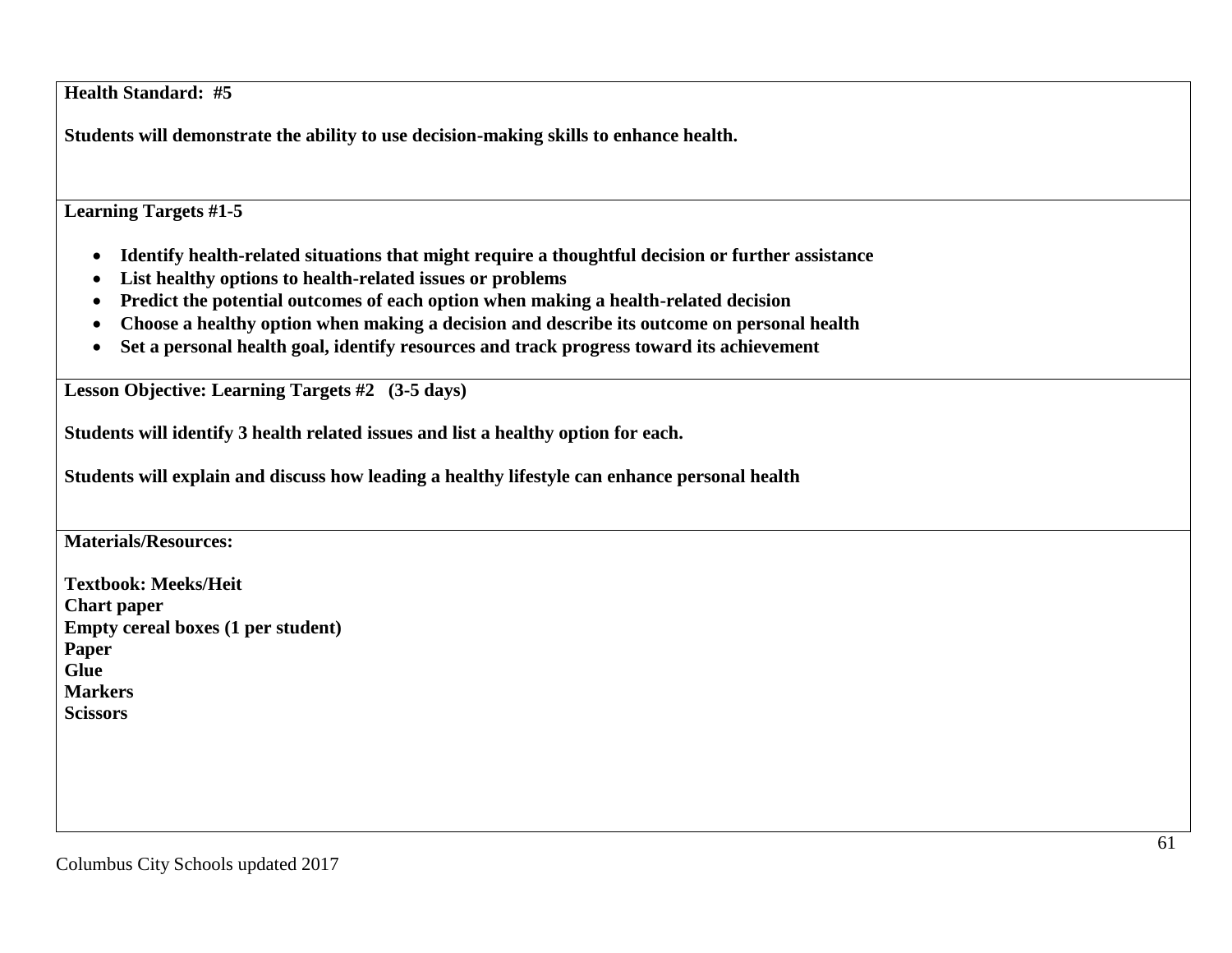**Lesson Introduction (Engagement):**

**Display a healthy cereal brand box (empty) and direct students to notice all the healthy benefits the cereal claims to provide (low cholesterol, weight loss, high in fiber, vitamins etc.) Ask students to think of some health issues that the cereal may help out with. Discuss student responses. Ask students if choosing to eat this cereal will help lead to a healthy lifestyle, and in what ways?**

# **Explicit Teaching:**

**Ask students to think of three health related issues that someone they know who is their age may be facing. Display responses on chart paper/board. Instruct students to discuss in groups or as a whole any options they can think of that may help the issue. Remind students to think of all health categories for their options (physical, emotional, intellectual, social). Display student responses for each issue. Discuss with students how each option leads to a healthy lifestyle and ask them how that enhances their personal health? Define personal health with student participation.**

# **Modeled/Guided Practice:**

**In cooperative groups or in pairs ask students to think of ways they can lead a healthy lifestyle. Instruct them to look back at the list they created of health issues and describe how their lifestyle choices can help prevent some of those issues. Allow students time to share among cooperative groups or with the class as a whole.**

**Independent Practice/Apply:**

**Students will use an empty cereal box of their own to promote healthy options for three health related issues they would like to choose. They can use prior generated list or use three new ones. The cereal box should explain 3 health issues and what healthy options can serve as prevention. Their cereal box should also promote the importance of leading a healthy lifestyle. Instruct students to look at cereal boxes and just as they did earlier see how they promote healthy habits and options. Students can use paper, pictures or marker to cover and decorate "new cereal boxes". Students will present cereal boxes upon completion.** 

**Writing Connection:**

**Research: Allow students to research health related issues and options on the internet.**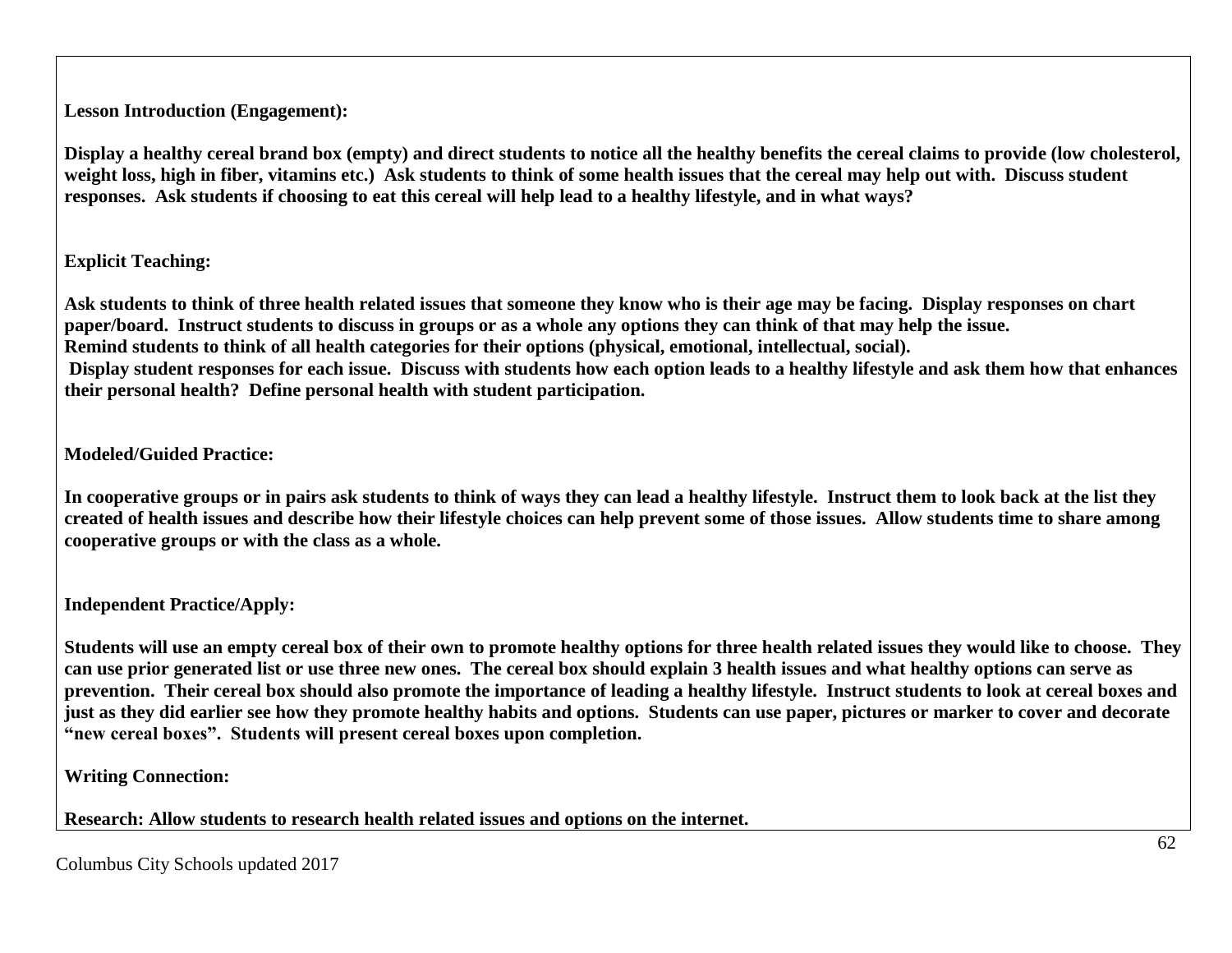**Allow students to search websites which are health related.**

**Oral/Visual: Student cereal boxes and presentations**

**Assessment:**

**Meeks/Heit Textbook: chapter tests may be used**

**Student cereal boxes (use teacher/student created rubrics)**

**Students will describe in paragraph form how their project represents leading a healthy lifestyle as well as how the options they chose promote personal health.**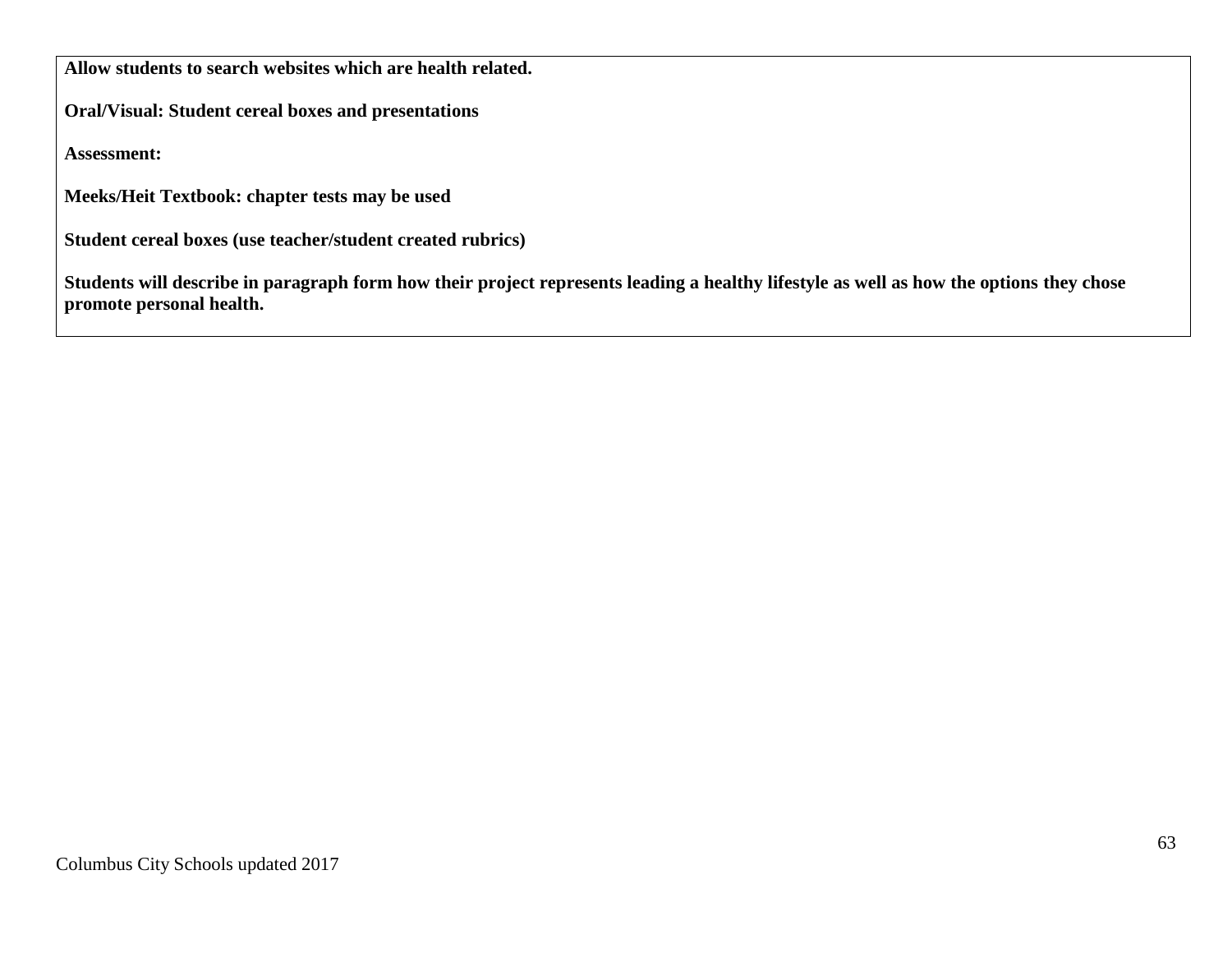**Health Standard: #7**

**Students will demonstrate the ability to practice health-enhancing behaviors, avoid or reduce health risks.**

**Learning Targets**

- **Identify responsible personal health behaviors**
- **Demonstrate a variety of healthy practices and behaviors to avoid health risks and maintain or improve personal health**
- **Express opinions and give accurate information about health issues and encourage others to make positive health choices**

**Lesson Objective: Learning Targets #1 (3-5 days)**

**Students will identify behaviors that enhance personal health**

**Students will explain and discuss how positive behaviors can lead to a healthy lifestyle**

**Materials/Resources:**

**Textbook: Meeks/Heit Chart paper Markers Poster board Internet access (when available)**

**Textbook Connections:**

**Grade 3: Chs. Grade 4: Chs. Grade 5: Chs.**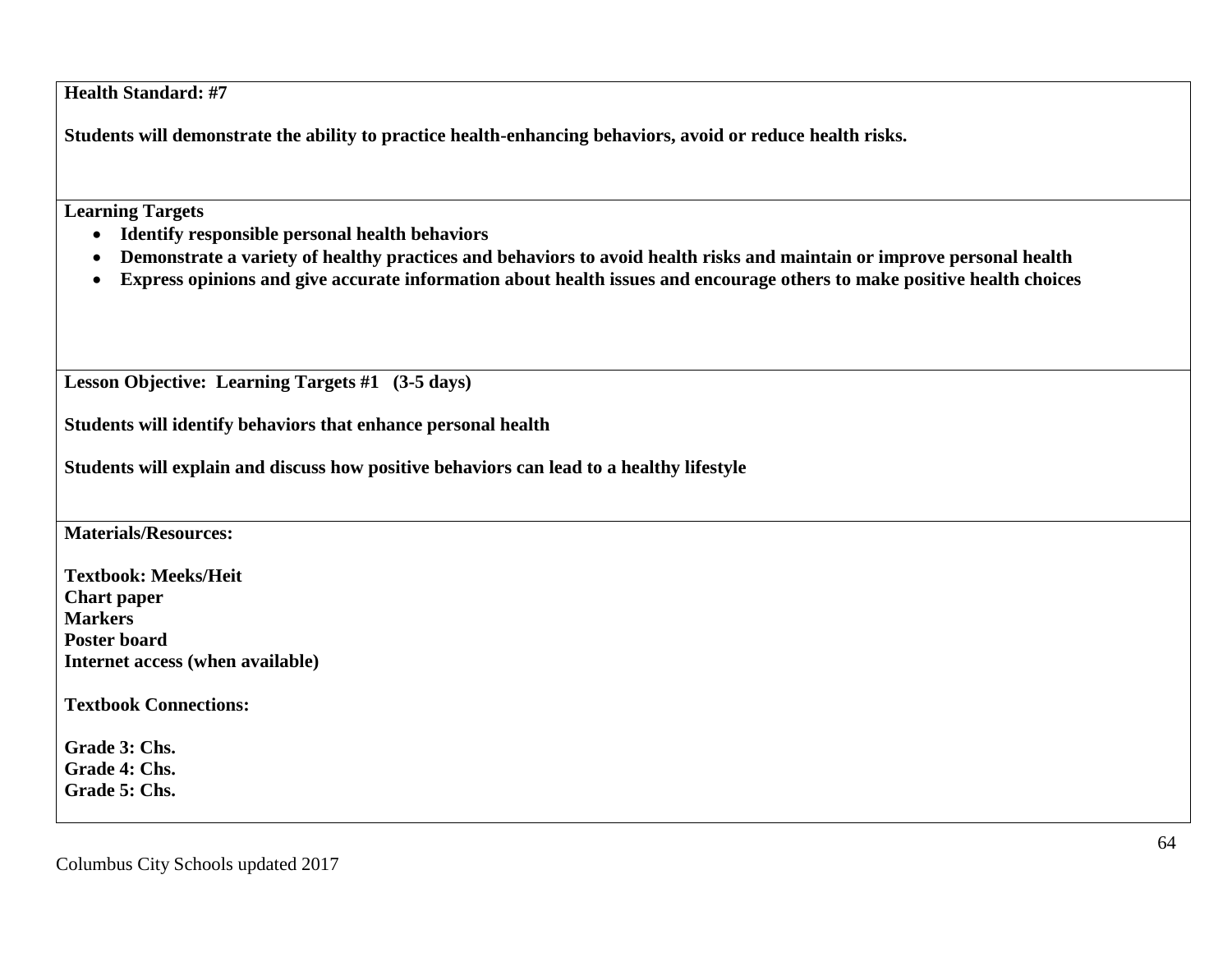**Lesson Introduction (Engagement):**

**Use chart paper to display for students by hour every activity you participated in for an entire day. Beginning with when you woke up and ending when you went to bed (similar to a daily schedule). Include some positive examples of a healthy lifestyle (ex. Diet, exercise, rest, hrs. of sleep, riding a bike with a helmet, talking about problems with someone you trust etc.) Discuss with students behaviors they think should continue or any they think you should change. Explain to students that your individual behavior can help or hurt your personal health.**

**Explicit Teaching:**

**Explain to students that just as you try to behave in a way that enhances your personal health they too need to practice behaviors that contribute to leading a healthy lifestyle. Instruct students to again look at your daily schedule and decide which behaviors are positive and highlight them on your schedule. Ask students how those behaviors have helped lead you to a healthy lifestyle. Discuss responses with students and explain the difference between a positive behavior and a behavior which could hurt your personal health. Use an example from your schedule or give them one (not wearing a helmet while riding a bike, not getting enough sleep at night, using violence to resolve conflict). Write a definition for positive behaviors with student participation.**

**Modeled/Guided Practice:**

**In cooperative groups/ pairs or individually have students use chart paper to write their own daily schedule similar to the one you displayed. If working in groups allow students to choose someone who doesn't mind sharing what they did for an entire day. Instruct students to write their schedule by hour with an activity listed next to each hour. Instruct students to highlight or mark with different colors or stickers any behavior or activity which helps lead to a healthy lifestyle or enhances personal health.**

**Allow each group an opportunity to share their schedule and discuss the different behaviors listed. Ask them to explain the behaviors they have highlighted.**

**Independent Practice/Apply:**

**Students will create on poster board or construction paper a map of positive behaviors. Students should select at least five positive behaviors which they plan on practicing. Students may use examples they discussed in groups or come up with some of their own. The behaviors should be connected on the map and the ending point should be a treasure chest of personal health. The behaviors should be connected visually on the map and a map key should be included. Allow students to be creative and design any type of map they wish, as**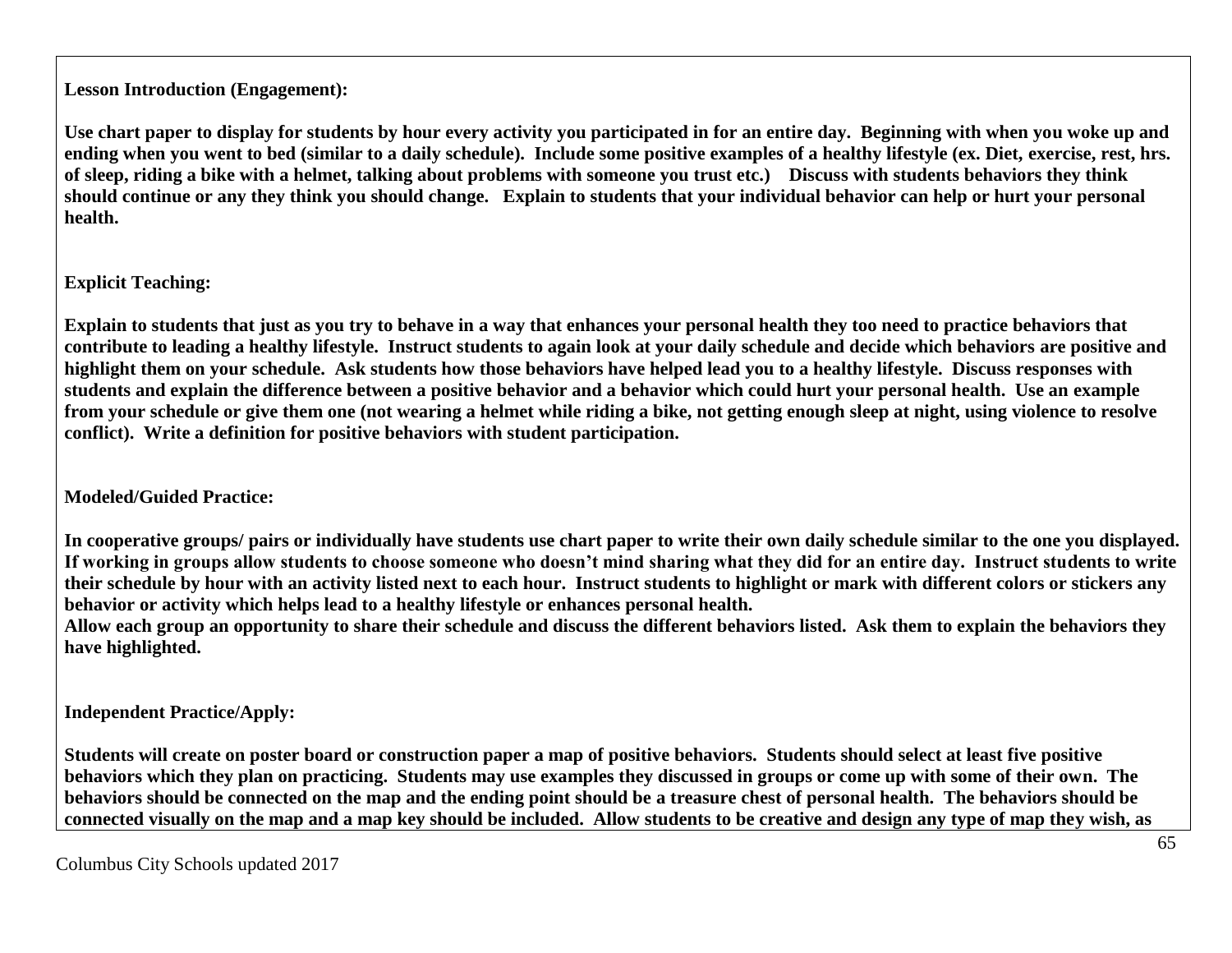**long as their five positive behaviors are represented and the ending point somehow shows a healthy lifestyle. Upon completion students will present their maps to the class.**

**Writing Connection:**

**Research: Allow students to research websites for information on positive behaviors and leading a healthy life**

**Oral/Visual: Student map and presentations** 

**Assessment:**

**Meeks/Heit Textbook: chapter tests may be used**

**Student maps (use teacher/student created rubrics)**

**Students will describe in paragraph form how their map leads to a healthy lifestyle, in addition they should explain how they plan on adopting the positive behaviors listed in their project.**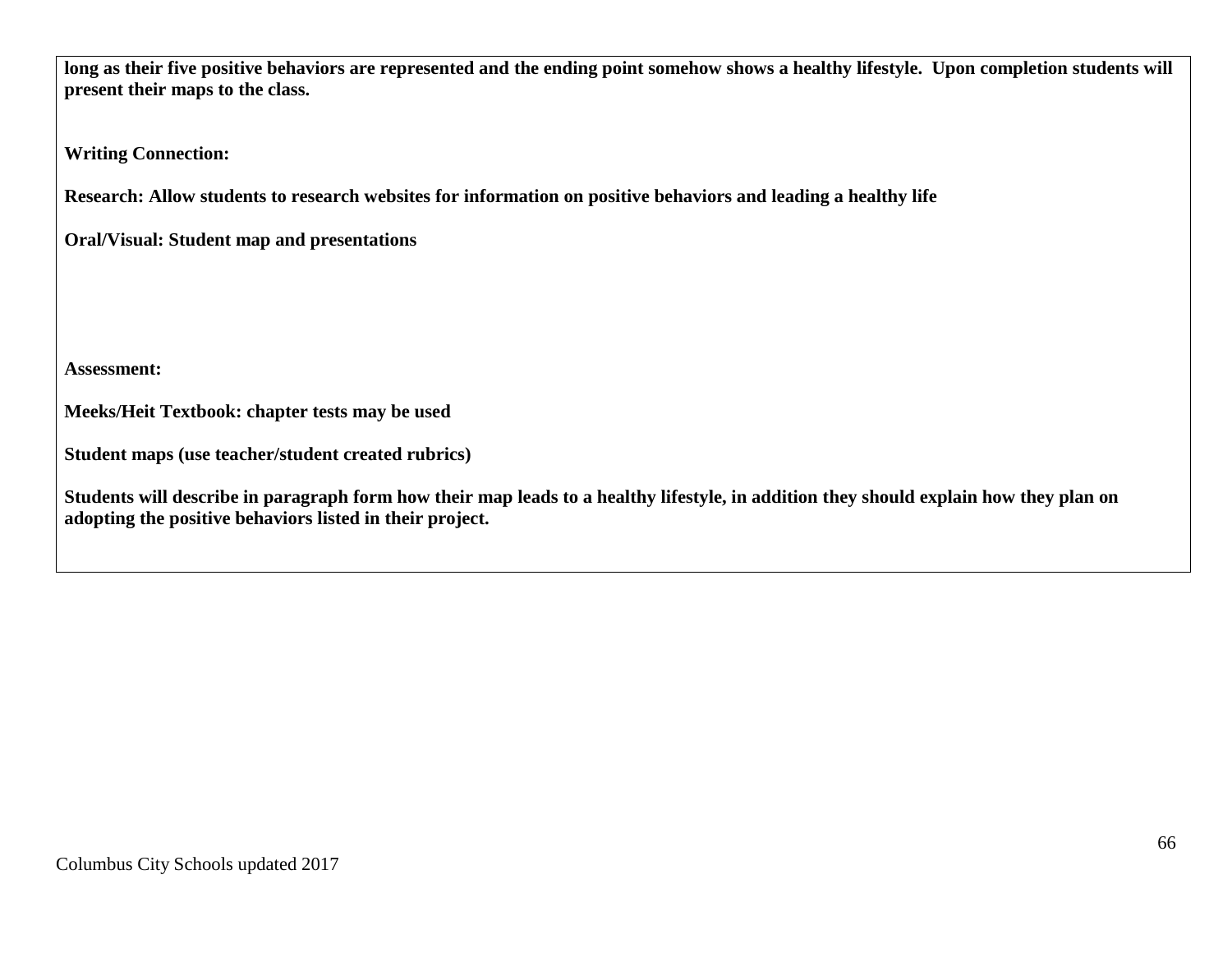# **RESOURCES**

Bronson, M.H., Merki, D., (2005). *Glencoe Health, Teacher Wraparound Edition.* Woodland, CA: Glencoe/McGraw-Hill.

Bronson, M.H., Merki, D., (2005). *Glencoe Health, Student Edition.* Woodland, CA: Glencoe/McGraw-Hill.

Bronson, M.H., Merki, D., (2003). Reading Skills Lesson Plans, Glencoe Health 2003, *Glencoe Health (HS) HEALTH05.* <http://www.glencoe.com/sec/sechealth/index.html>

Meeks, L., Heit, P., & Page, R., (2005). *Health & Wellness, Teacher Wraparound Edition*. Columbus, OH: Glencoe/McGraw-Hill.

Meeks, L., Heit, P., & Page, R., (2005). *Health & Wellness, Student Edition*. Columbus, OH: Glencoe/McGraw-Hill.

Meeks, L., Heit, P., & Page, R., (2005). *Health & Wellness, Teacher Wraparound Edition*. Meeks Heit 2005, Health and Wellness (HS), [www.healthmh.com](http://www.healthmh.com/)

Joint Committee on National Health Education Standards. (2007). *National Health Education Standards, Second Edition: Achieving Excellence*. Washington, D.C.: The American Cancer Society.

Columbus City Schools 2016-17 School Year Approved Supplemental Health Providers List.

| <b>Program Name</b>   | <b>Agency</b>            | <b>Contact Person/Number</b>         | <b>Target</b>      | Curriculum   | <b>Strand</b> |
|-----------------------|--------------------------|--------------------------------------|--------------------|--------------|---------------|
|                       |                          |                                      | <b>Grade Level</b> |              |               |
| School Walk for       | <b>American Diabetes</b> | <b>Tracy L. Ross</b>                 |                    | Resource     | Injury,       |
| <b>Diabetes</b>       | Association              | <b>Executive Director</b>            | $K-12^{th}$        | Information/ | Disease       |
|                       | www.diabetes.or          | <b>American Diabetes Association</b> |                    | Classroom    | Prevention    |
|                       | $\mathbf{q}$             | 471 E. Broad St., Ste.1630           |                    | Activities   | and           |
|                       |                          | Columbus, OH 43215                   |                    |              | Control       |
|                       |                          | P: 614-436-1917 ext 6621             |                    |              |               |
|                       |                          | F: 614-221-0348                      |                    |              |               |
|                       |                          | tross@diabetes.org                   |                    |              |               |
|                       |                          |                                      |                    |              |               |
| <b>HIV</b> Prevention | Columbus AIDS            | <b>Kathy Sellers</b>                 |                    | Resource     | Injury,       |
|                       | Task                     | 614 340-6732                         | $K - 12^{th}$      | Information  | Disease       |
|                       | Force                    | Email: kathysellers@catf.net         |                    |              | Prevention    |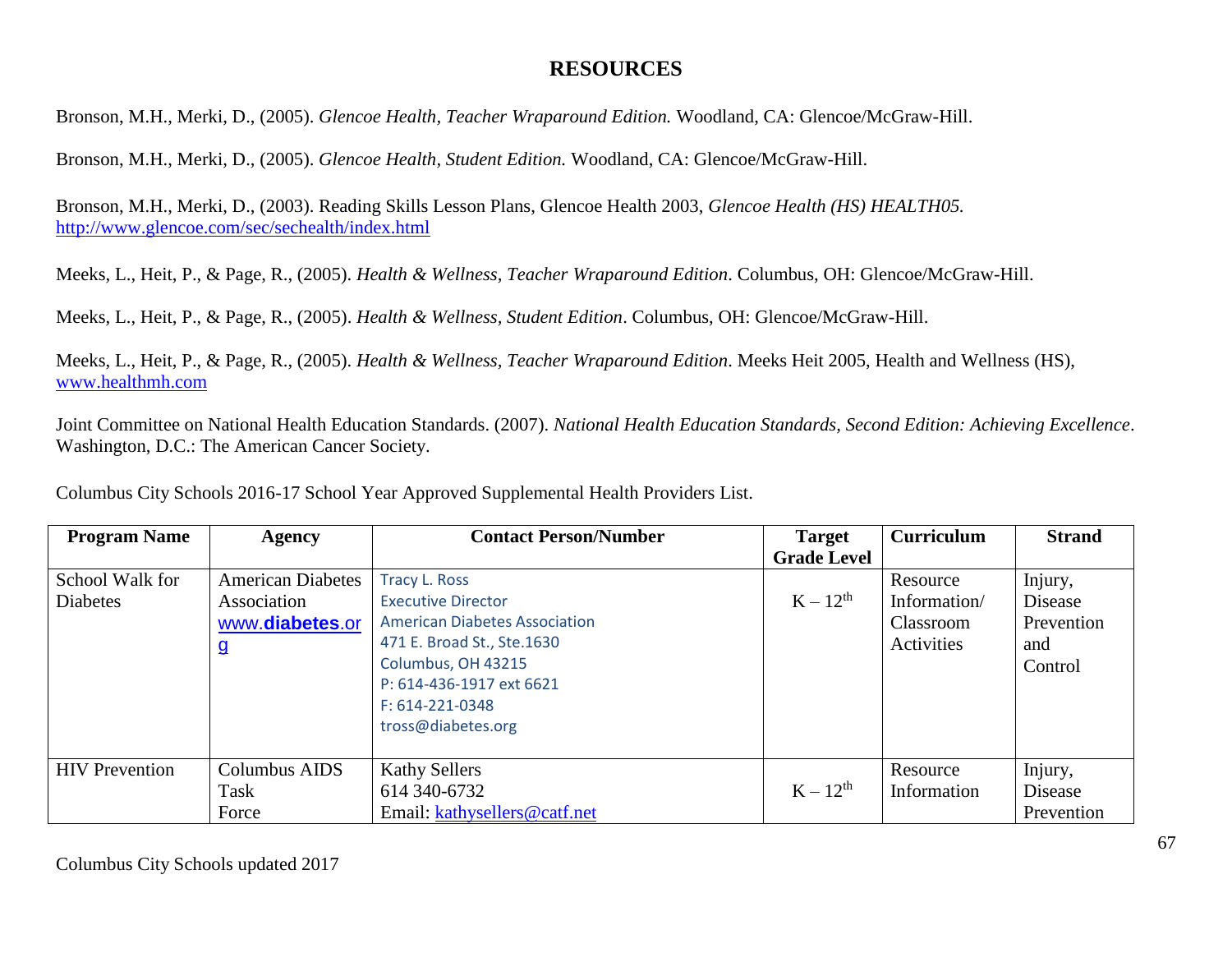|                                                  | www.catf.net                                                              |                                                                                                                                                             |                        |                                                       | and<br>Control                                            |
|--------------------------------------------------|---------------------------------------------------------------------------|-------------------------------------------------------------------------------------------------------------------------------------------------------------|------------------------|-------------------------------------------------------|-----------------------------------------------------------|
| Smoking<br>Prevention and<br>Cessation           | American Lung<br>Association of<br>Ohio<br>http://www.ohiolu<br>ng.org    | 614 279-1700<br>9/08 new local contact being hired<br><b>State contact Laurie Kondas</b><br>Email: lkondas@midlandlung.org                                  | $K - 12th$             | Resource<br>Information                               | Injury,<br>Disease<br>Prevention<br>and<br>Control        |
| Open Airways for<br>Schools                      | American<br>Lung<br>Association<br>of Ohio<br>http://www.ohiolu<br>ng.org | Ext. 279-1700<br>9/08 new local contact being hired<br><b>State contact Laurie Kondas</b><br>Email: <i>lkondas@midlandlung.org</i>                          | $3^{\text{rd}} - 5$ th | Resource<br>Information                               | Injury,<br>Disease<br>Prevention<br>and<br>Control        |
| Epilepsy/Seizure<br>Information and<br>Awareness | Epilepsy<br>Foundation of<br>Central<br>Ohio<br>www.epilepsyinf<br>o.org  | <b>Karen Brown</b><br>614-315-0572<br>E-mail: Kbrown@epilepsy-ohio.org<br>Carole Johnson-315-0437                                                           | $K-12^{th}$            | Resource<br>Information                               | Injury,<br><b>Disease</b><br>Prevention<br>and<br>Control |
| Ohio Health                                      | www.ohiohealth.<br>com                                                    | Rhonda Zigler<br>614 544-4424<br>Email<br>ziglerr@ohiohealth.com                                                                                            | $K - 12th$             | Resource<br>Information                               | All Strands                                               |
| <b>Real Eyes</b>                                 | Ohio Optometric<br>Assoc.<br>www.ohio.aoa.o<br><u>rg</u>                  | <b>Matt Fink</b><br>Realeyes Program Manager - Ohio Optometric<br>Association<br>614-781-0708<br>250 E Wilson Bridge Rd, Suite 240<br>Worthington, OH 43085 | $K - 8th$              | Resource<br>Information/<br>45 Minute<br>Presentation | Injury,<br>Disease<br>Prevention<br>and<br>Control        |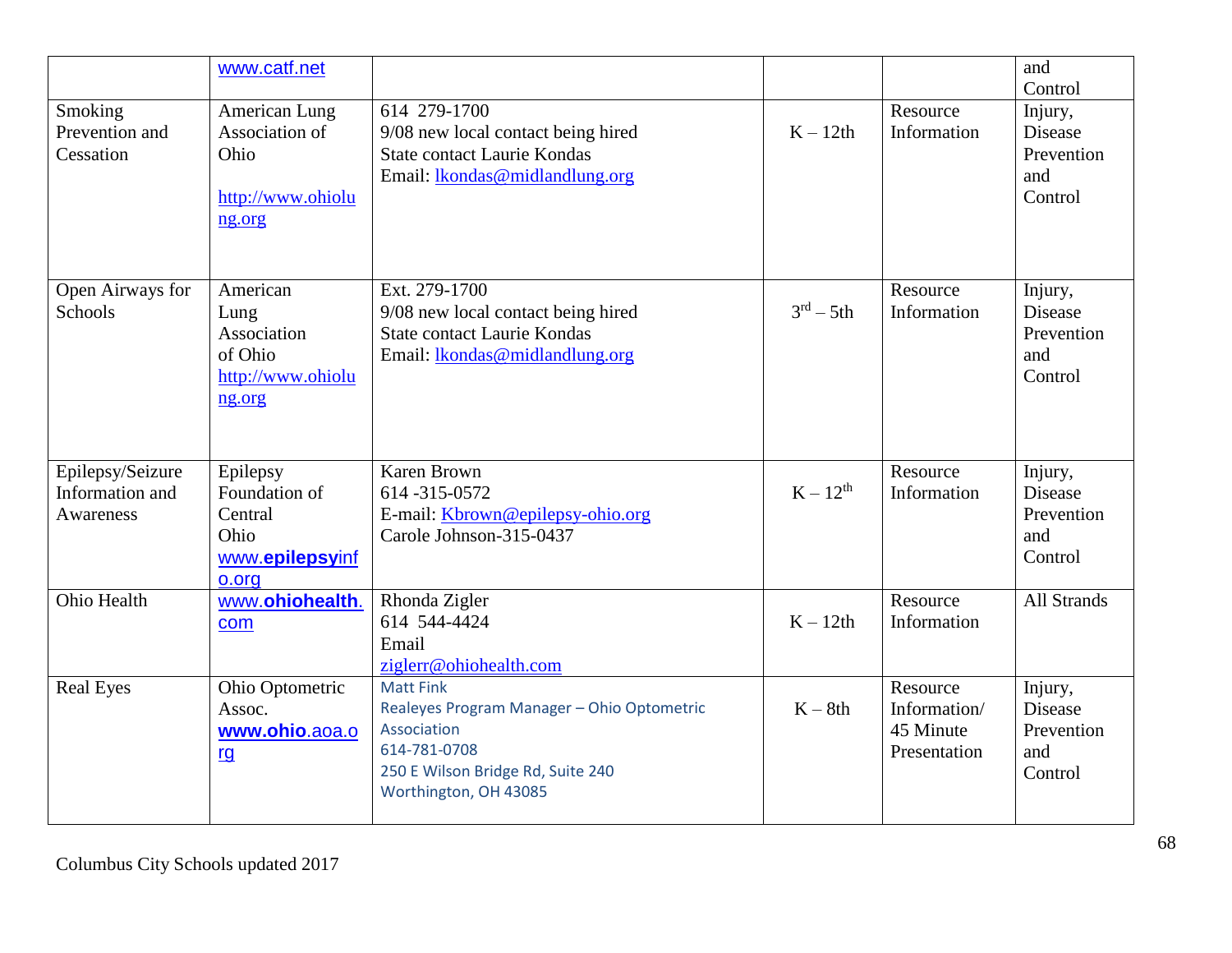| <b>Sexual Assault</b><br><b>Response Network</b><br>of Central Ohio<br>http://www.ohiohe<br>alth.com/body.cfm<br>$?id = 980$ | Ohio Health                                                                                                        | Sue Wismar<br>614 566-5227<br>Email: swismar@ohiohealth.com                                                                              | $6 - 12$ th   | Spectrum<br>Sexual<br>Violence,<br>Assertiveness<br>and Anti-<br><b>Bullying</b><br>Training | Human<br>Growth<br>and<br>Development                     |
|------------------------------------------------------------------------------------------------------------------------------|--------------------------------------------------------------------------------------------------------------------|------------------------------------------------------------------------------------------------------------------------------------------|---------------|----------------------------------------------------------------------------------------------|-----------------------------------------------------------|
| Life skills                                                                                                                  | Project Linden<br>http://www.project<br>-linden.org                                                                | Gary Davis<br><b>Prevention Director</b><br>221-7790<br>Email: gdavis@project-linden.org                                                 | $9 - 12^{th}$ | ATOD,<br>decision<br>making,<br>violence<br>prevention,<br>conflict<br>resolution            | Injury,<br><b>Disease</b><br>Prevention<br>and<br>Control |
| Parenting                                                                                                                    | Project Linden<br>http://www.project<br>-linden.org                                                                | <b>Gary Davis</b><br><b>Prevention Director</b><br>221-7790<br>Email: gdavis@project-linden.org                                          | $9 - 12^{th}$ | Resource<br>Information<br>and access to<br>care for<br>pregnant teens                       | Human<br>Growth<br>and<br>Development                     |
| Health and<br><b>Nutrition Flash</b><br>Newsletter                                                                           | Columbus Public<br>Health<br>www.publichealt<br>h.columbus.gov<br>240 Parsons<br>Avenue<br>Columbus, Ohio<br>43215 | Sandy Gill<br>614-645-0743<br>email: smgill@columbus.gov                                                                                 | $K-12^{th}$   | Resource<br>Information<br>Only                                                              | Human<br>Growth<br>and<br>Development                     |
| Comprehensive<br>Sexual<br>Education /<br>Life Skills                                                                        | Directions For<br>Youth<br>http://www.dfyf.or                                                                      | John Cervi, MS, LSW & Jenna Wojdacz<br>Directions for Youth & Families<br>657 S. Ohio<br>Columbus, OH 43205<br>O: 614.258.8043 ext. 4713 | $6-12th$      | Wellness                                                                                     | Human<br>Growth<br>and<br>Development                     |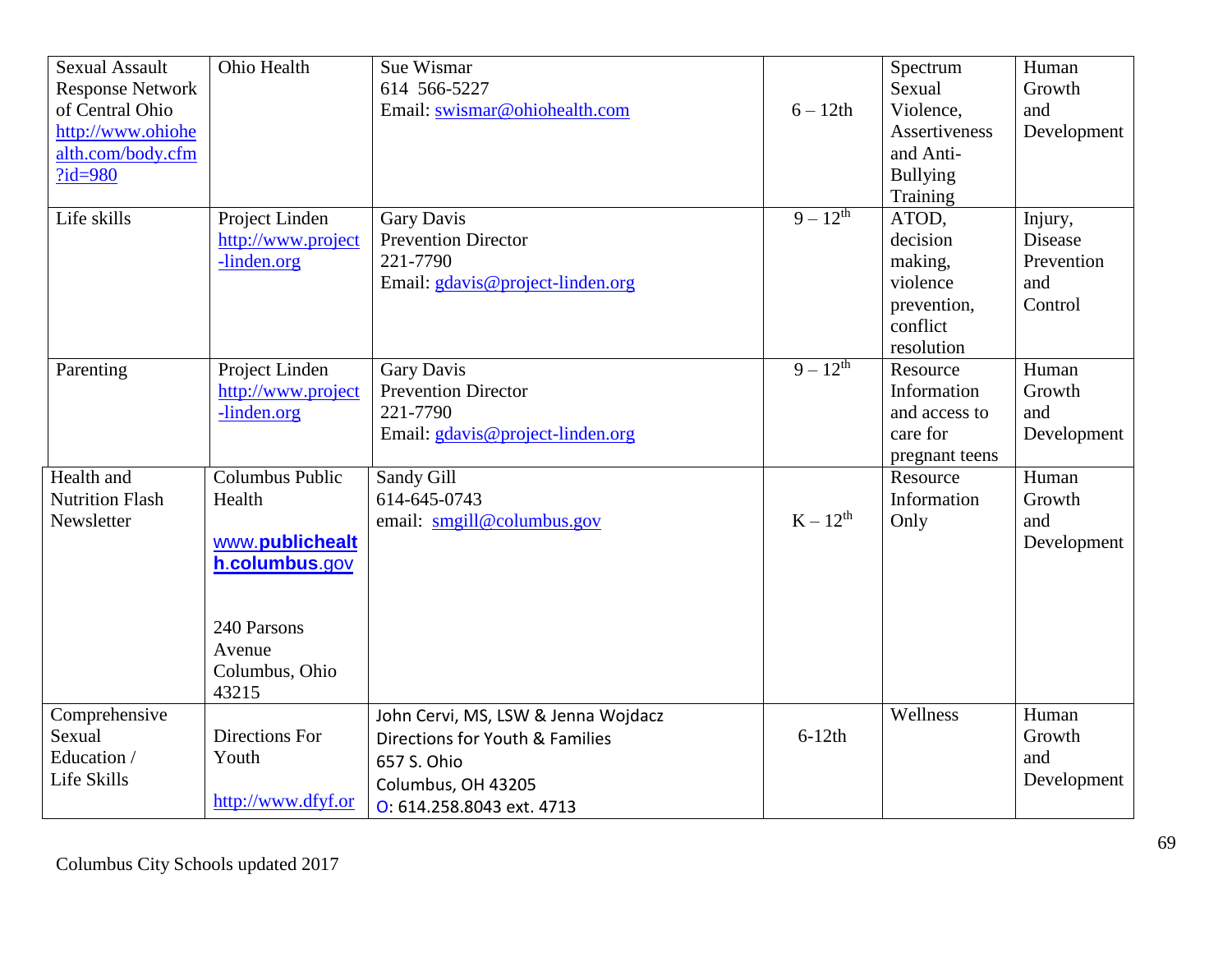|                                           | g/                                                                                                                                  | F: 614.258.8123                                                                                                                                             |               |                                                                 |                                       |
|-------------------------------------------|-------------------------------------------------------------------------------------------------------------------------------------|-------------------------------------------------------------------------------------------------------------------------------------------------------------|---------------|-----------------------------------------------------------------|---------------------------------------|
| <b>ADVANCE</b><br>Pregnancy<br>Prevention | Concord<br>Counseling<br>www.concordco<br>unseling.org                                                                              | Jackie Sharpe<br>614 882-9338<br>Ext. 240<br>Email: jackiesharpe@concordcounseling.org                                                                      | $6 - 12^{th}$ | <b>Sex</b><br>Education                                         | Human<br>Growth<br>and<br>Development |
| My Best Self<br>Program                   | Directions for<br>Youth and<br>Families<br>www.dfyf.org                                                                             | John Cervi, MS, LSW & Jenna Wojdacz<br>Directions for Youth & Families<br>657 S. Ohio<br>Columbus, OH 43205<br>O: 614.258.8043 ext. 4713<br>F: 614.258.8123 | $6 - 12^{th}$ | <b>Sex Education</b>                                            | Human<br>Growth<br>and<br>Development |
| Responsible<br>Sexuality<br>Education     | Planned<br>Parenthood - Facts<br>of Life Education<br>Center<br>http://www.planne<br>dparenthood.org/ce<br>ntral-<br>ohio/index.htm | Diego Espino<br>358-8734<br>Email: espinod@ppcoh.org                                                                                                        | $7 - 12^{th}$ | Comprehensiv<br>e Sexual<br>Education $-$<br><b>Skill Based</b> | Human<br>Growth<br>and<br>Development |
| <b>Alcohol Education</b>                  | Alcoholics<br>Anonymous<br>www.aa.org                                                                                               | Jim Leckrone<br>614 276-1966<br>Email: sober186@aol.com                                                                                                     | $7 - 12^{th}$ | Resource<br>Information                                         | Human<br>Growth<br>and<br>Development |
| Asthma Outreach                           | Central Ohio<br><b>Breathing</b><br>Association<br>www.breathinga                                                                   | Colleen Wesley<br>437-1526<br>Email: cwesley@breathingassociation.org                                                                                       | $K-6^{th}$    | Resource<br>Information                                         | Human<br>Growth<br>and<br>Development |